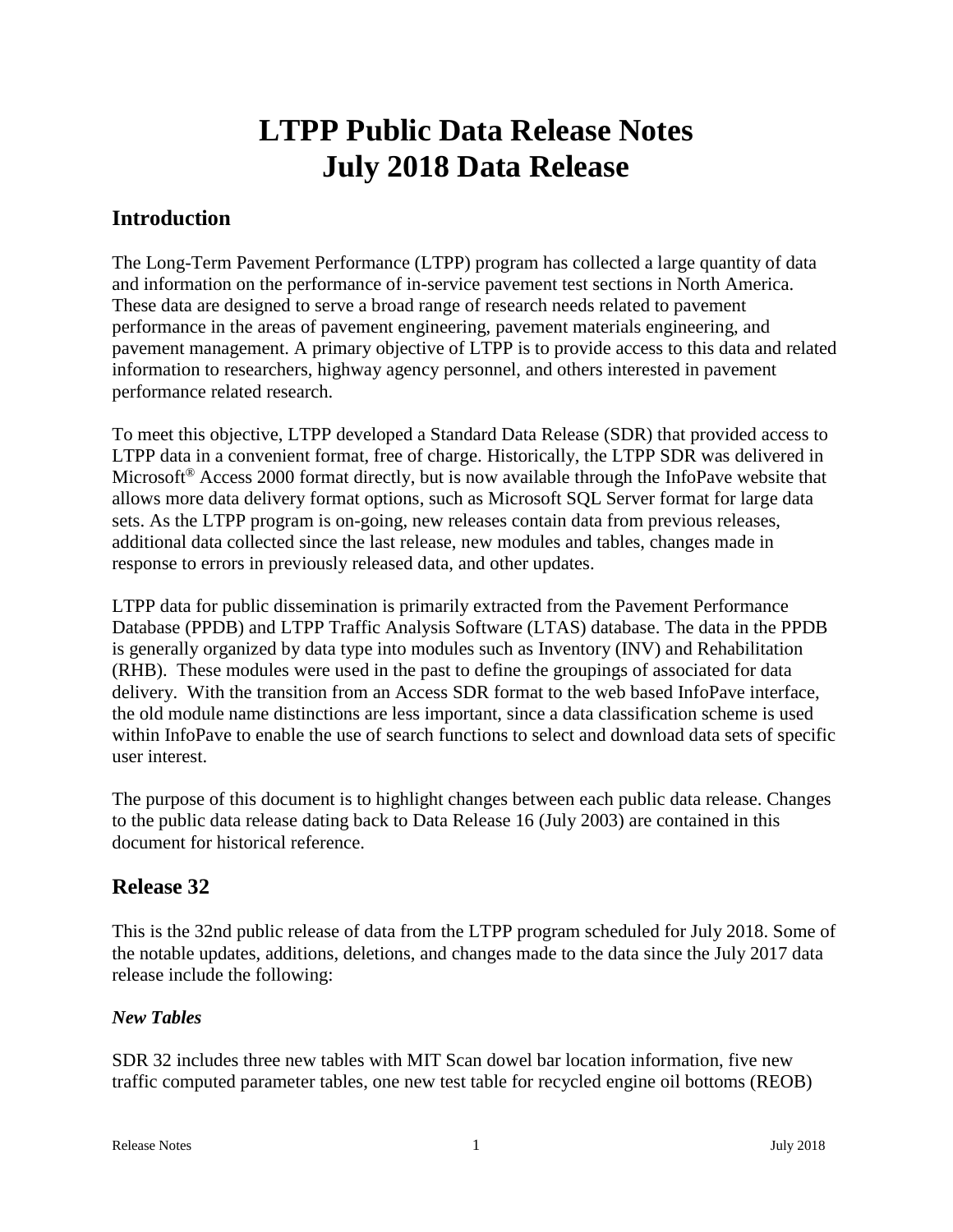data, and 54 new tables providing a single source of construction data otherwise spread out amongst tables in INV, RHB, MNT, and SPS tables.

The three MIT Scan dowel bar location information tables are part of the MON module. They contain information on the location of the joint tested as well as the results of the MIT Scan identifying the alignment and placement of individual dowel bars at that joint. These new tables are:

- MON\_MIT\_VISIT: This table contains the general joint and site information from MIT scan.
- MON\_MIT\_JOINT: This table contains the joint score and effective dowel diameter information from MIT scan.
- MON MIT DOWEL: This tables contains dowel bar location and alignment information from MIT scan.

Five new traffic tables added in 2018 provide a consolidated set of traffic information. Three are designed for use with the AASHTOWare ME Design software. The other two use monitored and estimated data within the LTPP database to provide traffic site characteristics and complete time series values for each section studied. The new tables are:

- TRF TREND: Annual traffic statistics computed or estimated for each in-service and inexperiment year.
- TRF\_REP\_PARAMETERS: Representative truck volume, vehicle classification and loading summary parameters by site.
- MEPDG\_TRUCK\_VOL\_PARAMETERS: Parameters used in the AASHTOWare Pavement ME software to estimate traffic volumes for FHWA vehicle classes 4 to 13 over the analysis period.
- MEPDG\_AXLE\_LOAD\_DIST\_FACTOR: Axle Load Distribution Factors (ALDF) developed based on normalized axle load spectra (NALS) for use with AASHTOWare Pavement ME software. These factors represent the expected distribution of axle loads by weight for a typical day of the month.
- MEPDG\_AXLE\_PER\_TRUCK: Representative number of axles per truck class for use with AASHTOWare Pavement ME software.

The new test table is the first implemented for the SPS-10 materials testing program.

• TST\_AE11: This table contains results from the recycled engine oil bottoms (REOB) test.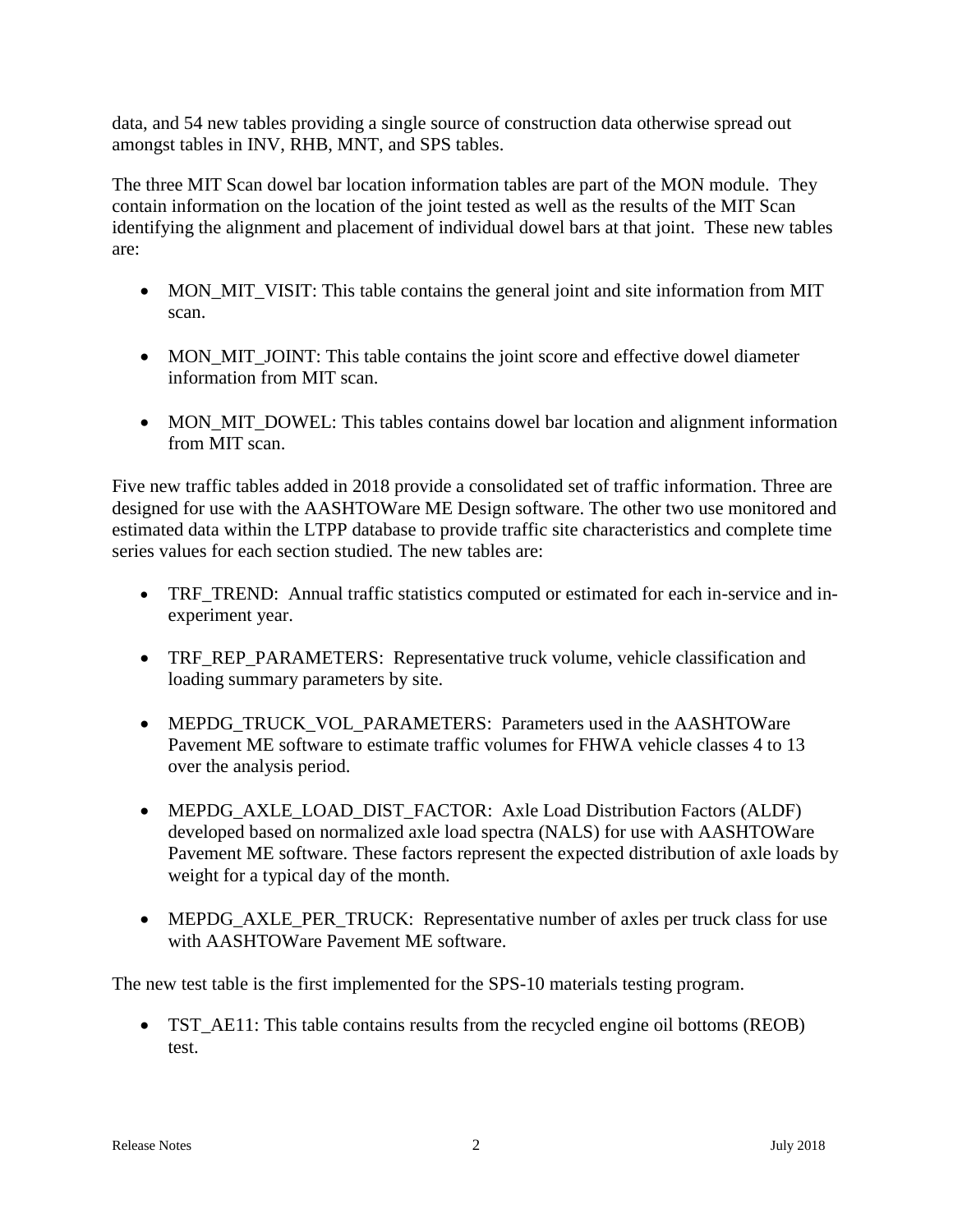Fifty-Four new tables have been created to provide a single source for most of the construction data available in the INV, MNT, RHB, and SPS modules. These are similar to the data compilation views that were officially released in SDR 28, but are more comprehensive – maintaining all information from the source tables instead of just select information. They are formatted similar to the construction tables first provided in SDR 30, and often have similar names. Those tables were designed with the accommodation of all data in mind, but have been left to contain SPS10 data only. These new tables will provide that accommodation instead. All of these tables end with \*\_EXP to indicate that they are expanded from existing data. The new tables are:

- PROJECT\_ID\_EXP: This table contains project site information.
- PROJECT\_STATIONS\_EXP: This table presents the order, length, and location of test sections within a SPS project.
- PROJECT\_INTERSECTIONS\_EXP: This table contains project level intersection information.
- SECTION GENERAL EXP: This table contains section lane, width, and speed information.
- SECTION\_DRAINAGE\_EXP: This table contains section subsurface drainage information.
- SECTION\_SHOULDER\_EXP: This table contains section shoulder information.
- SECTION\_CONST\_LAYER\_EXP: This table describes the originally built structure of the pavement.
- PROJECT HIST AGE EXP: This table contains date information for the original pavement section.
- PROJECT MAJOR IMP EXP: This table contains information for major rehabilitation and construction events that took place after the pavement was constructed, but before the section became part of the LTPP program.
- AC\_AGGR\_COMP\_EXP: This table contains composition information for aggregates used in AC layers.
- AC\_AGGR\_DUR\_EXP: This table contains durability data for aggregates used in AC layers.
- AC\_AGGR\_PROP\_EXP: This table contains physical properties of aggregate used in AC mixtures.
- AC\_AGGR\_SP\_PROP\_EXP: This table contains SuperPave related physical properties of the aggregate used in AC mixtures.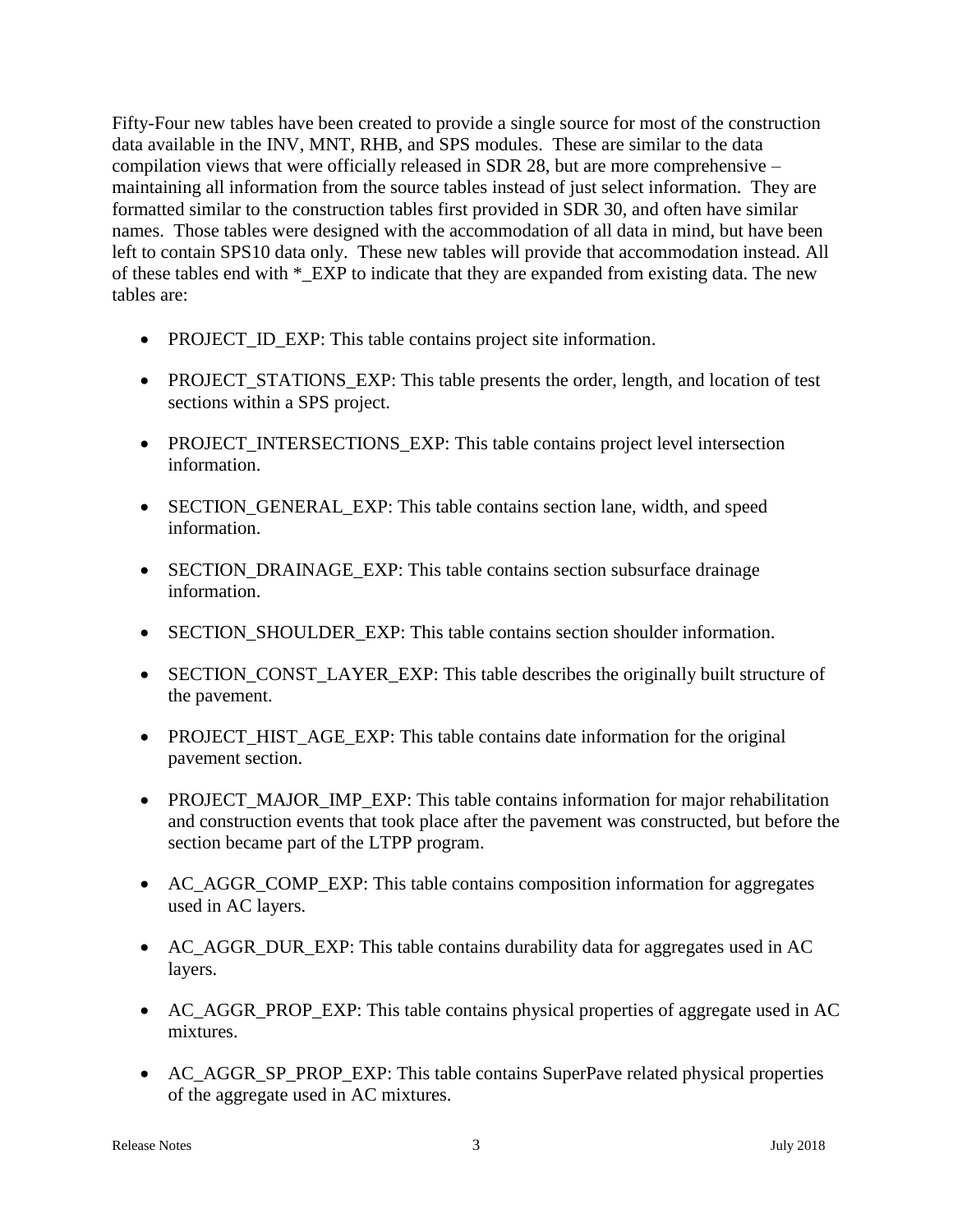- AC\_AGGR\_GRADATION\_EXP: This table contains gradation information for aggregate used in AC mixtures.
- AC\_BINDER\_EXP: This table contains properties of the binder used in AC mixtures.
- AC\_MODIFIER\_EXP: This table contains section lane, width, and speed information.
- AC\_AGED\_BINDER\_EXP: This table contains properties of the binder used in AC mixtures after aging.
- AC\_DSR\_EXP: This table contains Dynamic Shear Rheometer, Bending Beam Rheometer, and Direct Tension tests for binders used in AC mixtures.
- AC\_AGGR\_RECYCLED\_EXP: This table contains type and storage information for recycled aggregates used in AC mixtures.
- AC\_LAB\_MIX\_EXP: This table contains AC laboratory mix design properties.
- AC\_LAB\_MIX\_RECYCLE\_EXP: This table contains laboratory mix design properties specific to recycled AC mixtures.
- AC\_MIXTURE\_EXP: This table contains AC mixture properties as placed.
- AC\_ANTISTRIPPING\_EXP: This table contains AC antistripping agent information.
- AC\_MOIST\_SUSCEPT\_EXP: This table contains AC mixture moisture susceptibility test results.
- AC\_PLACEMENT\_EXP: This table contains placement information for AC layers.
- AC\_CONSTRUCTION\_TEMPS\_EXP: This table contains construction temperature data for AC layers.
- AC\_COMPACTION\_EXP: This table contains compaction data for AC layers.
- AC\_ROLLER\_EXP: This table contains compaction equipment data for AC layers.
- UNBOUND\_STABIL\_EXP: This table contains unbound layer stabilizing agent data.
- UNBOUND\_LAYER\_PROP\_EXP: This table contains unbound or stabilized base or subbase layer properties.
- SUBGRADE\_LAYER\_PROP\_EXP: This table contains subgrade layer properties.
- AC\_DENSITY\_MEAS\_EXP: This table contains density data used for construction quality control of AC layers.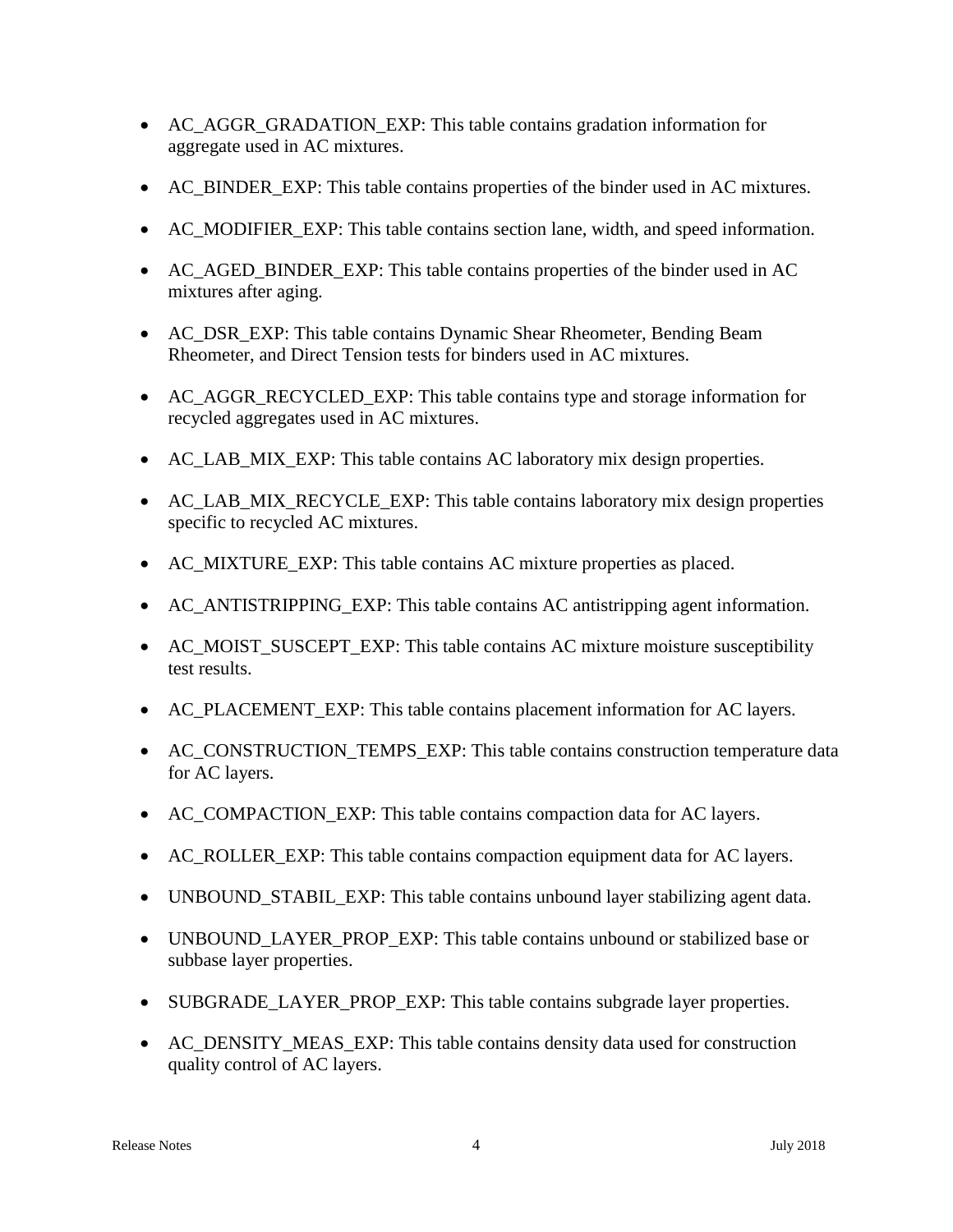- AC\_PROFILE\_MEAS\_EXP: This table contains profile data used for construction quality control of AC layers.
- SECTION CONSTRUCTION NOTES EXP: This table contains section notes and comments.
- AC MILLING EXP: This table contains information on AC milling operations.
- CONSTRUCTION EVENTS EXP: This table contains improvement information. Includes maintenance and rehabilitation events.
- PCC\_ADMIX\_EXP: This table contains PCC admixture amounts and types.
- PCC AGGR COMP EXP: This table contains composition information for aggregates used in PCC layers.
- PCC AGGR DUR EXP: This table contains durability data for aggregates used in PCC layers.
- PCC AGGR GRADATION EXP: This table contains gradation information for aggregate used in PCC mixtures.
- PCC AGGR PROP EXP: This table contains physical properties of aggregate used in PCC mixtures.
- PCC\_CONSTRUCTION\_EXP: This table contains PCC paver, curing, and texturing Information.
- PCC\_MIXTURE\_EXP: This table contains PCC mixture and mix design information.
- PCC\_STRENGTH\_EXP: This table contains PCC layer strength information.
- PCC\_JOINT\_FORMING\_EXP: This table contains PCC joint forming methods.
- PCC\_JOINT\_SEALANT\_EXP: This table contains PCC joint sealant type, reservoir, and backer information.
- PCC\_JOINT\_SPACING\_EXP: This table contains PCC joint spacing information.
- PCC\_TIE\_BARS\_EXP: This table contains PCC joint tie bar information.
- PCC\_STEEL\_EXP: This table contains PCC layers reinforcing steel.
- PCC\_LOAD\_TRANSFER\_EXP: This table contains PCC joint load transfer type and placement information.
- SUBDRAIN\_RETROFIT\_EXP: This table contains sub-drainage retrofit data.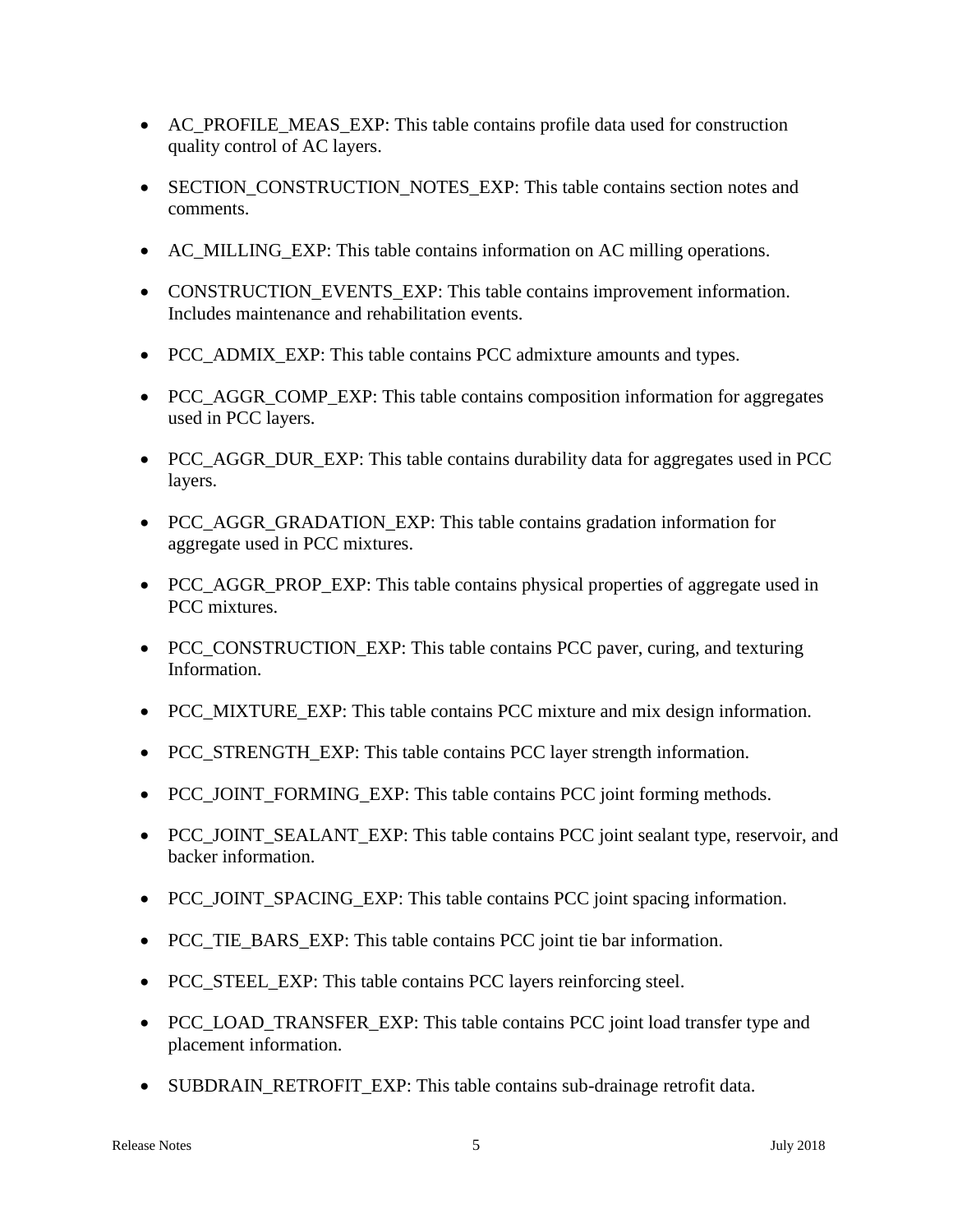- SUBGRADE\_PREP\_EXP: This table contains subgrade stabilization and compaction information.
- UNBOUND GRADATION EXP: This table contains unbound or stabilized base or subbase layer gradation information.
- AC\_LIFT\_PLACEMENT\_EXP: This table contains un-compacted lift placement information.

### *Tables Excluded*

Because of the creation of the new construction \_EXP tables, most of the DCV tables have been removed. The following tables are no longer available:

- SECTION LAYOUT
- STABILIZATION DETAILS
- SUBGRADE PROPERTIES
- UNBOUND LAYER PROPERTIES
- AC AGG GRADATION
- AC\_AGG\_PROP
- AC\_ANTISTRIP
- AC\_BINDER\_PROP
- AC\_MIX\_PROP
- AC\_MOISTURE\_SUSCEPTIBILITY
- AC\_VOLUMETRICS
- PCC\_ADMIXTURE
- PCC AGG GRADATION
- PCC\_AGG\_PROP
- PCC\_JOINT\_FORMING
- PCC\_JOINT\_SEALANT
- PCC\_JOINT\_SPACING
- PCC\_LOAD\_TRANSFER
- PCC MIX DESIGN
- PCC\_REINFORCING
- PCC\_STRENGTH
- PCC\_TIE\_BARS

### *Other Notes*

The CLM VWS tables have been updated to include new weather stations, and climate information to 2017, for test sections still in study as of 2013. Additionally, the OWS weather station IDs have been updated to be consistent with the National Oceanic Atmospheric Administration Global Historical Climatology Network identifiers, and the site locations have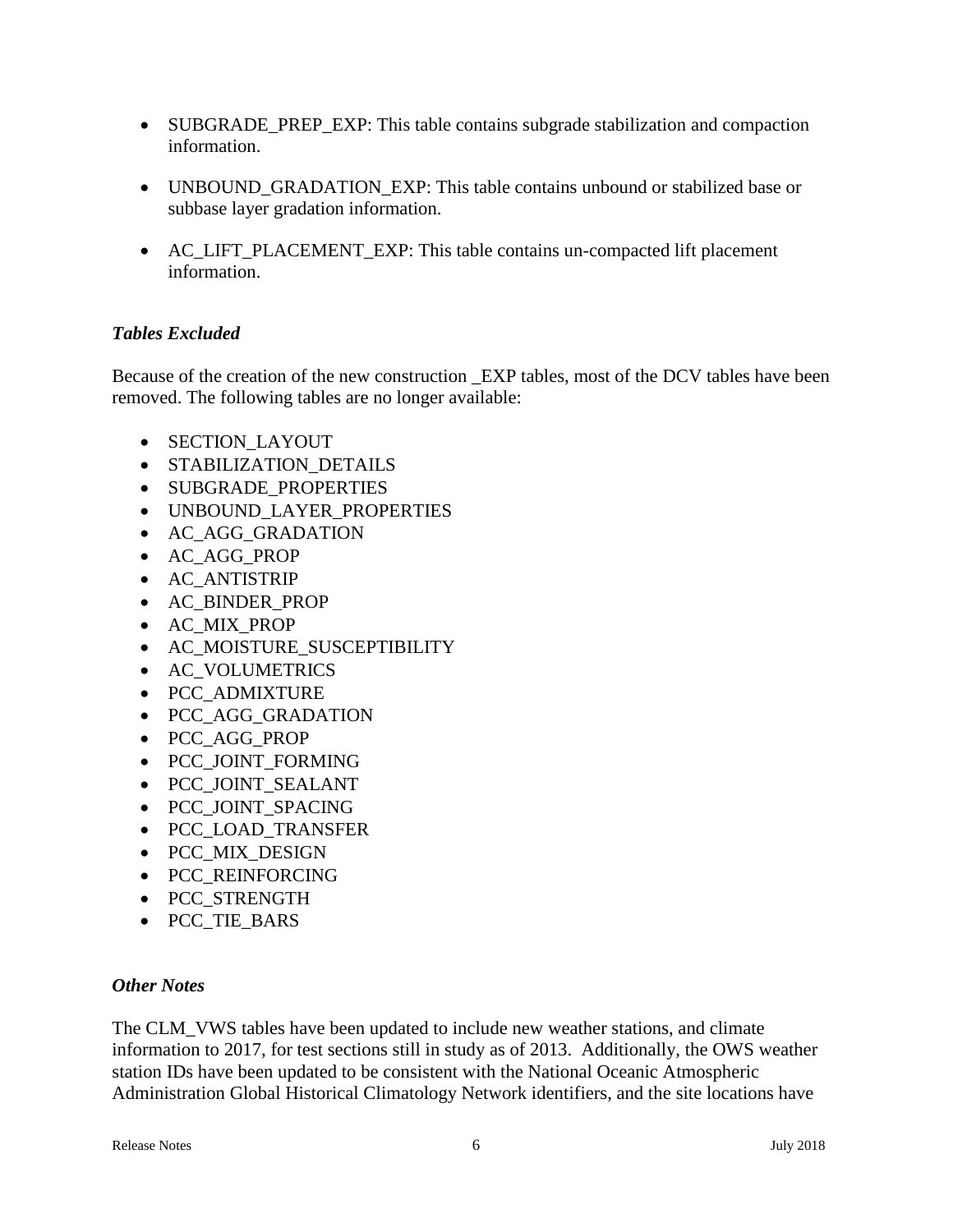been updated to use decimal degrees instead of having separate fields for degrees, minutes, and seconds.

# **Release 31**

This is the 31st public release of data from the LTPP program scheduled for July 2017. Some of the notable updates, additions, deletions, and changes made to the data since the July 2016 data release include the following:

### *New Tables*

SDR 31 includes 17 new tables with computed parameters and supporting information for normalized axle load spectra (NALS) and the Relative Pavement Performance Impact Factor (RPPIF).

This group of tables is generally considered to be part of the traffic module, but does not use the TRF module convention. These tables are named NALS, RPPIF, or VEHICLE depending on the contents. The NALS tables contains percentile distributions of axle type count by load range. The RPPIF tables have summary statistics for comparison and grouping of similar NALS. The VEHICLE tables include intermediate computations.

These new tables are:

- NALS\_ANNUAL\_DISTRIB This table contains the normalized annual axle load distribution based on average of monthly axle distribution percentages.
- NALS ANNUAL EVAL: This table contains the QC assessment of the NALS\_ANNUAL\_DISTRIB table.
- NALS MONTHLY DISTRIB: This table contains the normalized axle load distributions based on MM\_AX records.
- NALS\_MONTHLY\_EVAL: This table contains the QC assessment of the NALS\_MONTHLY\_DISTRIB table.
- RPPIF\_ANNUAL\_AVG\_TRUCK: This table contains the average RPPIF for a truck by year.
- RPPIF\_MONTHLY\_AVG\_TRUCK: This table contains the average RPPIF for a truck by month.
- RPPIF\_NALS\_ANNUAL: This table contains the RPPIF computed by year, vehicle class, and axle group.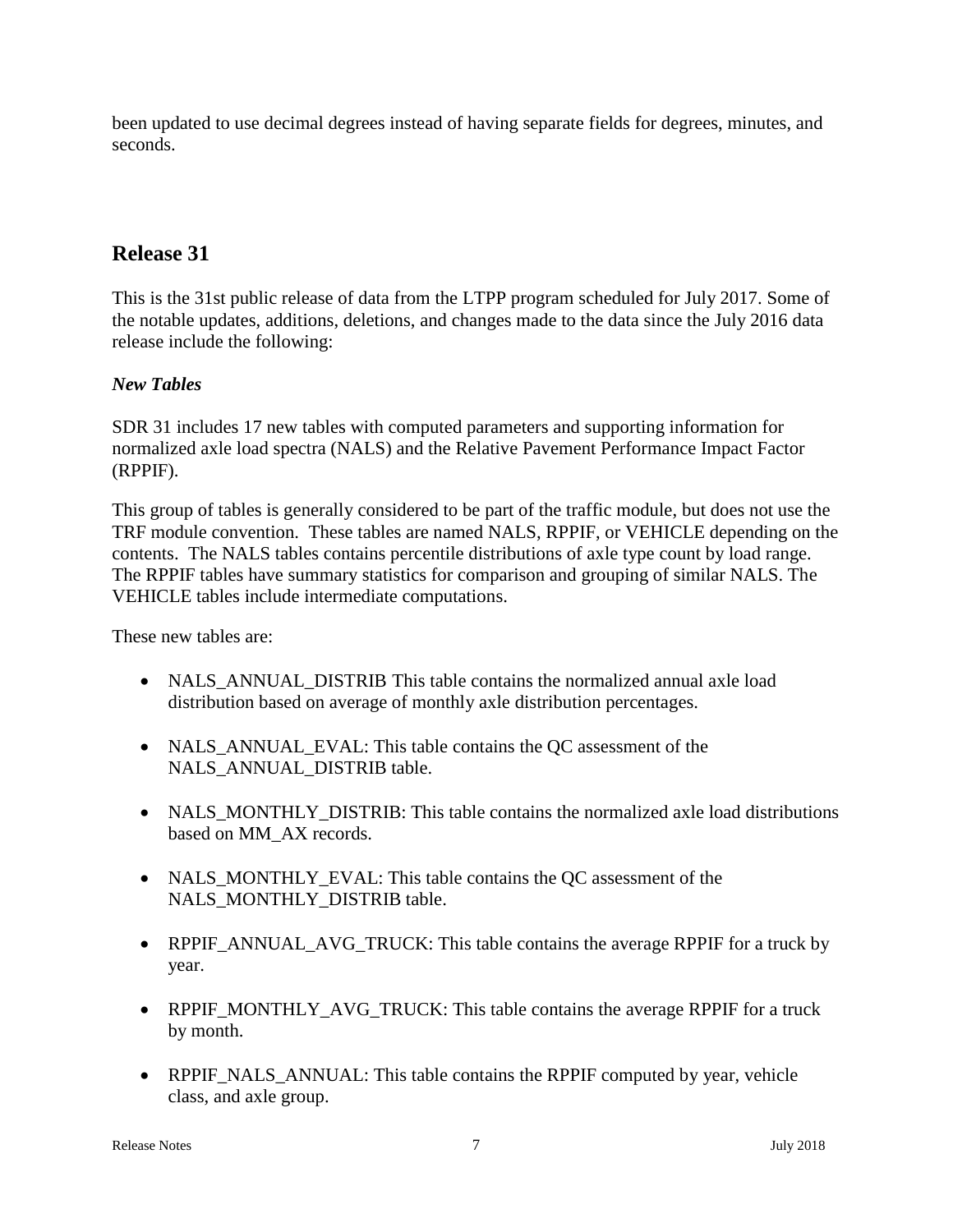- RPPIF\_NALS\_MONTHLY: This table contains the RPPIF computed by month, vehicle class, and axle group.
- RPPIF\_VEHICLE\_CLASS\_ANNUAL: This table contains the RPPIF per vehicle class by year.
- RPPIF\_VEHICLE\_CLASS\_MONTHLY: This table contains the RPPIF per vehicle class by month.
- RPPIF\_WIJ\_FACTOR: This table contains the  $w_{ij}$  factors for computing RPPIF factors by axle group and weight bin.
- VEHICLE\_CLASS\_ADT\_ANNUAL: This table contains the average daily vehicles per class by year (to the nearest tenth).
- VEHICLE\_CLASS\_ADT\_MONTH: This table contains the average daily vehicles by class and month.
- VEHICLE\_CLASS\_AVG\_AX\_ANL: This table contains the average axles per vehicle class by year.
- VEHICLE\_CLASS\_AVG\_AX\_MONTH: This table contains the average axles per vehicle class by month.
- VEHICLE\_CLASS\_TOTAL\_AXLES: This table contains the total axles by vehicle class and axle group by month.
- VEHICLE\_CLASS\_TOTAL\_COUNT: This table contains the total trucks per vehicle class by month.

Two new computed parameter test tables have been added to contain air voids information. These new tables are:

- TST\_AIR\_VOIDS\_CALC: This table contains air void calculations for each valid bulk specific gravity measurement in TST\_AC02.
- TST\_AIR\_VOIDS\_SECT: This table contains section level air voids calculations for each section with valid data in TST\_AIR\_VOIDS\_CALC.

### *Tables Excluded*

All tables included in Release 30 are also part of Release 31.

### *Other Notes*

Release Notes **8** July 2018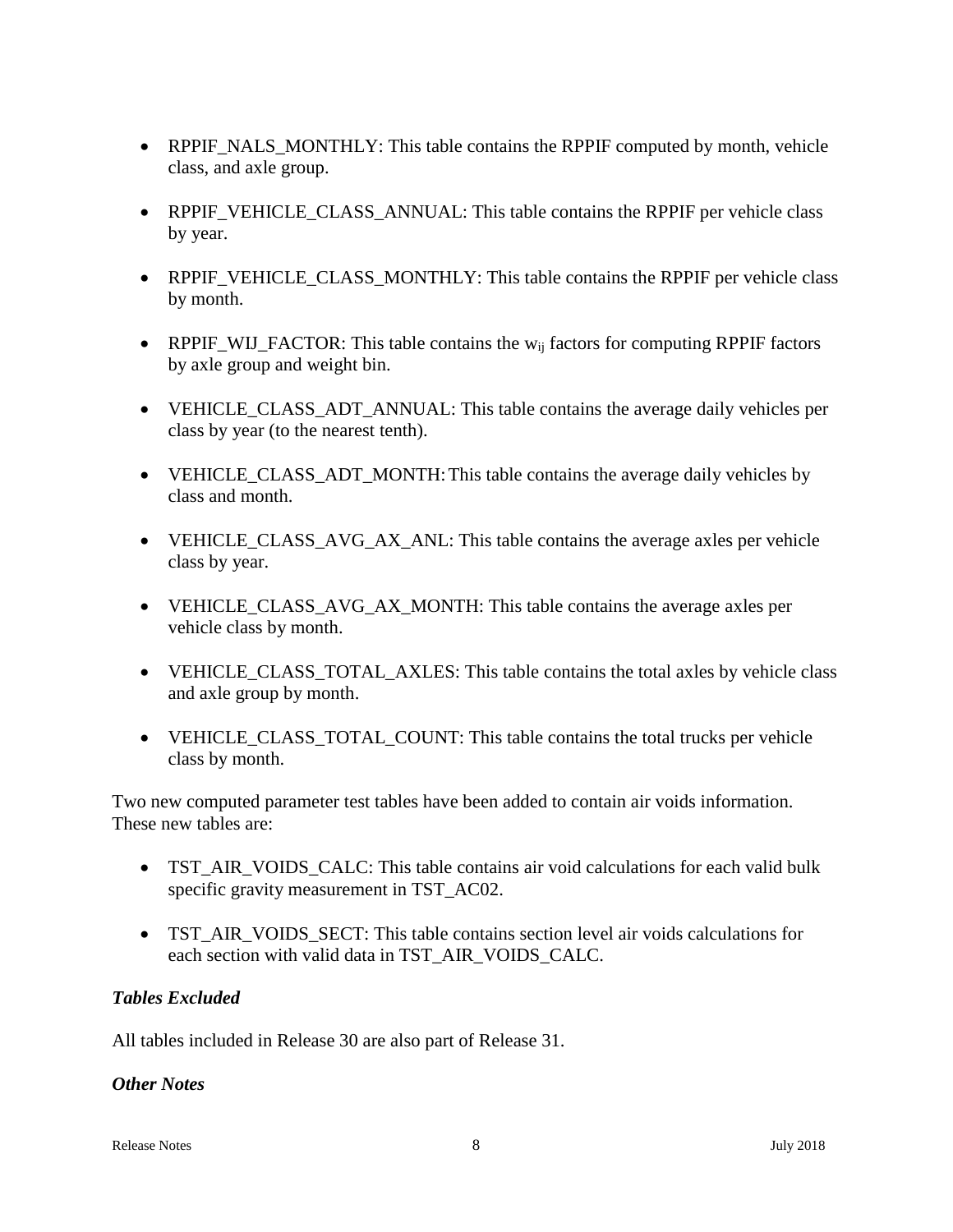In addition to the fields added previously for SDR 30, more new fields have been added to the MON\_DIS\_\*\_REV tables to accommodate new distress interpretations consistent with the new HPMS 2016 field guide. These new fields are:

MON\_DIS\_JPCC\_REV.CRACKED\_SLABS\_HALF MON\_DIS\_CRCP\_REV.PUNCHOUTS\_A\_L MON\_DIS\_CRCP\_REV.PUNCHOUTS\_A\_M MON\_DIS\_CRCP\_REV.PUNCHOUTS\_A\_H

The fields are populated for most records, using data derived from existing distress maps.

The MON\_DIS\_\*\_CRACK\_INDEX tables have been updated to include index values consistent with HPMS 2016 guidelines. The existing HPMS fields have been re-named HPMS14, and are still included for information.

AC\_MODIFIER and AC\_MOIST\_SUSCEPT are included in the release for the first time. Although these tables were built with the rest of the construction tables that were released in SDR 30, they were not initially populated, and were therefore not included in the LTPP public data release.

# **Release 30**

This is the 30th public release of data from the LTPP program. Some of the notable updates, additions, deletions, and changes made to the data since the April 2015 data release include the following:

### *New Tables*

Forty-one new tables have been added to the new construction module. Unlike the tables in most other PPDB modules, the tables in the construction module do not have a module designation in the table names. These tables are intended to eventually replace most of the existing MNT, RHB, INV, and SPS  $*$  tables, but for SDR30, they contain only data for the new SPS-10 sites. These new tables are:

- PROJECT\_ID: This table contains general project layout and location information
- PROJECT\_STATIONS: This table contains section lane, width, and speed information.
- PROJECT INTERSECTIONS: This table contains project level intersection information.
- SECTION GENERAL: This table contains section lane, width, and speed information.
- SECTION DRAINAGE: This table contains section subsurface drainage information.
- SECTION SHOULDER: This table contains section shoulder information.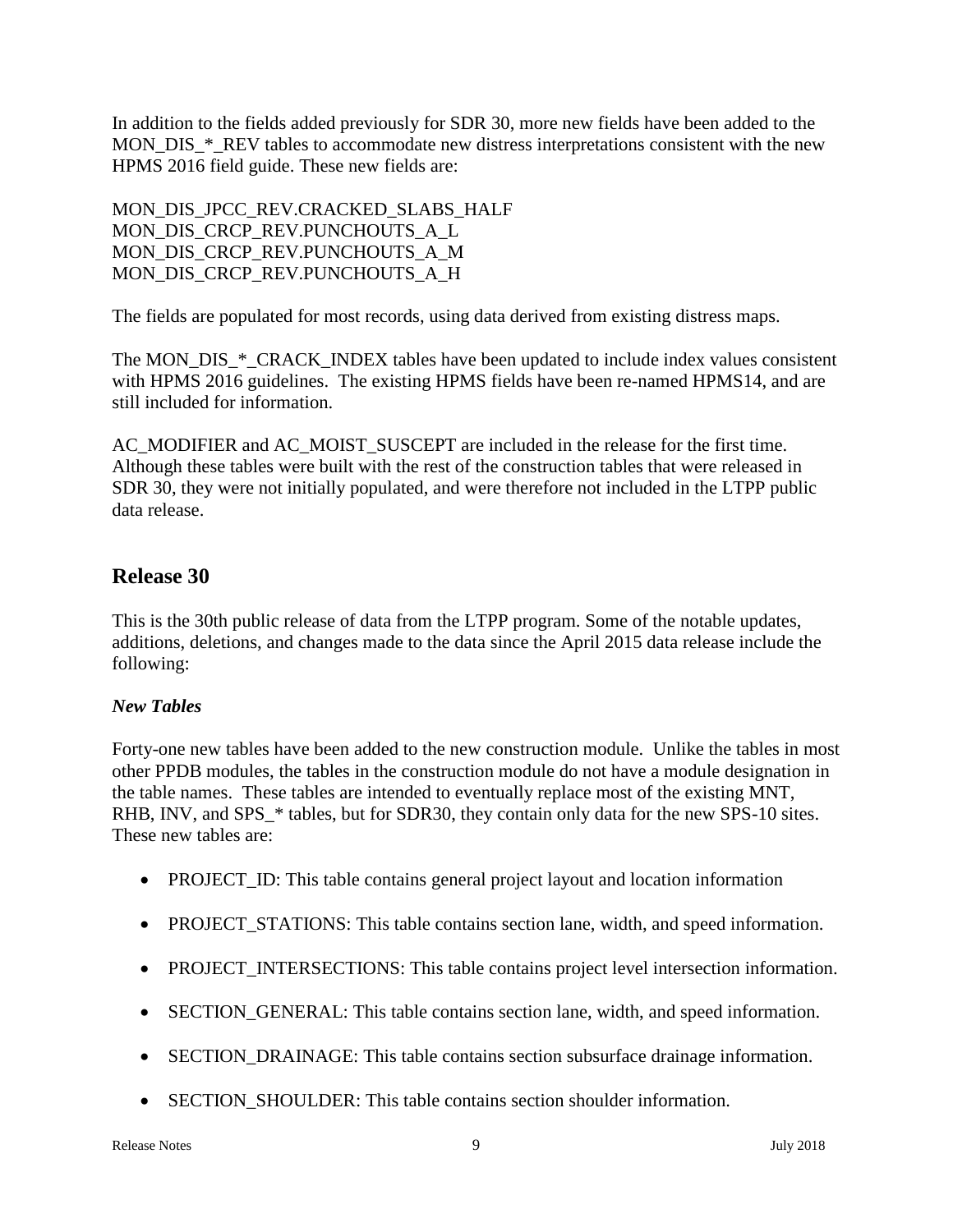- SECTION\_CONST\_LAYER: Table describing the originally built structure of the pavement.
- PROJECT\_HIST\_AGE: This table contains age information for events that took place prior to the section becoming part of the LTPP program.
- PROJECT MAJOR IMP: This table contains information for major rehabilitation and construction events that took place after the pavement was constructed, but before the section became part of the LTPP program.
- DEICING FREQUENCY: This table contains snow removal and deicing application frequency.
- DEICING TYPES: This table contains types of deicing agents used.
- SECTION HPMS: This table contains HPMS specific data items.
- AC\_AGGR\_COMP: This table contains composition information for aggregates used in AC layers.
- AC AGGR DUR: This table contains durability data for aggregates used in AC layers.
- AC\_AGGR\_PROP: This table contains physical properties of aggregate used in AC mixtures.
- AC\_AGGR\_SP\_PROP: This table contains SuperPave related physical properties of the aggregate used in AC mixtures.
- AC\_AGGR\_GRADATION: This table contains gradation information for aggregate used in AC mixtures.
- AC\_BINDER: This table contains properties of the binder used in AC mixtures.
- AC\_AGED\_BINDER: This table contains properties of the binder used in AC mixtures after aging.
- AC DSR: This table contains Dynamic Shear Rheometer, Bending Beam Rheometer, and Direct Tension tests for binders used in AC mixtures.
- AC\_AGGR\_RECYCLED: This table contains type and storage information for recycled aggregates used in AC mixtures.
- AC\_LAB\_MIX: This table contains laboratory mix design for AC mixtures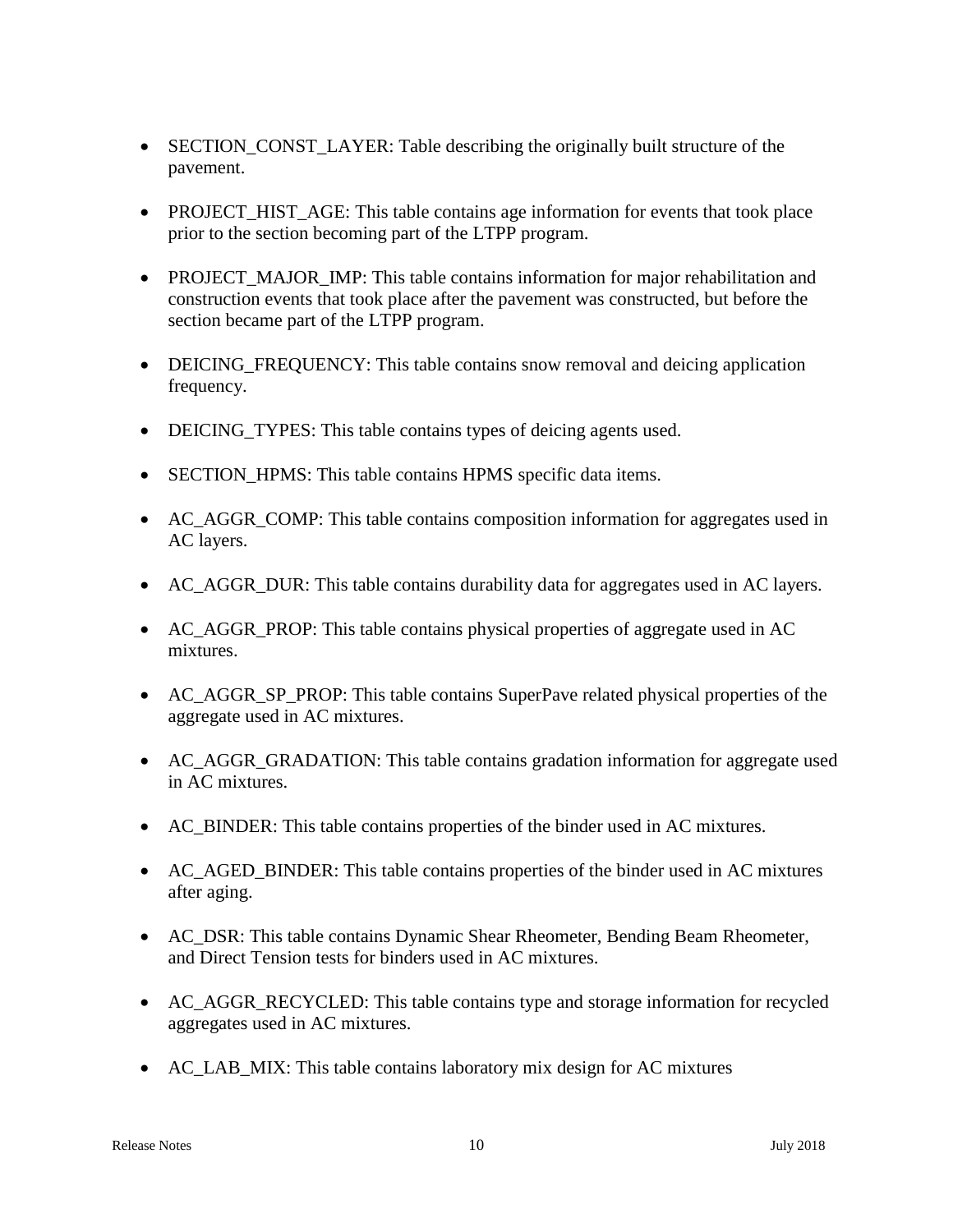- AC\_LAB\_MIX\_RECYCLE: This table contains laboratory mix design properties specific to recycled AC mixtures
- AC\_LAB\_MIX\_WARM: This table contains laboratory mix design properties specific to warm mix AC mixtures
- AC\_MIXTURE: This table contains AC mixture properties as placed.
- AC\_ANTISTRIPPING: This table contains AC antistripping agent information.
- AC\_SP\_MIXTURE: This table contains AC Superpave mixture properties as placed.
- AC\_PLACEMENT: This table contains placement information for AC layers.
- AC\_CONSTRUCTION\_TEMPS: This table contains construction temperature data for AC layers
- AC\_COMPACTION: This table contains compaction data for AC layers
- AC\_ROLLER: This table contains compaction equipment data for AC layers
- UNBOUND\_STABIL: This table contains unbound layer stabilizing agent data
- UNBOUND LAYER PROP: This table contains unbound or stabilized base or subbase layer properties.
- UNBOUND GRADATION: This table contains unbound or stabilized base or subbase layer gradation information.
- SUBGRADE LAYER PROP: This table contains subgrade layer properties.
- AC DENSITY MEAS: This table contains AC layer density data used for construction quality control.
- AC\_PROFILE\_MEAS: This table contains AC layer profile data used for construction quality control.
- SECTION FIELD THICK MEAS: This table contains field layer thickness measurements from time of construction at different stations
- SECTION CONSTRUCTION NOTES: This table contains section notes and comments
- AC\_MILLING: This table contains information on AC milling operations.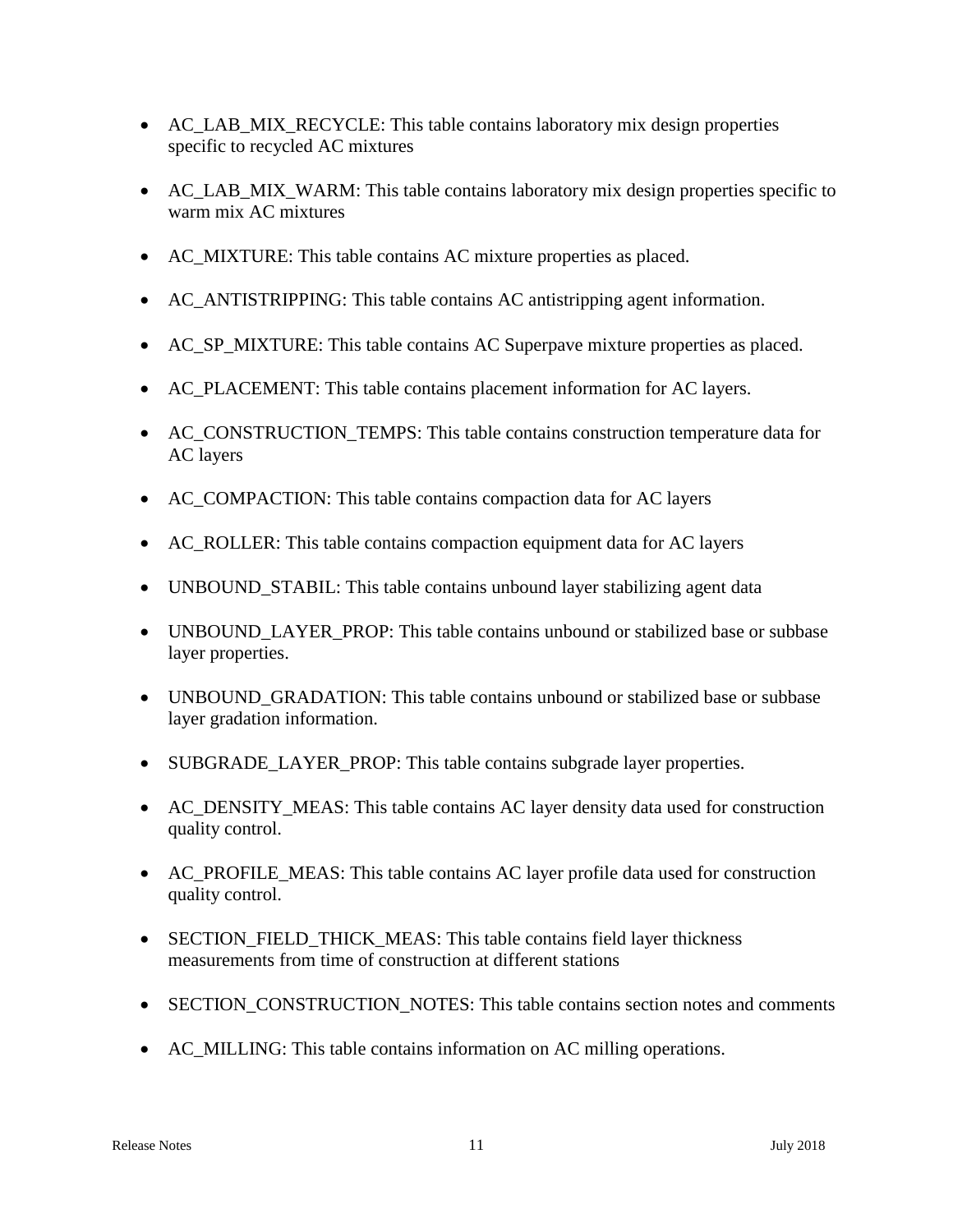• CONSTRUCTION\_EVENTS: This table contains improvement information maintenance and rehabilitation events.

Three new distress tables have been created to deliver cracking index information that may be useful for other national applications such as HPMS, MAP-21 NPRM, and MEPDG. These new tables are:

- MON\_DIS\_AC\_CRACK\_INDEX: This table contains the cracking percentage as defined by HPMS, NPRM, and MEPDG, and the HPMS defined cracking length.
- MON\_DIS\_JPCC\_CRACK\_INDEX: This table contains the cracking percentage as defined by HPMS, NPRM, and MEPDG.
- MON\_DIS\_CRCP\_CRACK\_INDEX: This table contains the cracking percentage as defined by HPMS and NPRM, and the punchouts per unit length as defined by MEPDG.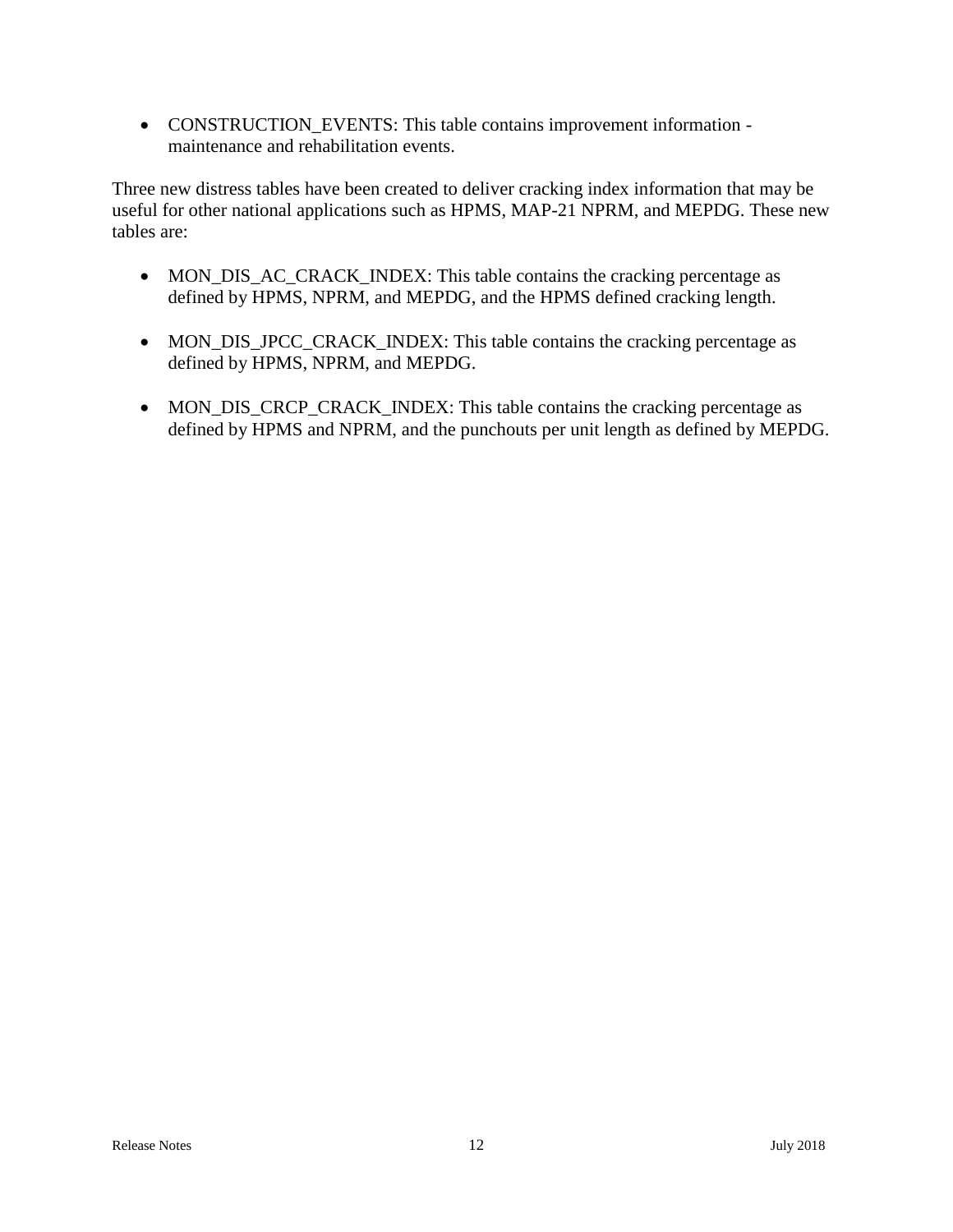### *Tables Excluded*

The MERRA tables, initially provided in SDR 29, are no longer part of the SDR. This includes the following tables: The data is now being provided exclusively through InfoPave.

MERRA\_GRID\_ID, MERRA\_HUMID\_DAY, MERRA\_HUMID\_HOUR, MERRA\_HUMID\_MONTH, MERRA\_HUMID\_YEAR, MERRA\_PRECIP\_DAY, MERRA\_PRECIP\_HOUR, MERRA\_PRECIP\_MONTH, MERRA\_PRECIP\_YEAR, MERRA\_SITE\_LINK, MERRA\_SOLAR\_DAY, MERRA\_SOLAR\_HOUR, MERRA\_SOLAR\_MONTH, MERRA\_SOLAR\_YEAR, MERRA\_TEMP\_DAY, MERRA\_TEMP\_HOUR, MERRA\_TEMP\_MONTH, MERRA\_TEMP\_YEAR, MERRA\_WIND\_DAY, MERRA\_WIND\_HOUR, MERRA\_WIND\_MONTH, and MERRA\_WIND\_YEAR.

TRF\_ESAL\_DRAINAGE\_COEFF has been removed because it was unnecessary.

Due to processing issues, texture data will not be part of SDR30. This exclusion is not expected to be permanent, but for SDR30, the following texture tables are excluded:

### MON\_HSS\_TEXTURE\_SECTION, MON\_HSS\_TEXTURE\_SEGMENT

The data in these tables will be available through InfoPave in a future data release.

#### *Other Notes*

Several fields have been added to the MON\_DIS\_\*\_REV tables to accommodate new distress interpretations so that LTPP may better support national applications. These new fields are:

MON\_DIS\_AC\_REV.WP\_LENGTH\_CRACKED MON\_DIS\_AC\_REV.TRANS\_CRACK\_L\_GT183 MON DIS JPCC REV.CRACKED SLABS TRANS MON DIS JPCC REV.CRACKED SLABS TOTAL MON\_DIS\_JPCC\_REV.SLAB\_COUNT MON DIS CRCP REV.PUNCHOUTS AREA

The fields are populated for most records, using data derived from existing distress maps.

The data in the MON HSS tables for all site visits using the AMES profilers has been reprocessed and re-entered. The data will, in many cases, be different than data for the same visits included in SDR 29. Also, 25mm data collected with previous profilers has been added to MON\_HSS\_PROFILE\_ELEVATION\_25. This includes most profile runs starting in about 1996.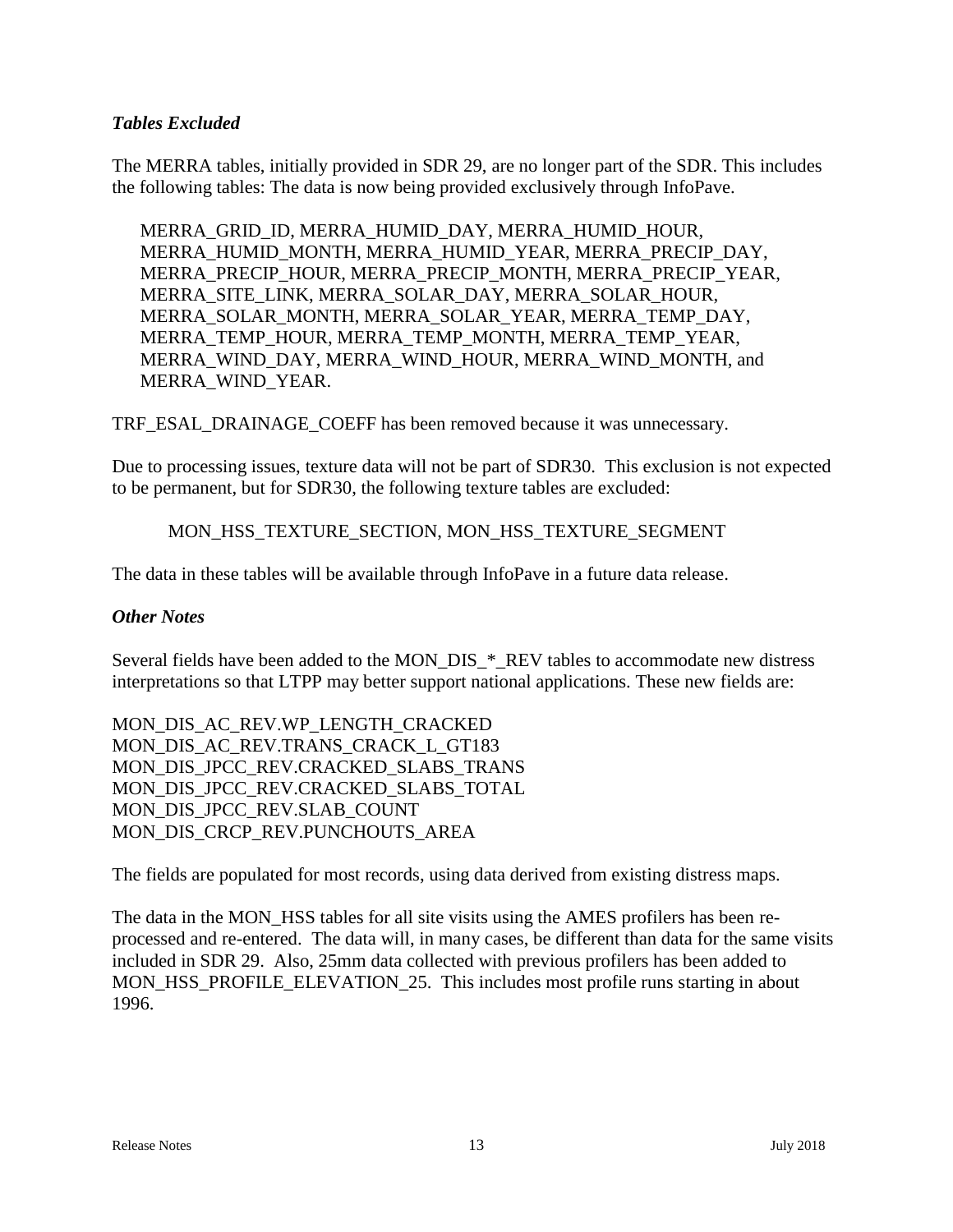# **Release 29**

This is the 29th public release of data from the LTPP program. Some of the notable updates, additions, deletions, and changes made to the data since the January 2014 data release include the following:

### *New Tables*

In SDR 29, 33 new tables were added, 22 new MERRA climate tables, 13 new backcalculation (BAKCAL) tables, and 9 new profile/texture (MON\_HSS) tables.

### *MERRA Tables*

The new MERRA tables contain climate data summaries from Modern-Era Retrospective Analysis for Research and Application (MERRA). This dataset provides continuous hourly precipitation, humidity, temperature, wind, and solar radiation estimates. Due to the size of the data, the hourly tables are not actually part of the SDR, but are included here because they will be made available to the user using other means.

The new tables are similar to the existing CLM\_VWS tables, which provide similar data from a different data set consisting of terrestrial observations. The new MERRA tables are:

- MERRA GRID ID: This table contains location, elevation and assignment of ID to each MERRA grid centroid.
- MERRA\_HUMID\_DAY: This table contains humidity 2 meters above MERRA centroid by date.
- MERRA\_HUMID\_HOUR: This table contains humidity 2 meters above MERRA centroid by date and hour.
- MERRA\_HUMID\_MONTH: This table contains humidity 2 meters above MERRA centroid by year and month.
- MERRA HUMID YEAR: This table contains humidity 2 meters above MERRA centroid by year.
- MERRA\_PRECIP\_DAY: This table contains precipitation at MERRA cell centroid by date.
- MERRA\_PRECIP\_HOUR: This table contains precipitation at MERRA cell centroid by date and hour.
- MERRA\_PRECIP\_MONTH: This table contains precipitation at MERRA cell centroid by year and month.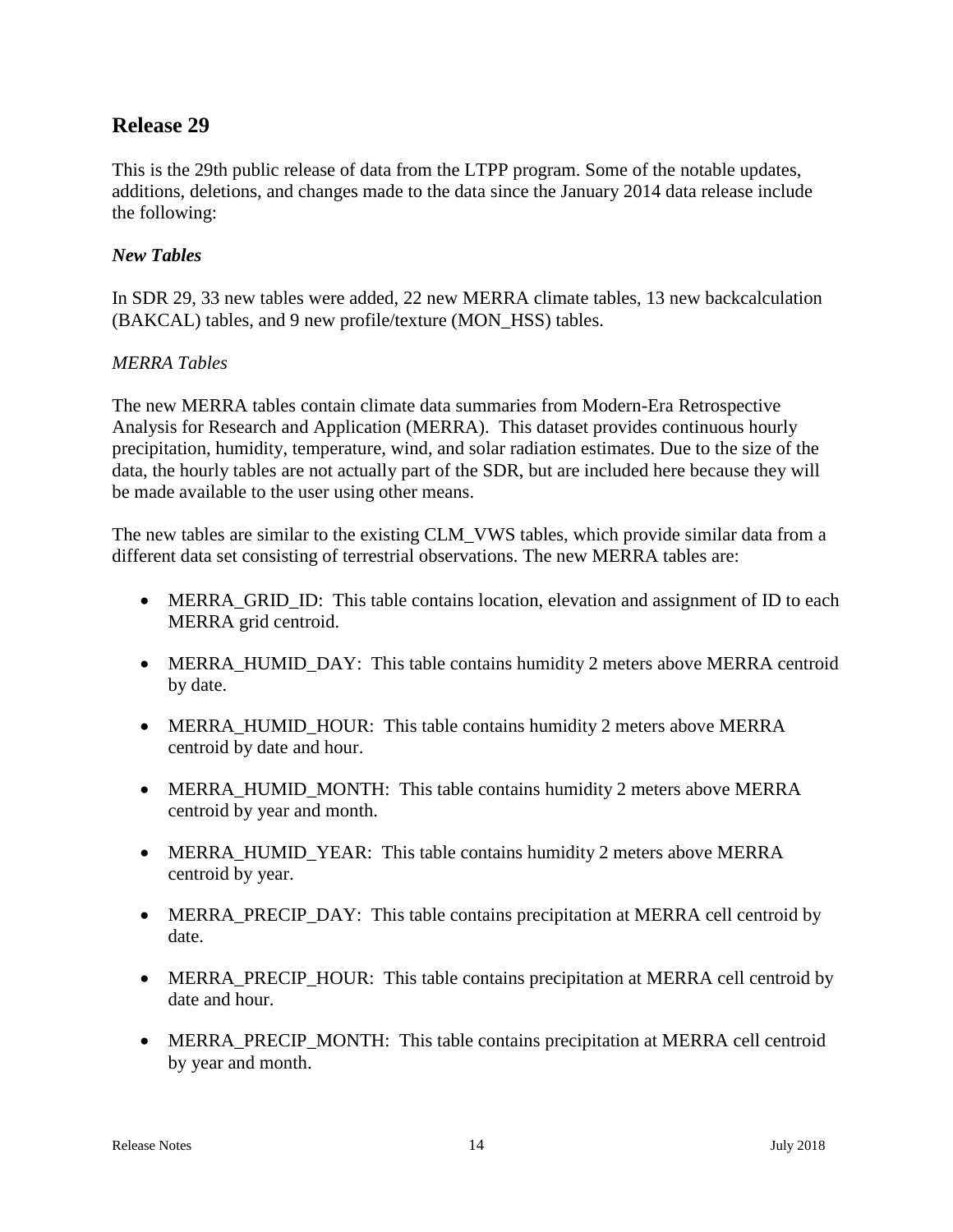- MERRA\_PRECIP\_YEAR: This table contains precipitation at MERRA cell centroid by year.
- MERRA\_SITE\_LINK: This table contains assignment of test sections to MERRA cells.
- MERRA SOLAR DAY: This table contains solar radiation and cloud cover at MERRA cell centroid by date.
- MERRA SOLAR HOUR: This table contains solar radiation and cloud cover at MERRA cell centroid by date and hour.
- MERRA SOLAR MONTH: This table contains solar radiation and cloud cover at MERRA cell centroid by year and month.
- MERRA SOLAR YEAR: This table contains solar radiation and cloud cover at MERRA cell centroid by year.
- MERRA TEMP DAY: This table contains air temperature 2 meters above MERRA cell centroid elevation by date.
- MERRA\_TEMP\_HOUR: This table contains air temperature 2 meters above MERRA cell centroid by date and hour.
- MERRA\_TEMP\_MONTH: This table contains air temperature 2 meters above MERRA cell centroid elevation by year and month.
- MERRA TEMP YEAR: This table contains air temperature 2 meters above MERRA cell centroid elevation by year.
- MERRA WIND DAY: This table contains wind 2 meters above MERRA cell centroid by date.
- MERRA\_WIND\_HOUR: This table contains wind at MERRA cell centroid by date and hour.
- MERRA WIND MONTH: This table contains wind 2 meters above MERRA cell centroid by year and month.
- MERRA WIND YEAR: This table contains wind 2 meters above MERRA cell centroid by year.

### *BAKCAL Tables*

The new BAKCAL tables contain backcalculation information for deflection data sets in the MON\_DEFL tables. These tables nominally replace the MON\_DEFL\_FLX and MON\_DEFL\_RGD tables, which were last available in Release 20.0. The new BAKCAL tables are: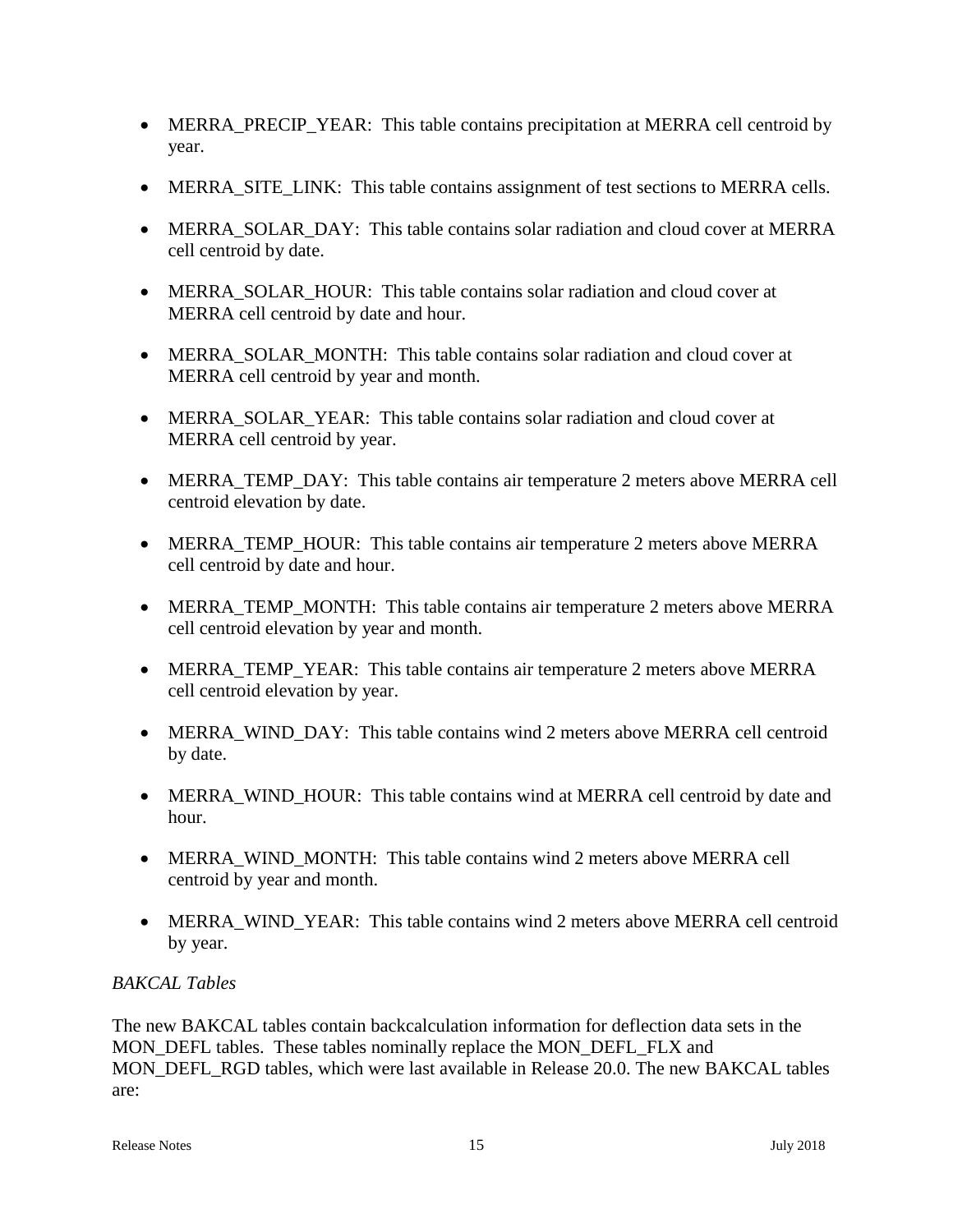- BAKCAL\_BASIN: This table contains identifying information for each deflection basin used in the backcalculation process.
- BAKCAL BEST FIT BASIN LAYER: This table contains best fit backcalculation modulus values for each deflection basin. This table only has information for PCC surfaced sections only.
- BAKCAL\_BEST\_FIT\_BASIN\_MASTER: This table contains backcalculation fit and quality measures for each deflection basin.
- BAKCAL\_BEST\_FIT\_LAYERS: This table contains layer thicknesses used calculation of layer modulus values using the BEST FIT procedure.
- BAKCAL\_BEST\_FIT\_SECTION\_LAYER: This table contains best fit backcalculated modulus values for each FWD pass. This table only has information for PCC surfaced sections only.
- BAKCAL BEST FIT SECTION MASTER: This table contains best-fit backcalculation quality measures and other non-layer specific information for each FWD pass. This table only has information for PCC surfaced sections only.
- BAKCAL\_LAYER\_LINK: This table contains mapping of backcalculation layers to the current TST\_L05B layering structure.
- BAKCAL MODULUS BASIN LAYER: This table contains backcalculated modulus values for each measured deflection basin.
- BAKCAL\_MODULUS\_BASIN\_MASTER: This table contains backcalculation fit and quality measures for each deflection basin.
- BAKCAL MODULUS SECTION LAYER: This table contains backcalculated modulus values averaged for each FWD pass.
- BAKCAL MODULUS SECTION MASTER: This table contains backcalculation quality and fitment information applicable to a given FWD pass.
- BAKCAL PASS: This table contains identifying information for each FWD pass used in the backcalculation process.
- BAKCAL\_STRUCTURE\_LAYERS: This table contains layer thicknesses used for backcalculation of layer modulus values.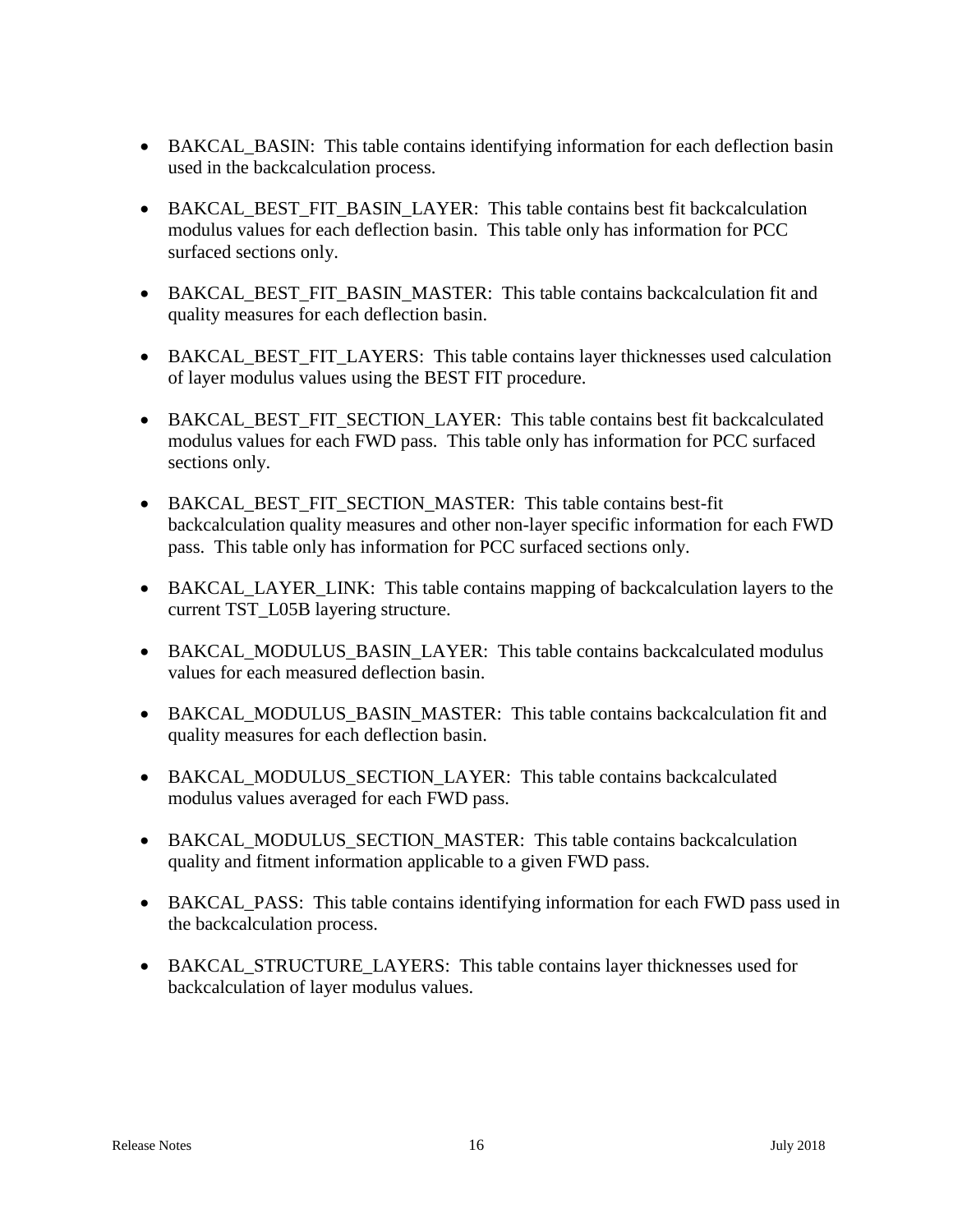### *MON\_HSS Tables*

The new MON\_HSS tables contains information from the new longitudinal profile/texture units, as well as all of the data that was previously in MON\_PROFILE\_MASTER and MON\_PROFILE\_DATA. The new tables are:

- MON\_HSS\_FAULT\_VALUES: This table contains high speed survey fault data.
- MON HSS PROFILE ELEVATION 150: This table contains high speed survey profile elevation data at 150mm or 152.4mm intervals.
- MON\_HSS\_PROFILE\_ELEVATION\_25: This table contains high speed survey profile elevation data at 25mm or 25.4mm intervals.
- MON HSS PROFILE SECTION: This table contains high speed survey section level profile computed parameters and statistics based on 150 mm interval data.
- MON HSS RUN NO: This table contains identification of each high speed survey run made during each visit
- MON\_HSS\_TEXTURE\_SECTION: This table contains high speed survey section level texture computed parameters and statistics.
- MON\_HSS\_TEXTURE\_SEGMENT: This table contains high speed survey texture data for 100mm segments.
- MON HSS UNIT ID: This table contains high speed survey unit identification.
- MON HSS VISIT NO: This table contains Information related to each high speed survey site visit.

### *Tables Excluded*

MON\_PROFILE\_MASTER and MON\_PROFILE\_DATA are no longer part of the SDR. The information that was in these tables in now in the MON\_HSS series of tables.

### *Other Notes*

SECTION\_COORDINATES has a new field for elevation. The ELEVATION field contains elevation derived from the coordinates.

MON\_DEFL\_LOC\_INFO has two new fields for location – LATITUDE and LONGITUDE. For this SDR, the fields exist but are not populated.

The structure of TST\_AC02 has been modified. The table previously had one BSG field that either contained a coated or uncoated value. The table now has BSG for uncoated values, and COATED\_BSG for coated values. This is now consistent with the data sheet.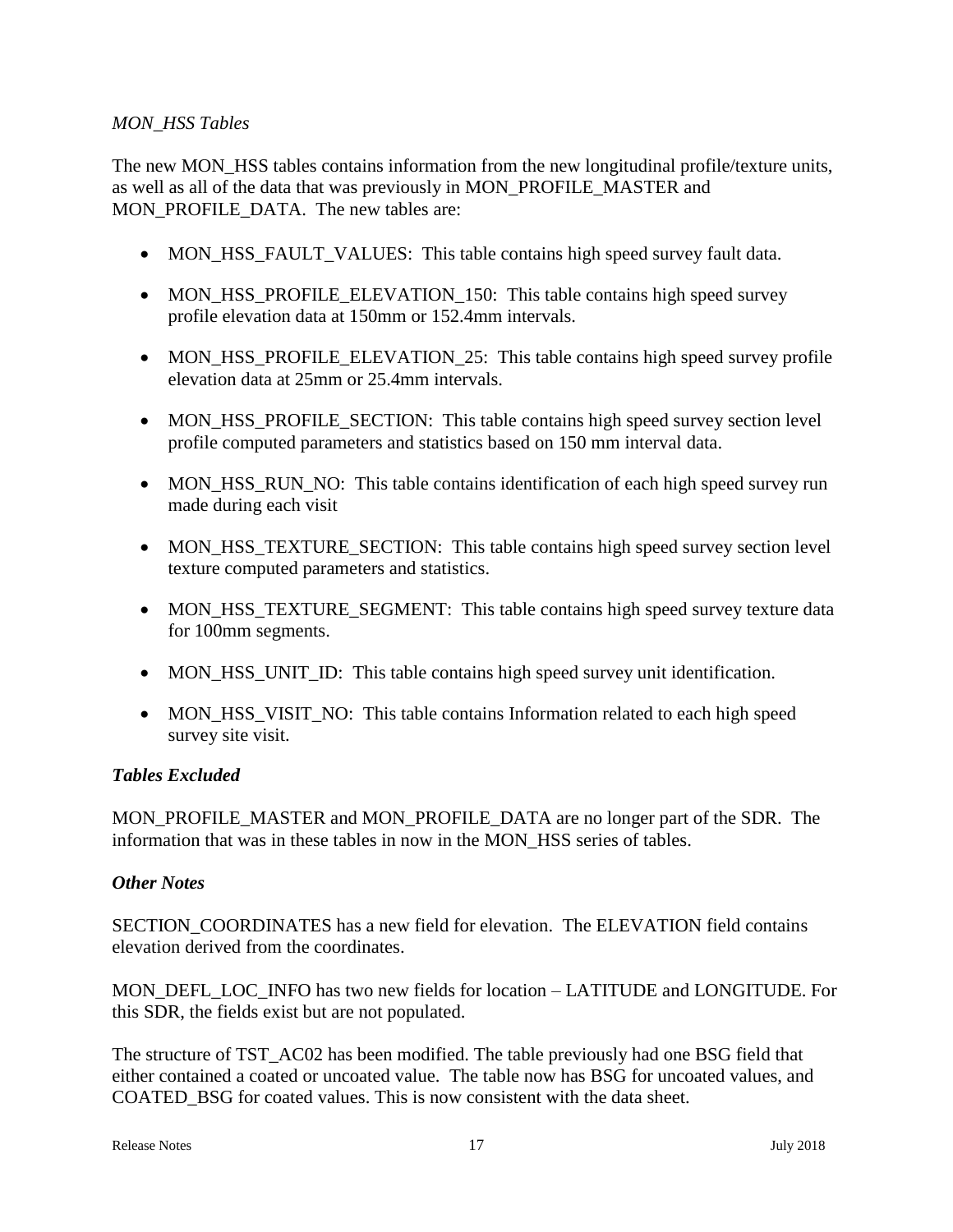# **Release 28**

In SDR 28 the Data Compilation View (DCV) tables were promoted from beta to full SDR table status. This includes the six new tables and the 18 tables that were included in SDR27 as beta.

### *New Tables and Table Name Changes*

Six new tables were added to the DCV module. All of these tables contain data combined from existing tables. Unlike the tables in most other PPDB modules, the tables in the DCV module do not have a module designation in the table names. These new tables are:

- MNT\_IMP\_SOURCE. This table contains the location of the detailed information for those events included in MNT\_IMP. The source tables which contain available data from entries in the MNT\_IMP table include MNT\_ASPHALT\_CRACK\_SEAL, MNT\_ASPHALT\_PATCH, MNT\_ASPHALT\_SEAL, MNT\_GMG, MNT\_IMP, MNT\_PCC\_CRACK\_SEAL, MNT\_PCC\_FULL\_DEPTH, MNT\_PCC\_JOINT\_RESEAL, MNT\_PCC\_PART\_DEPTH, RHB\_MILL\_AND\_GRIND, SPS2\_PCC\_FULL\_DEPTH, SPS3\_CHIP, SPS3\_CRACK, SPS3\_SLURRY, SPS4\_CRACK\_SEAL\_GENERAL, SPS4\_PCC\_CRACK\_SEAL, SPS5\_AC\_PATCHES, SPS6\_DIAMOND\_GRIND, SPS6\_PCC\_CRACK\_SEAL, SPS6\_PCC\_FULL\_DEPTH, SPS6\_PCC\_JOINT\_RESEAL, SPS6\_PCC\_PART\_DEPTH, and SPS7\_MILLING tables.
- SECTION\_LAYOUT: This table contains section layout and location information. This table contains combined data from INV\_ID, INV\_GENERAL, SPS\_ID, SPS\_GENERAL, and SPS\_PROJECT\_STATIONS.
- SECTION STRUCTURE HISTORY: This table contains information on dates of structural changes to each section, including original construction, milling, overlays, and crack and seat events. It contains a mixture of data extracted from the EXPERIMENT\_SECTION, RHB\_IMP, SPS\_ID, INV\_AGE, and SECTION\_LAYER\_STRUCTURE tables.
- STABILIZATION DETAILS: This table contains information on stabilization types and quantities for unbound layers compiled from the INV\_STABIL, SPS1\_SUBGRADE\_PREP, SPS2\_SUBGRADE\_PREP, SPS8\_SUBGRADE\_PREP, and SPS9\_SUBGRADE\_PREP tables.
- SUBGRADE\_PROPERTIES. This table contains the physical properties of subgrade material. Contains data from INV\_SUBGRADE which has been expanded to the test section level. Data from the INV module does not include properties from test sections newly constructed after the start of the LTPP program in 1987.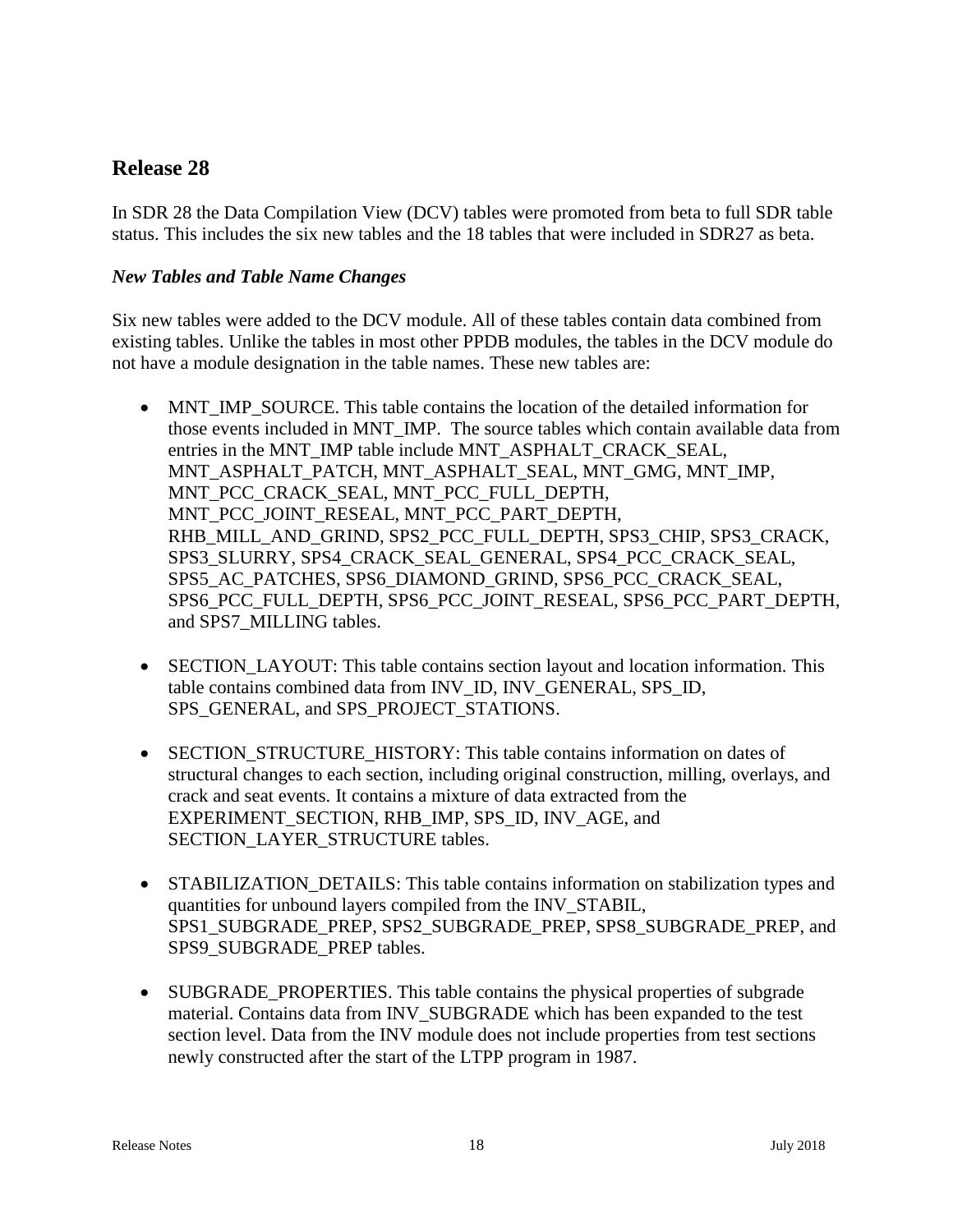• UNBOUND\_LAYER\_PROPERTIES**.** This table contains physical properties of unbound layers expanded to test section level from data contained in the INV\_UNBOUND table. Data in this table is constrained to that reported by participating highway agencies for pavement structures whose initial construction was completed prior to inclusions into the LTPP program.

### *Tables Excluded*

All tables included in SDR 27 are also included in SDR 28.

### *Other Notes*

The TST\_PC03 data has been updated with new information provided by the FHWA lab at Turner-Fairbanks Highway Research Center. The new data is primarily repeat tests on previously tested PCC cores.

The DTE field in MON\_DEFL\_DROP\_DATA has been removed. This field was never populated. Load transfer efficiency calculations are provided in MON\_DEFL\_LTE.

The structure of SPSWIM\_VALIDATION\_INIT has been modified to include three new fields: OUT\_OF\_STUDY\_TPF, LAST\_FULL\_YEAR, and COMMENTS.

# **Release 27**

### *New Tables and Table Name Changes*

In SDR 27, 33 new tables were added and seven existing tables were renamed. One new table was added for falling weight deflectometer (FWD) load transfer efficiency computations, 14 new tables for interpreted Dynamic Load Response (DLR) measurements, and 18 new tables that contain data combined from multiple existing tables. Seven of the existing DLR tables were renamed.

### *FWD Load Transfer Efficiency*

One new table, MON\_DEFL\_LTE, was added to the FWD\_Data\_Without\_Drop\_Data database to contain the results of load transfer efficiency computations from FWD measurements at transverse joints and cracks on portland cement concrete pavement layers.

• MON\_DEFL\_LTE. This table contains load transfer efficiency computation from falling weight deflectometer measurements from the J4, J5, C4, and C5 LANE\_NO measurements at transverse joints/cracks on jointed and continuously reinforced portland cement concrete pavements. The LTE computation is not corrected for slab bending effects.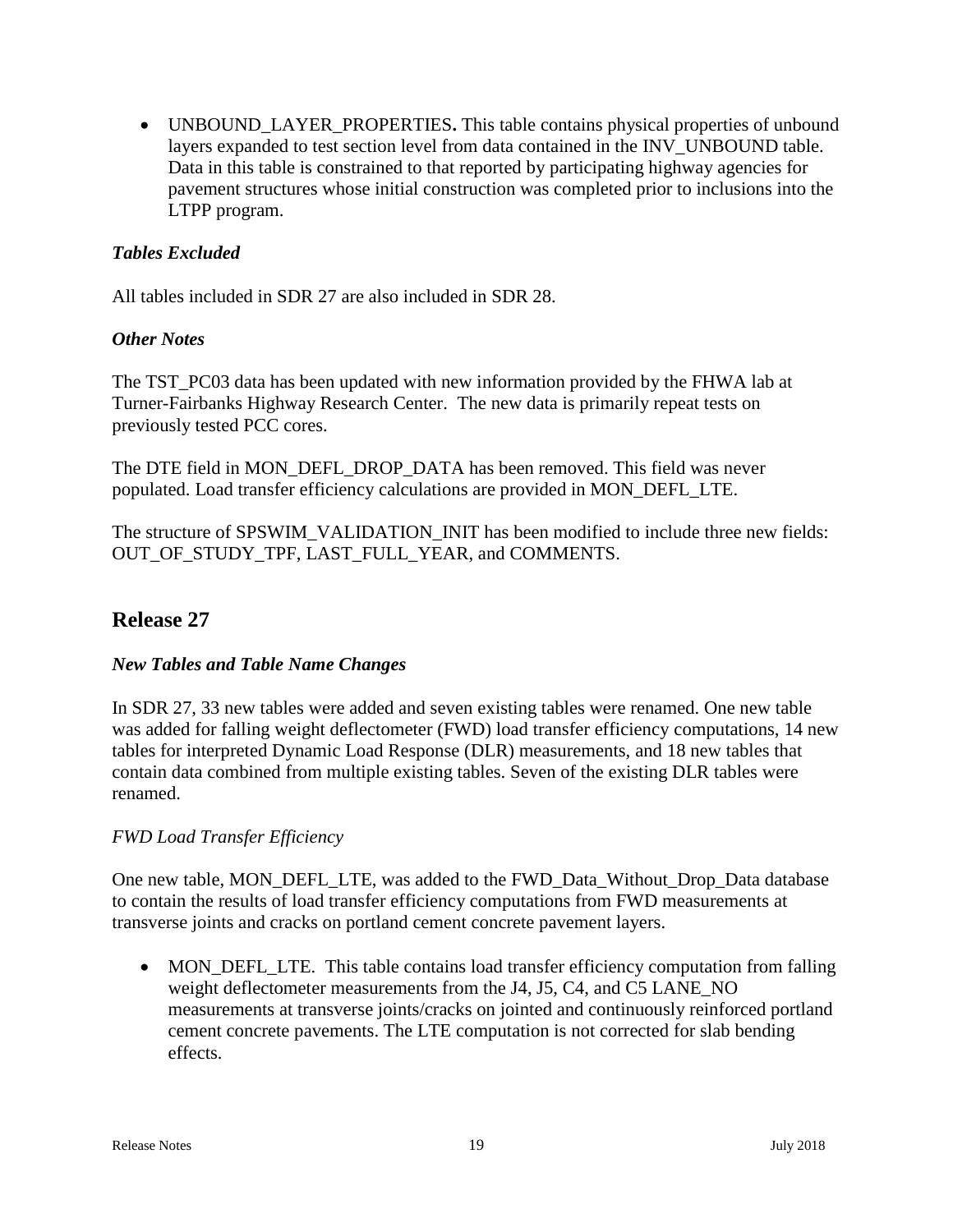### *DLR Tables*

The new DLR tables are the reinterpreted data from Ohio, which were removed from SDR 26. Due to differences in the interpretation method and table restructuring, this data is being added back into the database using a table name format starting with DLR\_OH. The data tables containing DLR data from North Carolina that were retained in SDR 26 were renamed using a name format that begins with DLR\_NC to distinguish this data from the Ohio DLR data. The DLR module now contains the following tables:

- DLR\_NC\_LVDT\_CONFIG\_PCC. This table contains LVDT gauge settings and location information for North Carolina DLR tests.
- DLR\_NC\_LVDT\_TRACE\_SUM\_PCC. This table contains LVDT trace summary information developed using DLRCheck for North Carolina DLR tests.
- DLR\_NC\_MASTER\_PCC. This table contains North Carolina DLR site and instrumentation summary information for Dynamic Load Response on AC sections.
- DLR\_NC\_STRAIN\_CONFIG\_PCC. This table contains North Carolina DLR test sensor gauges - device, settings and location information.
- DLR\_NC\_STRAIN\_TRACE\_SUM\_PCC. This table contains North Carolina Data Load Response strain trace summary information.
- DLR\_NC\_TEST\_MATRIX. This table contains North Carolina Dynamic Load Response test matrix summary information.
- DLR\_NC\_TRUCK\_GEOMETERY. This table contains North Carolina Dynamic Load Response truck geometry summary information.
- DLR\_OH\_LVDT\_CONFIG\_AC. This table contains LVDT gauge configuration settings and location information for Ohio DLR AC test sections.
- DLR\_OH\_LVDT\_CONFIG\_PCC. This table contains gauge configuration settings and location information for Ohio DLR PCC test sections.
- DLR\_OH\_LVDT\_TRACE\_SUM\_AC. This table contains interpreted LVDT peak values from AC pavement measurements at the Ohio DLR test site.
- DLR\_OH\_LVDT\_TRACE\_SUM\_PCC. This table contains interpreted LVDT peak values from PCC pavement measurements at the Ohio DLR test site.
- DLR\_OH\_MASTER\_AC. This table contains site summary instrumentation measurement information for Ohio DLR AC sections.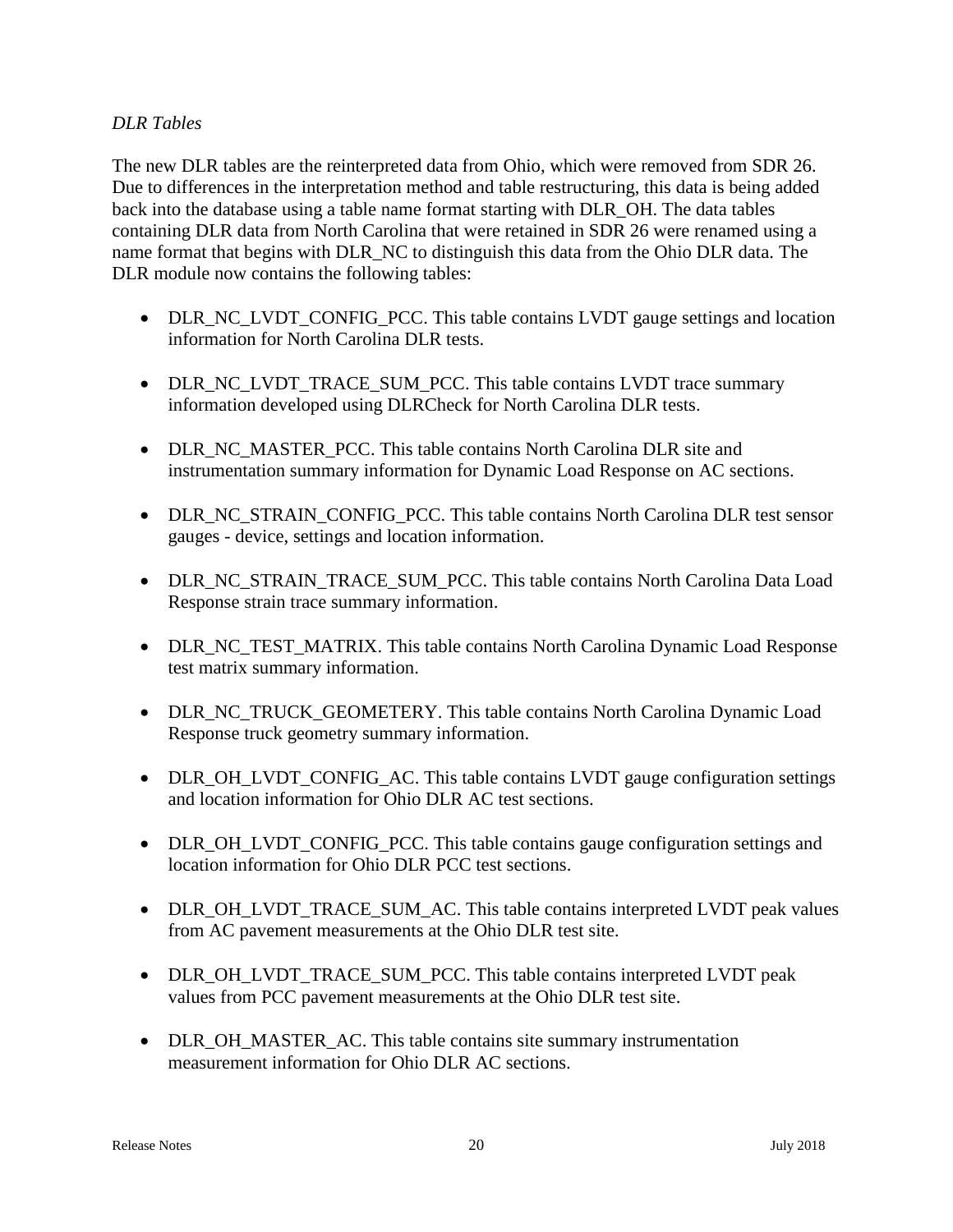- DLR OH\_MASTER\_PCC. This table contains site summary instrumentation measurement information for Ohio DLR PCC sections.
- DLR\_OH\_PRESSURE\_CONFIG\_AC. This table contains pressure gauge configuration settings and location information for Ohio DLR AC test sections.
- DLR\_OH\_PRESSURE\_TRACE\_SUM\_AC. This table contains interpreted pressure peak values from AC pavement measurements at the Ohio DLR test site.
- DLR\_OH\_STRAIN\_CONFIG\_AC. This table contains strain gauge configuration settings and location information for Ohio DLR AC test sections
- DLR\_OH\_STRAIN\_CONFIG\_PCC. This table contains strain gauge configuration settings and location information for Ohio DLR PCC test sections.
- DLR\_OH\_STRAIN\_TRACE\_SUM\_AC. This table contains interpreted strain peak values from AC pavement measurements at the Ohio DLR test site.
- DLR\_OH\_STRAIN\_TRACE\_SUM\_PCC. This table contains interpreted strain peak values from PCC pavement measurements at the Ohio DLR test site.
- DLR\_OH\_TEST\_MATRIX. This table contains test matrix summary information for the Ohio DLR tests.
- DLR\_OH\_TRUCK\_GEOMETERY. This table contains Ohio load response truck geometry summary information.

### *Data Compilation Views*

The tables in the new Data Compilation View (DCV) module contain data compiled from other existing tables with the primary intent of reducing the number of tables a user needs to look at for similar types of data elements. In addition to combining data, these tables also expand linked and project level data to create individual test section level records. Coded values have been replaced with the code description to alleviate the need to perform the linking necessary to get those values otherwise. While this information is technically implemented as a "view" in database terminology, it is presented as tables in the SDR.

The tables in the DCV module are included in SDR 27 as a beta or trial release in the interest of receiving data user feedback. The module is being released as volume 2 in SDR 27 to indicate a separation from the other PPDB data tables. Unlike most other PPDB modules, the views do not have a module designation in the table names. The new tables in the DCV module are:

• AC\_AGG\_GRADATION. This table contains gradation information for aggregate used in AC mixtures. Contains data from INV\_GRADATION, RHB\_ACO\_AGGR\_PROP, RHB\_CMRAP\_COMBINED\_AGG, and RHB\_HMRAP\_COMBINED\_AGG.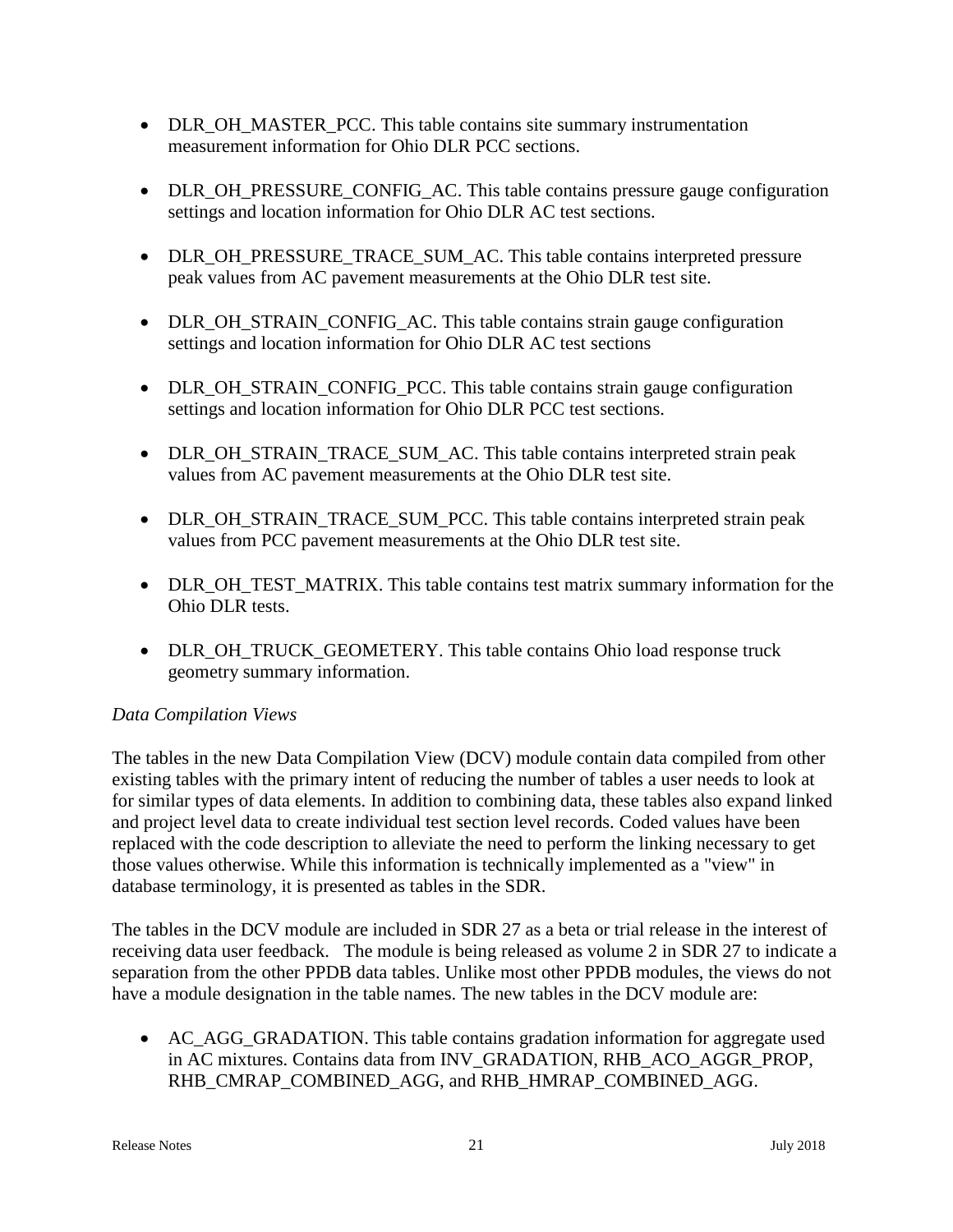- AC\_AGG\_PROP. This table contains physical properties of aggregate used in AC mixtures. Contains data from INV\_PMA, RHB\_ACO\_AGGR\_PROP, RHB\_CMRAP\_COMBINED\_AGG, RHB\_HMRAP\_COMBINED\_AGG, SPS1\_PMA\_AGGREGATE\_PROP, SPS2\_PMA\_AGGREGATE\_PROP, SPS8\_PMA\_AGGREGATE\_PROP, and SPS9\_PMA\_AGGREGATE\_PROP.
- AC\_ANTISTRIP. This table contains information on anti-stripping agents used in AC mixtures. Contains data from INV\_PMA\_ORIG\_MIX, RHB\_ACO\_MIX\_PROP, SPS1\_PMA\_MIXTURE\_PROP, SPS2\_PMA\_MIXTURE\_PROP, SPS8\_PMA\_MIXTURE\_PROP, and SPS9\_PMA\_MIXTURE\_PROP.
- AC\_BINDER\_PROP. This table contains properties of the binder used in AC mixtures. Contains data from INV\_PMA\_ASPHALT, RHB\_ACO\_PROP, SPS1\_PMA\_AC\_PROPERTIES, SPS8\_PMA\_AC\_PROPERTIES, and SPS9\_PMA\_AC\_PROPERTIES.
- AC\_MIX\_PROP. This table contains AC Hveem and Marshall mixture information. Contains data from INV\_PMA\_ORIG\_MIX, RHB\_ACO\_LAB\_MIX, RHB\_CMRAP\_LAB\_MIX, RHB\_HMRAP\_LAB\_MIX, SPS1\_PMA\_MIXTURE\_PROP, SPS2\_PMA\_MIXTURE\_PROP, SPS8\_PMA\_MIXTURE\_PROP, SPS9\_PMA\_MIXTURE\_PROP, and SPS9\_PMA\_MIX\_DES\_PROP.
- AC\_MOISTURE\_SUSCEPTIBILITY. This table contains results from moisture susceptibility tests on AC samples. Contains data from INV\_PMA\_ORIG\_MIX and RHB\_ACO\_MIX\_PROP.
- AC\_VOLUMETRICS. This table contains volumetric properties of AC mixtures as reported by agencies. Contains data from INV\_PMA\_ORIG\_MIX, RHB\_ACO\_LAB\_MIX, RHB\_ACO\_MIX\_PROP, RHB\_CMRAP\_LAB\_MIX, RHB\_CMRAP\_MIX\_PROP, RHB\_HMRAP\_LAB\_MIX, RHB\_HMRAP\_MIX\_PROP, SPS1\_PMA\_MIXTURE\_PROP, SPS2\_PMA\_MIXTURE\_PROP, SPS8\_PMA\_MIXTURE\_PROP, SPS9\_PMA\_MIXTURE\_PROP, SPS9\_PMA\_MIX\_DES\_PROP, and SPS9\_SP\_PMA\_MIXTURE\_PROP.
- PCC\_ADMIXTURE. This table contains properties of admixtures used in PCC mixtures. Contains data from SPS8\_PCC\_MIXTURE\_DATA, SPS2\_PCC\_MIXTURE\_DATA, RHB\_PCCO\_MIXTURE, and INV\_ADMIX.
- PCC\_AGG\_GRADATION. This table contains gradation information for aggregate used in PCC mixtures. Contains data from INV\_GRADATION, RHB\_PCCO\_AGGR, SPS2\_PCC\_MIXTURE\_DATA, and SPS8\_PCC\_MIXTURE\_DATA.
- PCC AGG PROP. This table contains physical properties of aggregate used in PCC mixtures. Contains data from RHB\_PCCO\_AGGR, SPS2\_PCC\_MIXTURE\_DATA, SPS8\_PCC\_MIXTURE\_DATA, and INV\_PCC\_MIXTURE.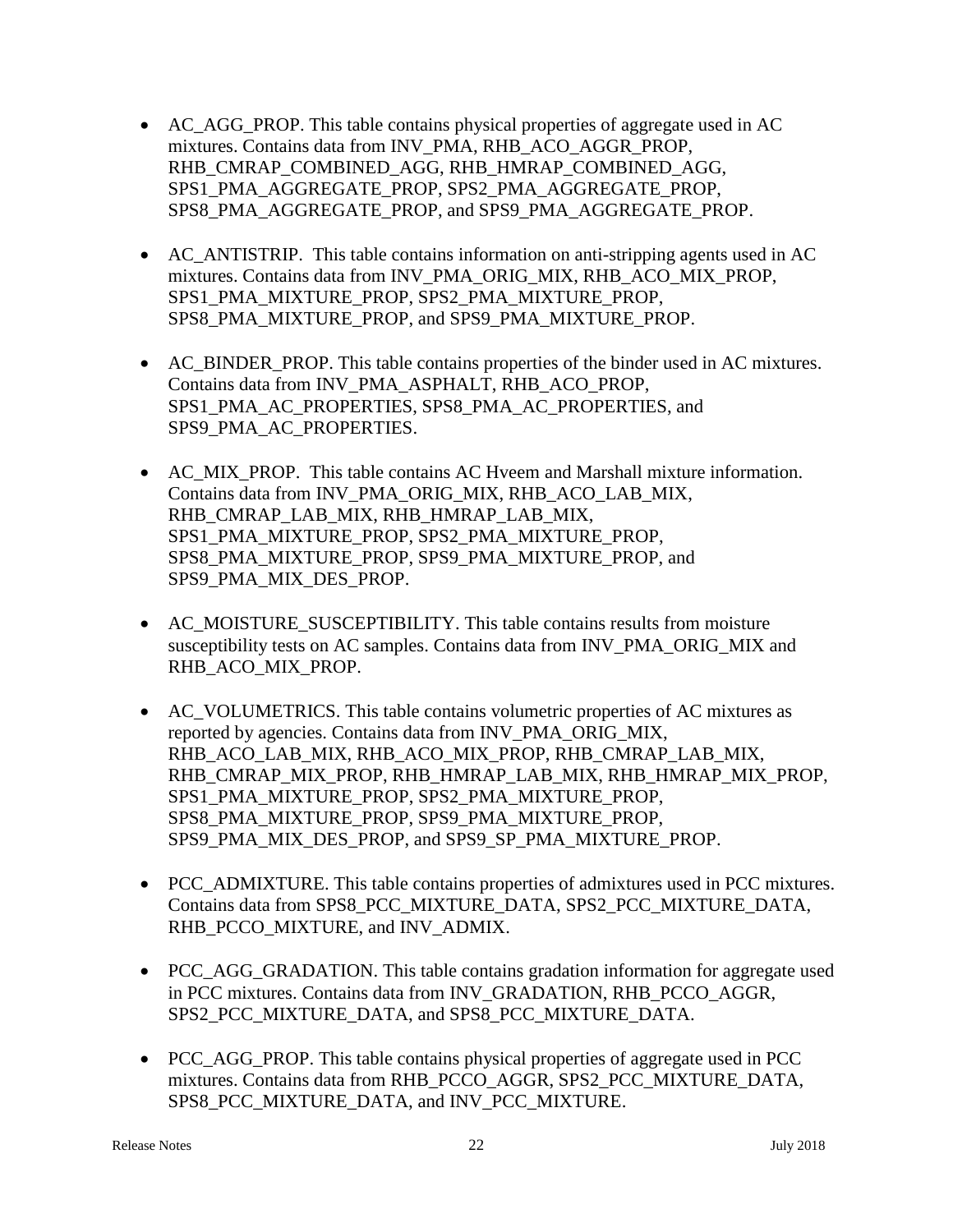- PCC\_JOINT\_FORMING. This table contains methods used to create the joints on PCC layers. Contains data from RHB\_PCCO\_JOINT\_DATA, SPS8\_PCC\_JOINT\_DATA, SPS2\_PCC\_JOINT\_DATA, and INV\_PCC\_JOINT.
- PCC JOINT SEALANT. This table contains properties of joint sealants used during initial placement of PCC layers. Contains data from RHB\_PCCO\_JOINT\_DATA, SPS8\_PCC\_JOINT\_DATA, SPS2\_PCC\_JOINT\_DATA, and INV\_PCC\_JOINT.
- PCC JOINT SPACING. This table contains joint spacing used on PCC layers. Contains data from RHB\_PCCO\_JOINT\_DATA, SPS8\_PCC\_JOINT\_DATA, SPS7\_PCCO\_JOINT\_DATA, SPS2\_PCC\_JOINT\_DATA, and INV\_PCC\_JOINT.
- PCC\_LOAD\_TRANSFER. This table contains properties of load transfer devices used on PCC layers. Contains data from INV\_PCC\_JOINT, RHB\_PCCO\_JOINT\_DATA, SPS8\_PCC\_JOINT\_DATA, and SPS2\_PCC\_JOINT\_DATA.
- PCC\_MIX\_DESIGN. This table contains PCC mix design properties. Contains data from INV\_PCC\_MIXTURE, RHB\_PCCO\_MIXTURE, SPS2\_PCC\_MIXTURE\_DATA, and SPS8\_PCC\_MIXTURE\_DATA.
- PCC\_REINFORCING. This table contains physical properties of reinforcement used in PCC layers. Contains data from SPS2\_PCC\_STEEL, RHB\_PCCO\_STEEL, and INV\_PCC\_STEEL.
- PCC\_STRENGTH. This table contains strength properties of PCC layers. Contains data from RHB\_PCCO\_STRENGTH and INV\_PCC\_STRENGTH.
- PCC\_TIE\_BARS. This table contains properties of tie bars placed in PCC layers. Contains data from RHB\_PCCO\_JOINT\_DATA, SPS8\_PCC\_JOINT\_DATA, SPS2\_PCC\_JOINT\_DATA, and INV\_PCC\_JOINT.

### *Tables Excluded*

The only tables that were in SDR26 that will not be in SDR27 are the renamed DLR tables which contained data from North Carolina. The following tables will not be in SDR27 as a result of the renaming:

- DLR\_LVDT\_CONFIG\_PCC
- DLR\_LVDT\_TRACE\_SUM\_PCC
- DLR\_MASTER\_PCC
- DLR\_STRAIN\_CONFIG\_PCC
- DLR\_STRAIN\_TRACE\_SUM\_PCC
- DLR TEST MATRIX
- DLR\_TRUCK\_GEOMETERY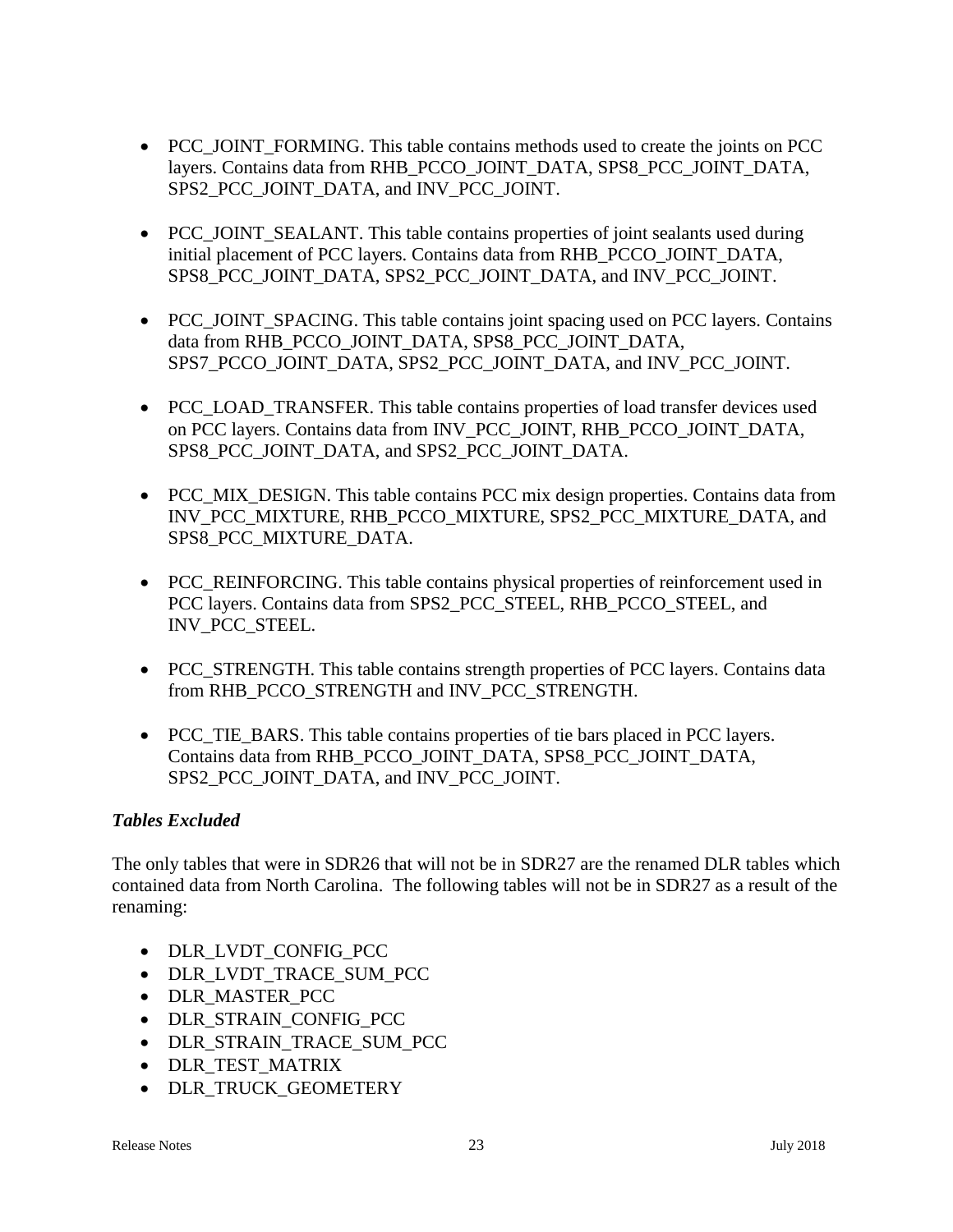### *Other Notes*

The CLM\_VWS tables have been updated to include new weather stations, and climate information to 2013.

The TST\_PC03 data has again been updated with new information provided by the lab. The new data is primarily repeat tests on previously tested cores.

Some of the databases in the FWD drop data and profile data volumes had to be reorganized to keep within the 2 GB limit on MS Access databases.

# **Release 26**

This is the 26th public release of data from the LTPP program. Some of the notable updates, additions, deletions, and changes made to the data since the January 2011 data release include the following:

### *Tables Added*

No new tables were added to the database for SDR 26.

### *Tables Excluded*

Problems were found with the Ohio DLR data that warranted excluding the data from this release. All of the DLR data on AC surfaces were from Ohio, and as a result, the AC DLR tables are not populated for SDR 26, and have therefore been excluded. These excluded tables are:

- DLR\_LVDT\_CONFIG\_AC
- DLR\_LVDT\_TRACE\_SUM\_AC
- DLR\_MASTER\_AC
- DLR\_PRESSURE\_CONFIG\_AC
- DLR\_PRESSURE\_TRACE\_SUM\_AC
- DLR\_STRAIN\_CONFIG\_AC
- DLR\_STRAIN\_TRACE\_SUM\_AC

There are several LTAS tables that were previously included that have been excluded because they did not contain data of interest to users. These tables are:

- ESAL\_PER\_VEH
- STAT OC A AX
- STAT QC A AX 9 DD
- STAT\_QC\_BC\_AX
- STAT AC BC SPACE
- STAT\_QC\_GVW\_9\_DD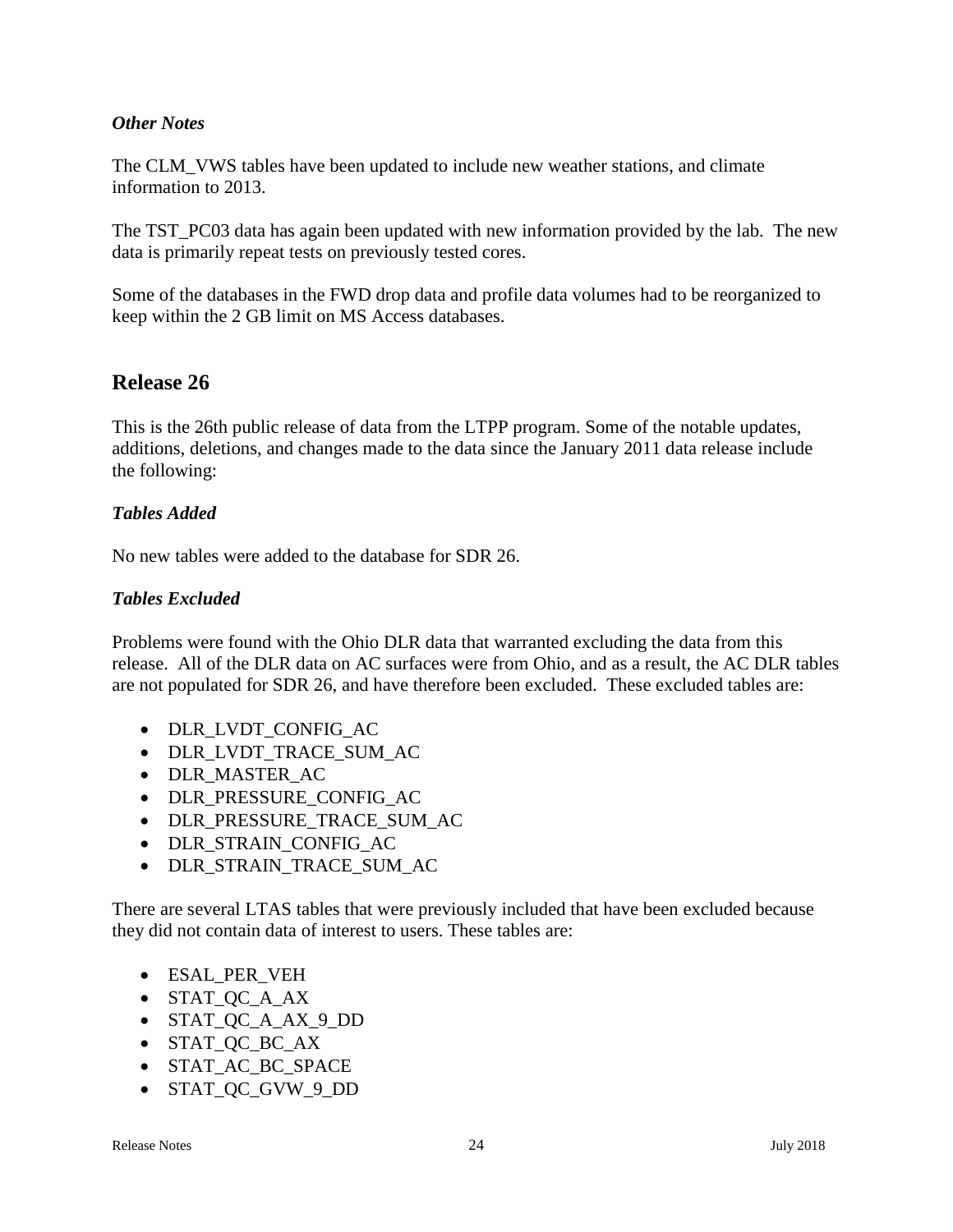- COMP\_CL\_CT
- COMP\_WT\_CT
- COMP\_AX
- COMP\_GVW
- ESAL FACTOR SN 5 PT 2 5

### *Other Notes*

### RHB\_CMRAP\_COMBINED\_AC, RHB\_CMRAP\_LAB\_AGED\_AC, and

RHB\_CMRAP\_MIX\_PROP are included in the release for the first time. Although these tables have existed for some time now, they had not previously been populated, and were therefore not included in the Standard Data Release. There is now one record in each of these tables.

DD\_VOL was included in the LTAS database for the first time. This table contains the accepted daily volume records.

The TST\_PC03 data has again been updated with new information provided by the lab. The new data is primarily retests of previously tested cores.

The SURVEY\_WIDTH fields in the MON\_DIS\_\* tables have been updated, and are now effectively complete. There are only a handful of records left with no recorded survey width.

The structure of MON\_DIS\_PADIAS\_AC has been significantly altered. The longitudinal cracking has been split into wheelpath and non-wheelpath, and the reflective cracking has been redistributed to either longitudinal or transverse as appropriate. These changes make the structure of this table more compatible with the other distress tables, and allow for easier tracking of changes in distress over time.

LTPPDD, LTPPTD, CODES, and CODETYPES all now contain information for the tables in all five volumes. The LTAS information in the corresponding TRAFFIC tables is still also available separately in LTAS\_Administration on Volume 5 for use as a standalone traffic data set.

# **Release 25**

This is the 25th public release of data from the LTPP program. Some of the notable updates, additions, deletions, and changes made to the data since the January 2010 data release include the following:

### *Tables Added*

Five new TRF\_ESAL tables were added to the PPDB in the TRF module. These tables contain the annual ESAL estimates and computation parameters for the LTPP lane based on traffic monitoring measurements and computed using the 1993 AASHTO Guide for Design of Pavement Structures methodology. Previously, these tables and the associated computation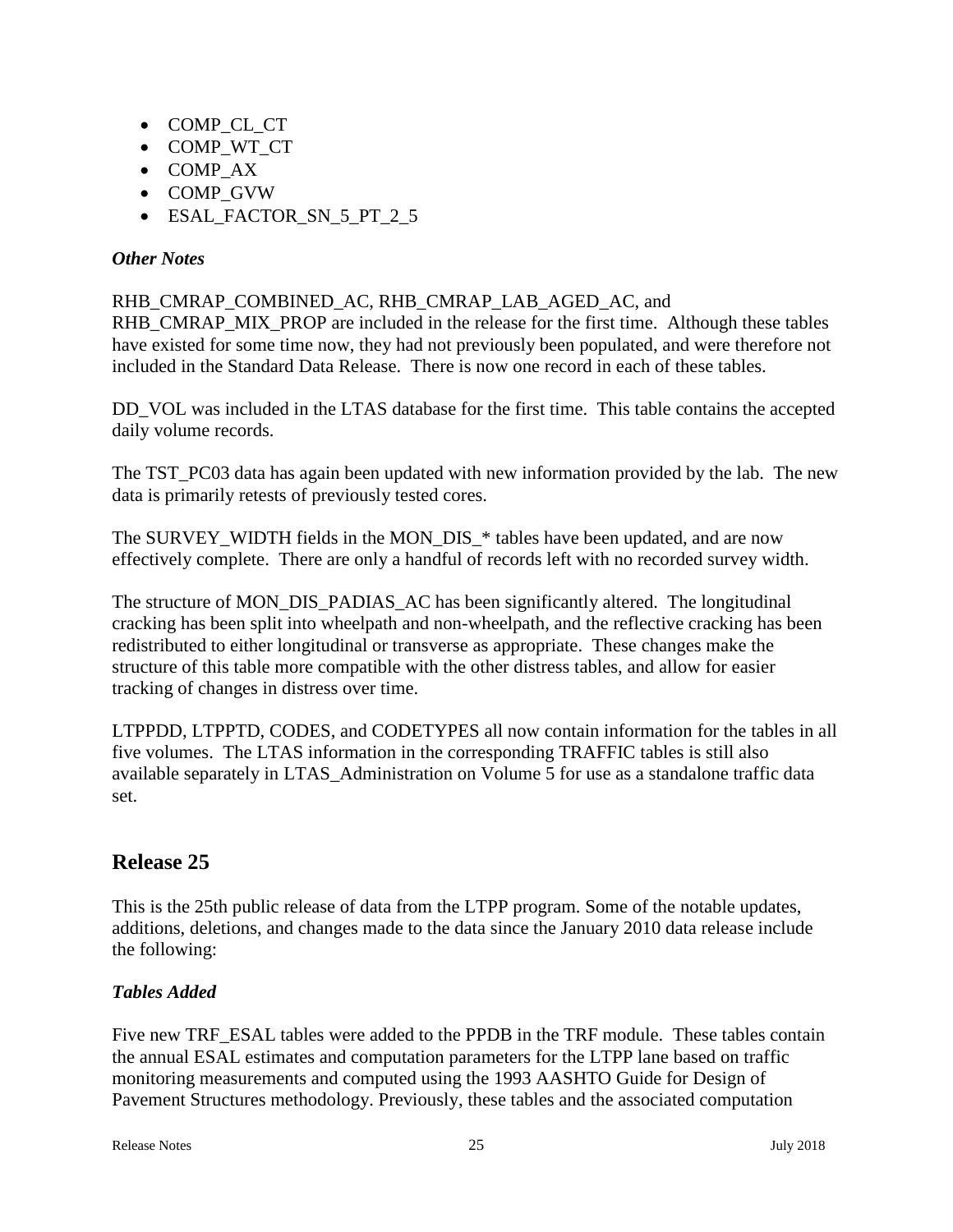program were contained on the Reference Library disk as part of the ESALCalc utility software that was distributed with the SDR.

- TRF\_ESAL\_AC\_THICK. This table contains the thicknesses and other various properties of the layers in an AC pavement used to calculate ESALs. There may be slight differences between these thicknesses and those in SECTION\_LAYER\_STRUCTURE based on the input needs of the software.
- TRF\_ESAL\_COMPUTED. This table contains the yearly ESAL estimates for each section with an acceptable sample of axle load measurements contained in the LTPP database in the indicated year.
- TRF\_ESAL\_DRAINAGE\_COEFF. This table contains the drainage coefficient for unbound base and subbase layers used in the ESAL calculation and the climate zone that the coefficient is based upon.
- TRF\_ESAL\_INPUTS\_SUMMARY. This is the master table that contains a summary of all of the input data used in the annual ESAL estimate. It includes properties such as pavement type, functional classification, climatic characterizations, and general structural properties.
- TRF\_ESAL\_PCC\_COMP\_THICK. This table contains the values used to compute the value of the effective thickness of the PCC layers used in the ESAL calculation. The table includes information on the thickness of multiple PCC layers and whether or not they are bonded.

One new table was added in the LTAS database.

• HH\_CL\_CT. This table contains the hourly classification volumes from classification records for sites included in the SPS Traffic pooled fund.

### *Other Notes*

RHB\_ACO\_ SP\_MIX\_PROP is included in the release for the first time. Although this table has existed for some time now, it had not previously been populated, and was therefore not included in the Standard Data Release. There is now one record in this table.

The TST PC03 data has again been updated with new information provided by the lab. This includes some new data not previously available, and some replacement data.

The SURVEY WIDTH fields in the MON DIS \* tables have been updated. However, there are still approximately 700 manual distress surveys from the Southern Region that have not had the SURVEY\_WIDTH field populated. Data users interested in this missing data should contact LTPP Customer Support Service Center, which should have it available by the time of this data release.

Traffic data for all lanes reported to the LTPP program have been added to the LTAS DB. Previously, traffic data for only the LTPP study lane were available.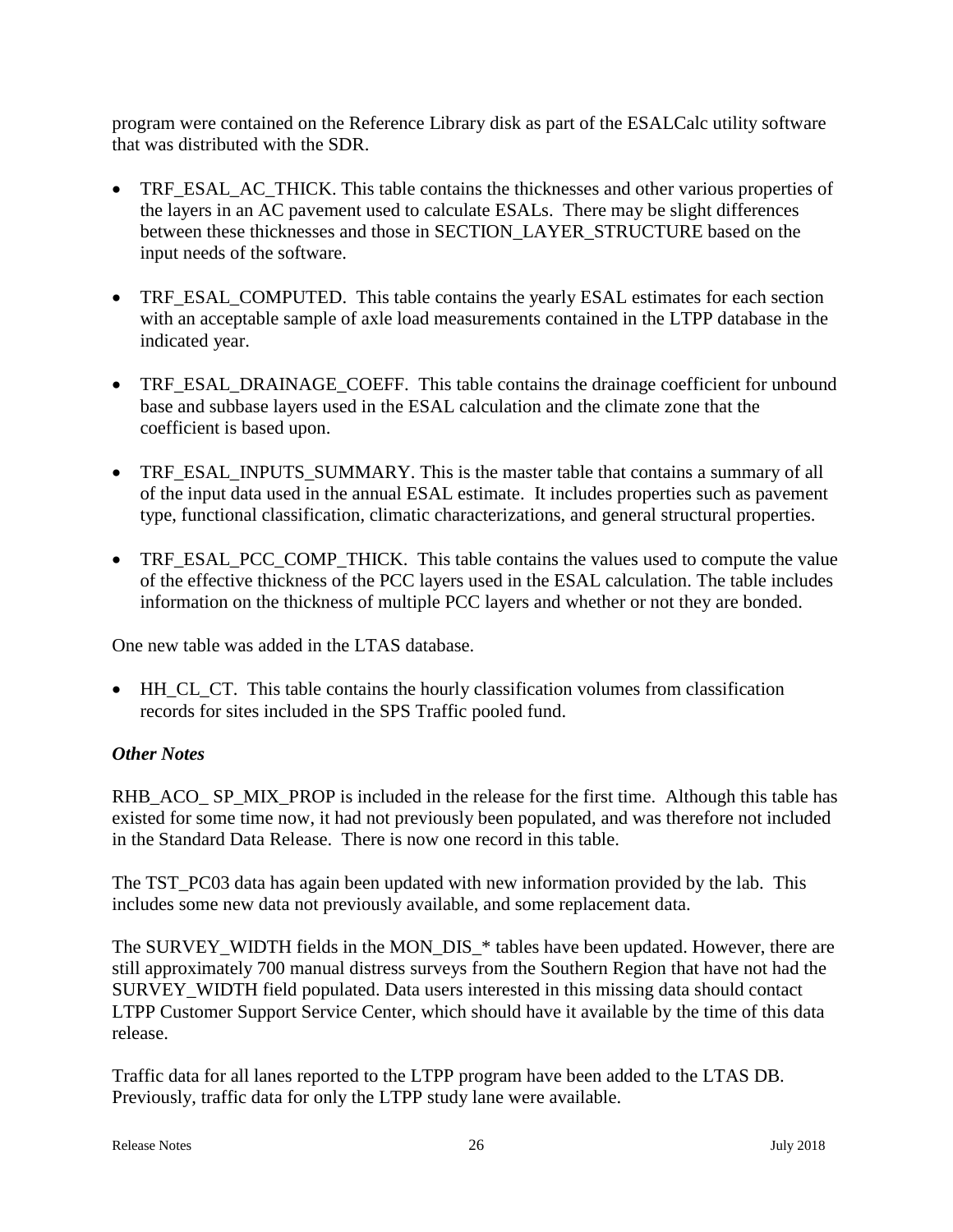Data issues significant enough to affect proper interpretation of the DLR data contained in SDR 25 and all previous data releases have been found. LTPP efforts to correct and enhance this data have not been completed. Because of these problems, those wishing to analyze the DLR data should not use the data provided in SDR 25 without first contacting LTPP Customer Support Service Center at **LTPPINFO@dot.gov** to obtain information on identified problems and request corrected data.

# **Release 24**

This is the 24th public release of data from the LTPP program. Some of the notable updates, additions, deletions, and changes made to the data since the January 2009 data release include the following.

### *Tables Added*

Two new MON\_DRAIN\_PERM tables. These tables contain measurements and calculations made as part of the drainage study undertaken as part of NCHRP project 1-34D and included in the final report – NCHRP report 583 'Effects of Subsurface Drainage on Pavement Performance'.

- MON DRAIN PERM CALC. This table contains the calculated permeability and other drainage characteristics resulting from NCHRP 1-34D. The values in these new MON\_DRAIN tables were taken from the appendices in the report.
- MON\_DRAIN\_PERM\_MEAS. This table contains the field measurements made in support of the permeability calculations conducted as part of NCHRP 1-34D. These values are necessary to get the values in the MON\_DRAIN\_PERM\_CALC table.

Nine new TST\_ESTAR tables. These tables house the newly developed dynamic modulus  $|E^*|$ computed parameter data, which contain the inputs used by the developed Artificial Neural Network (ANN) models, as well as the outputs those models created. Dynamic modulus,  $|E^*|$ , is a fundamental property that defines the stiffness characteristic of hot mix asphalt (HMA) mixtures as a function of loading rate and temperature. Details on the models and intermediate calculations can be found in the report *LTPP Computed Parameter: Dynamic Modulus* included on the LTPP Reference Library distributed with the SDR.

- TST\_ESTAR\_MASTER. This is the master linking table for all of the new TST\_ESTAR tables. It contains the information necessary to relate the information in the tables keyed with the ESTAR LINK field to the rest of the database.
- TST\_ESTAR\_GSTAR\_CAM\_COEFF. This table contains the coefficients necessary to use the Christensen-Anderson-Marasteanu (CAM) model to predict  $|G^*|$  input values.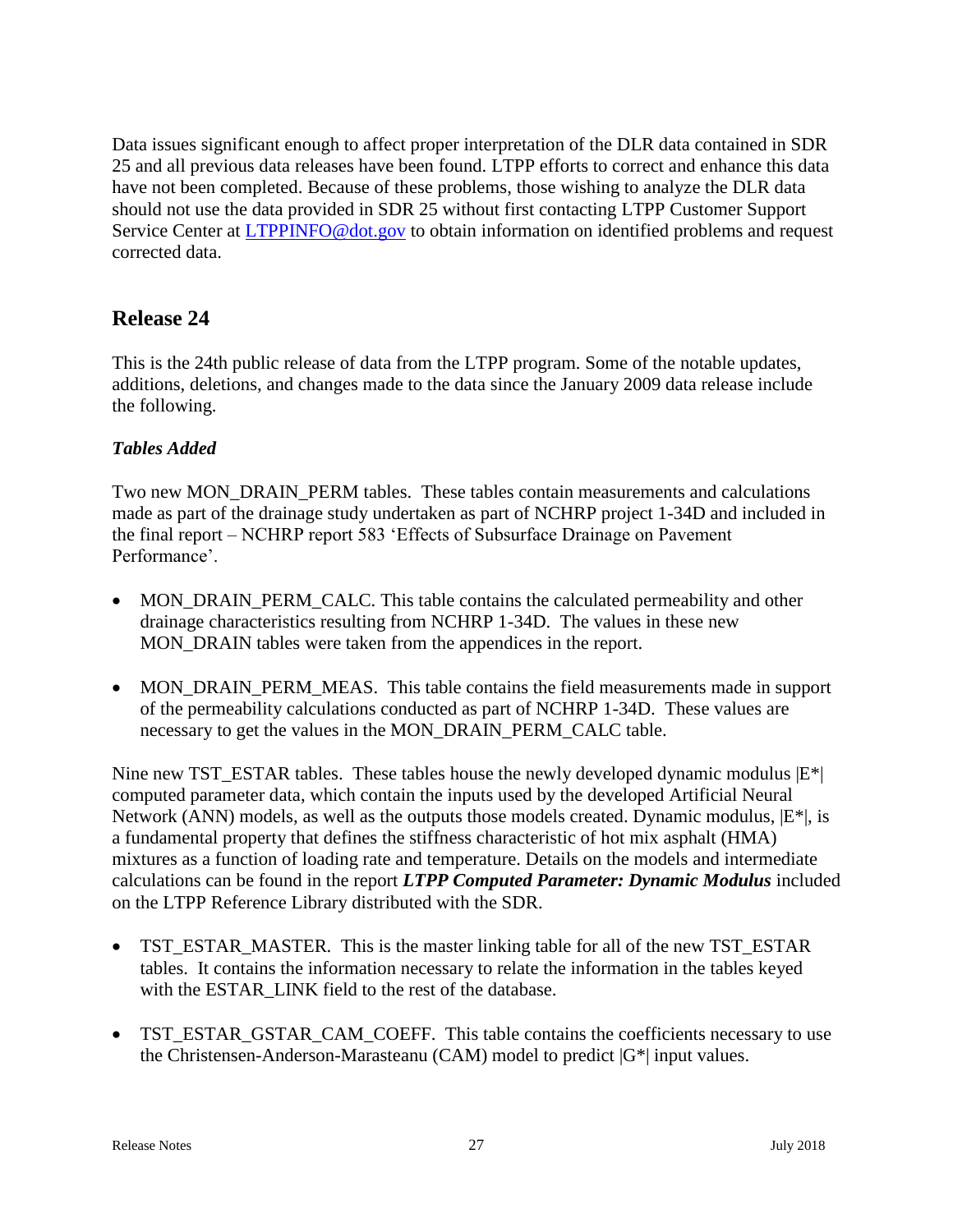- TST\_ESTAR\_GSTAR\_INPUT. This table contains the  $|G^*|$  information used as input to the two G\* based E\* ANN models.
- TST\_ESTAR\_VISC\_MODEL\_COEFF. This table contains the A and VTS values used to generate the input viscosity values.
- TST\_ESTAR\_VISC\_INPUT. This table contains the viscosity values used as input to the two viscosity based |E\*| ANN models.
- TST\_ESTAR\_VOLUM\_INPUT. This table contains the volumetric data (VMA and VFA) used in the  $|G^*|$  and viscosity based  $|E^*|$  ANN models.
- TST\_ESTAR\_MR\_INPUT. This table contains the resilient modulus data used in the resilient modulus based |E\*| ANN model.
- TST\_ESTAR\_MODULUS. This table contains the modulus values predicted by the various  $E^*$  models for a given temperature and frequency. The data in this table is very similar to the data required for input into the MEPDG.
- TST\_ESTAR\_MODULUS\_COEFF. This table contains the Sigmoidal and Shift Factor fitting function coefficients. These values are developed from the modulus values contained in the TST\_ESTAR\_MODULUS tables, and will fail OC if the resulting curve does not match the modulus values well enough.

The LTPP Traffic Analysis database has been added as a separate set of databases. This database contains daily and monthly traffic data used in the annual traffic estimates stored in the pavement performance database, traffic monitoring equipment locations, statistical summaries used in the quality review of traffic data, data errors, and other information used in the traffic data review and analysis procedure. The database is structured as a standalone series of ACCESS databases following the same type of functional structure as the pavement database.

The following tables will be included as part of this new LTAS database:

- COMP AX. This table contains comparison data sets for axle distributions based on 14 days of weight data immediately after a site validation for SPS-1, -2, -5 and -6 sites.
- COMP\_CL\_CT. This table contains comparison data sets for vehicle counts based on 14 days of classification data immediately after a site validation for SPS-1, -2, -5 and -6 sites.
- COMP\_GVW. This table contains comparison data sets for GVW distributions based on 14 days of weight data immediately after a site validation for SPS-1, -2, -5 and -6 sites.
- COMP\_WT\_CT. This table contains comparison data sets for vehicle counts based on 14 days of weight data immediately after a site validation for SPS-1, -2, -5 and -6 sites.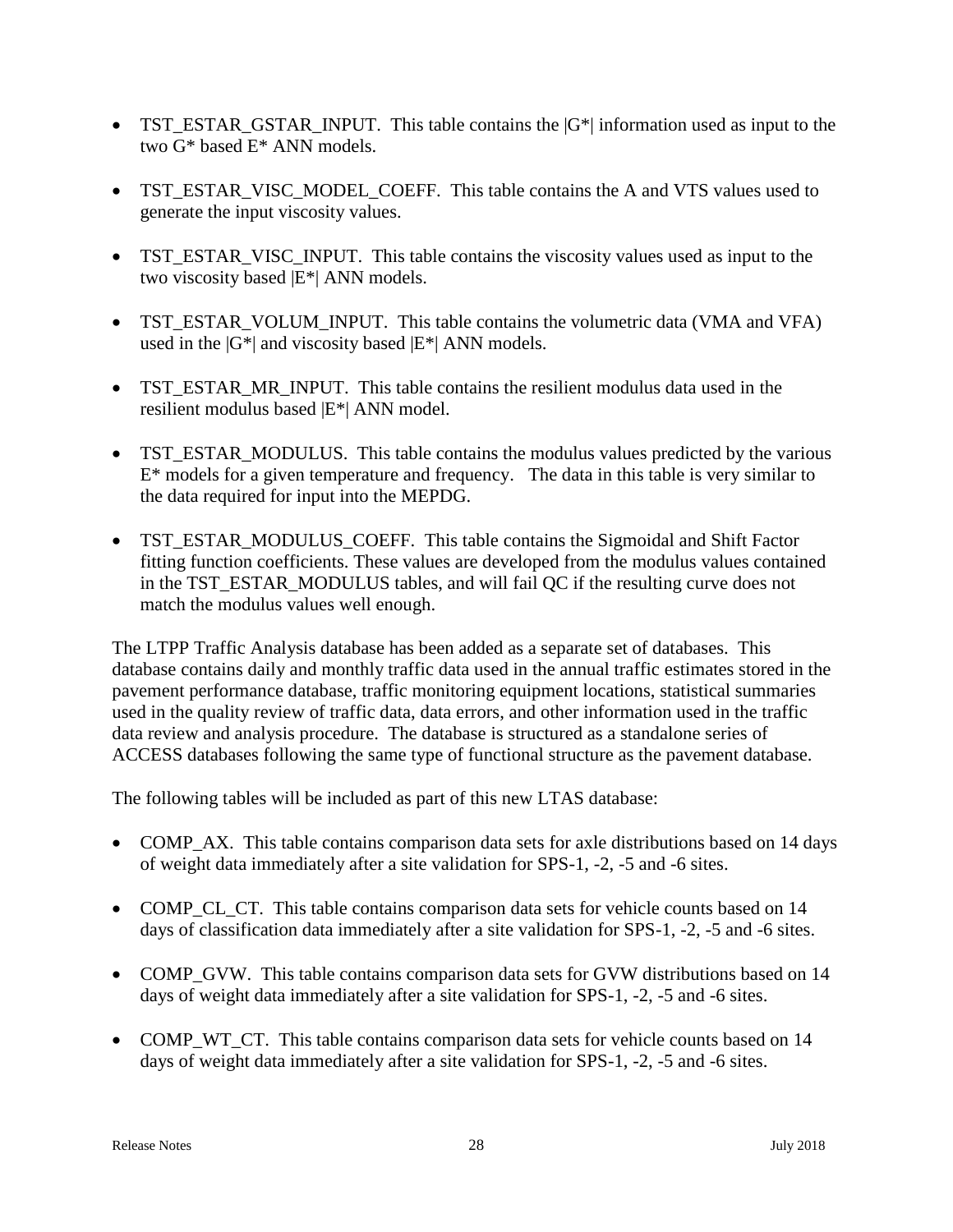- DD\_AX. This table contains daily axle group counts by vehicle class and axle group using the agency's classification scheme.
- DD CL CT. This table contains count data by site, year, month, day, lane, and direction based on classification data records using the agency's classification scheme.
- DD\_GVW. This table contains daily GWV data by vehicle class using the agency's classification scheme.
- DD\_WT\_CT. This table contains count data by site, year, month, day, lane, and direction based on weight data records using the agency's classification scheme.
- ERR CL. This table contains a record for each lane and direction by date that was rejected in processing classification data.
- ERR\_WT. This table contains a record for each type of error encountered for each lane and direction by date while processing weight data.
- ESAL\_FACTOR\_SN\_5\_PT\_2\_5. This table is hard coded with the factors to be used in computing average ESALs per vehicle for the purposes of graphical evaluation of relative changes in loading. The factors are for a flexible pavement with a structural number of 5 and a terminal serviceability of 2.5.
- ESAL PER VEH. This table contains for every site, year, month, lane, direction and vehicle class the average ESALs per vehicle based on the ESAL factors found in ESAL\_FACTOR\_SN\_5\_PT\_2\_5. They are used solely for evaluating reasonableness of weight data.
- MM\_AX. This table contains monthly axle group counts by day of week by vehicle class for buses and trucks using the Traffic Monitoring Guide (TMG) 13-bin scheme.
- MM\_CT. This table contains monthly vehicle class counts summarized separately for weight and class data by day of week using the Traffic Monitoring Guide (TMG) 13-bin scheme.
- MM\_GVW. This table contains monthly GVW data by day of week by vehicle class for buses and trucks using the Traffic Monitoring Guide (TMG) 13-bin scheme.
- SHRP\_INFO. This table describes the relationship between an LTPP section or project and the traffic data collected used as inputs to estimation of pavement loading.
- SITE\_EQUIPMENT\_INFO. This table is used to identify the type of equipment installed and the classification schemes being used with that equipment.
- SPSWIM\_VALIDATION\_INIT. This table contains a listing of all sites being validated by the SPS WIM Pooled Fund Study including date of initial validation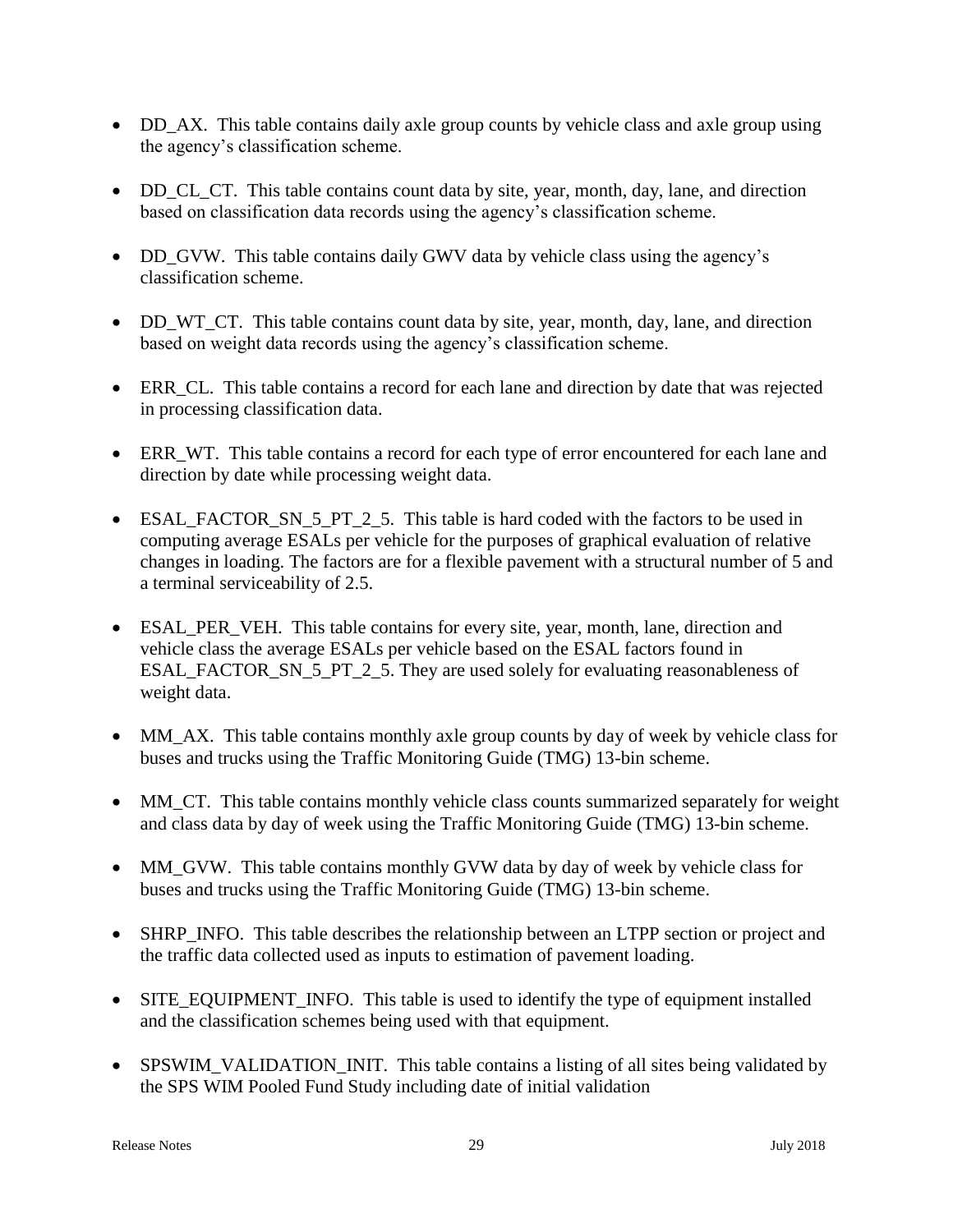- STAT QC A AX. This table contains first axle weights by site, year, month, day, lane, direction, vehicle class, and axle group using the agency's vehicle classification scheme.
- STAT OC A AX 9 DD. This table contains average steering axle weights and their standard deviations for all class 9 vehicles as population and for class 9 vehicles weighing 60,000 pounds or more where a class 9 is not necessarily a 5-axle tractor trailer combination.
- STAT QC BC AX. This table contains B-C axle weights by site, year, month, day, lane, direction, and vehicle class using the agency's vehicle classification scheme. The B-C axle is axles 2 and 3 from the front of the vehicle separated by 8 feet or less.
- STAT QC BC SPACE. This table contains B-C axle spacing by site, year, month, day, lane, direction and vehicle class using the agency's vehicle classification scheme.
- STAT OC GVW 9 DD. This table is used to accumulate gross vehicle weights of class 9 vehicles in kips where a class 9 is not necessarily a 5-axle tractor trailer combination. The data is stored by site, year, month, day, lane and direction.
- TRAFFIC ANALYSIS TRACKER. This table tracks when daily, monthly, and annual summaries and annual estimates were last updated.
- TRAFFIC\_CLASS\_CONVERT\_DATA. This table describes how the agency classes are divided among the TMG 13-bin classification scheme being used for LTPP reporting purposes.
- TRAFFIC CLASS CONVERT MASTER. This table has a minimum of two records for every state or province in SHRP\_INFO covering the entire LTPP study period 1/1/1990 to 12/31/2050. One refers to the relationships for classification data, the other to those for weight data.
- TRAFFIC CODES. This table contains a listing of all of the codes used by the traffic tables.
- TRAFFIC CODE TYPES. This table contains the codes and the sources used in creating the Codes List report for the traffic data base.
- TRAFFIC\_PURGES. This table contains purges pending or applied to traffic data.
- TRAFFIC\_REGIONS. This table contains the correspondence between the state code and the region that the state belongs.
- TRAFFIC\_RS\_CHANGES. This table stores information on changes made to record status including the reason(s) why the modification was made.
- TRAFFICDD. This table is the data dictionary for the LTAS database, and provides a listing of all data tables and their associated fields for the LTPP traffic analysis software.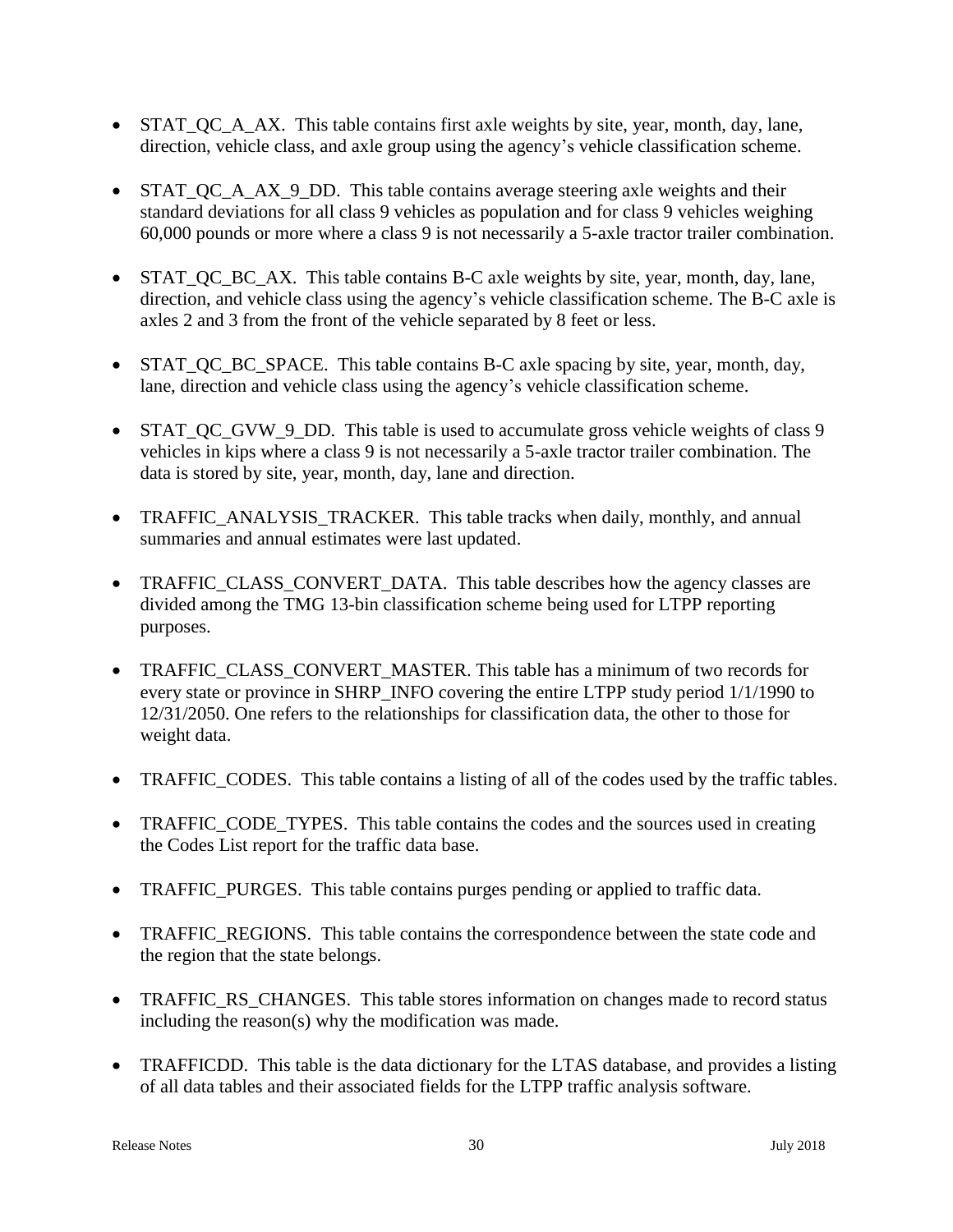- TRAFFICTD. This table provides a description of all data tables used for the LTPP traffic analysis software.
- TRF\_MONITOR\_AXLE\_DISTRIB. This table has annual estimated axle distributions by vehicle class and axle group for the LTPP lane only. It is identical to the table of the same name in the pavement database.
- TRF\_MONITOR\_LTPP\_LN. This table has annual estimated counts by vehicle class and axle group for the LTPP lane only. It is identical to the table of the same name in the pavement database.
- YY\_AX. This table contains yearly axle group counts by day of week by vehicle class for buses and trucks using the Traffic Monitoring Guide (TMG) 13-bin scheme.
- YY\_CT. This table contains yearly vehicle class counts summarized separately for weight and class data by day of week using the TMG 13-bin scheme.
- YY\_GVW. This table contains yearly GVW data by day of week by vehicle class for buses and trucks using the Traffic Monitoring Guide (TMG) 13-bin scheme.

Additionally, two mostly empty databases are included – one with all the PPDB tables and one with all the LTAS tables. The PPDB database is included in Volume 1 and is named SKELETON. The tables normally contained in the Administration module are populated in this database, but the rest are unpopulated. The LTAS database is included in Volume 5 and is named TRAFFIC\_SKELETON. Again, the tables that contain more general administrative information are populated. These databases may serve as a useful tool for those wishing to create project level databases or create a version of the tables in an alternate format.

### *Other Notes*

The TST PC03 (PCC Coefficient of Thermal Expansion) table has been altered somewhat with the addition of several new fields. TEST\_SEQUENCE is included to indicate several tests on the same sample; EQUIP\_MANUFACTURER contains codified manufacturer information; PRIMARY\_AGG\_CLASS and SECONDARY\_AGG\_CLASS replace the old AGGR\_TYPE\_PCC field and use codified values instead of the open text previously used.

Additionally, the data in TST\_PC03 has been updated with new information provided by the lab. The new data set includes a significant increase in the number of available records, and replaces the previous data set entirely, which was incorrect due to faulty calibration values.

The profile elevation data in MON\_PROFILE\_DATE for manual Dipstick measurements has been updated since the last release using a corrected algorithm. The previous values were generally not filtered correctly and had large values reflecting actual elevation changes in the pavement surface. The new process removed these elevations changes and presents the Dipstick data consistently with the data collected by the inertial profilers.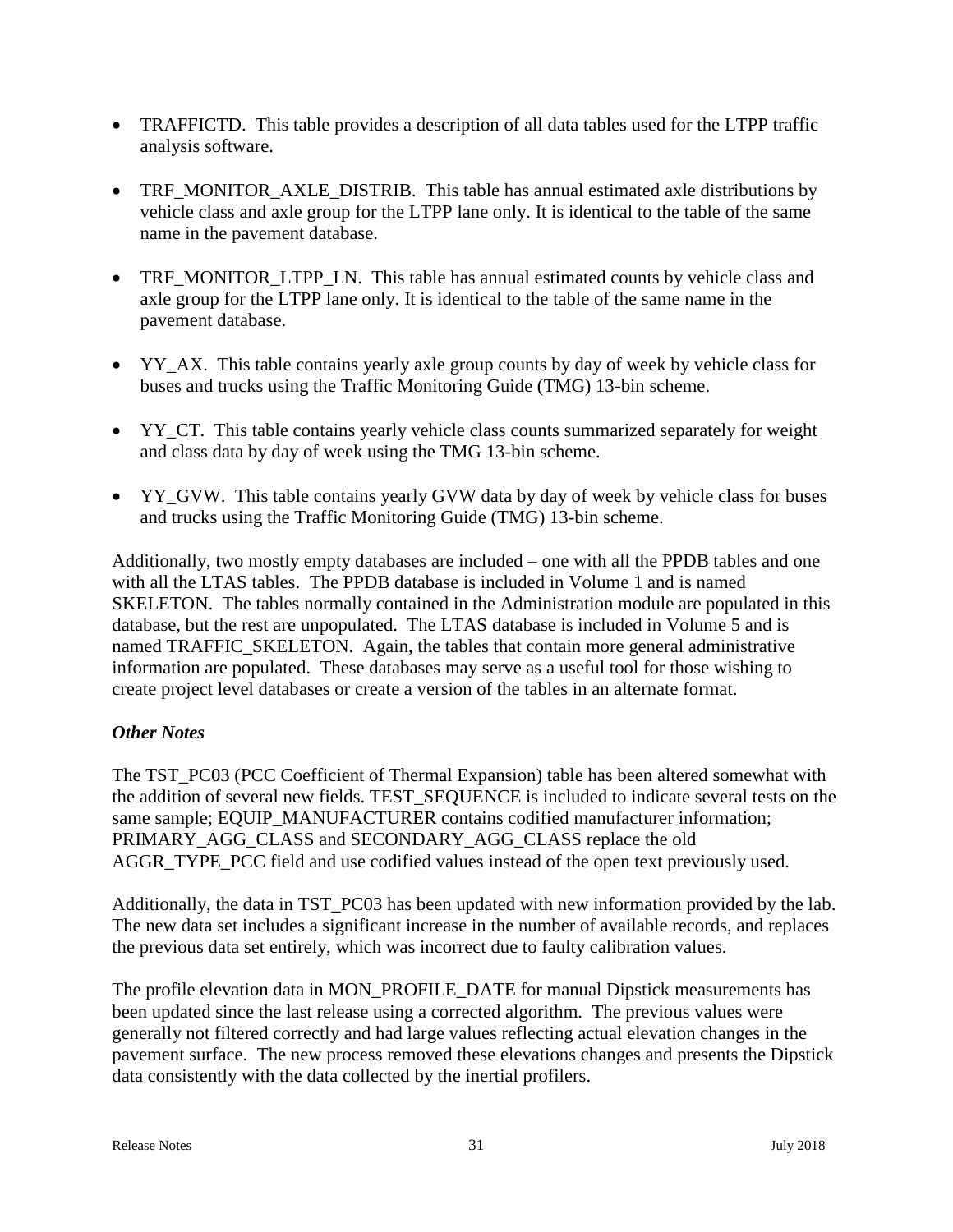Nearly 1000 new values have been added to the SURVEY\_WIDTH field in the MON\_DIS\_PADIAS42\_AC, MON\_DIS\_PADIAS42\_CRCP, and MON\_DIS\_PADIAS42\_JPCP tables. These values were taken from the distress maps by the MRL contractor.

# **Release 23**

This is the 23<sup>nd</sup> public release of data from the LTPP program. Some of the notable updates, additions, deletions, and changes made to the data since the January 2008 data release include the following:

# *Tables Added*

SECTION\_LAYER\_STRUCTURE. This table is a master pavement layer structure table. It is a copy of the contents of the TST\_L05B table. It was added to the administration module and is included in all MS Access pavement databases in the SDR for user convenience.

TRF\_MEPDG\_HOURLY\_DIST. This table contains annual average hourly distribution of trucks by hour in the LTPP lane. The computations were performed following the algorithm contained in the Mechanistic-Empirical Guide for the Design of New and Rehabilitated Pavement Structures developed under NCHRP project 1-37A.

SMP\_FROST\_PRESENCE. This table contains the number of frozen layers on a test day from interpretation of the measurement on SMP test sections.

# *Tables Removed*

MON DIS PADIAS CRCP. This table was removed since it is now empty. Records from the MON DIS PADIAS tables are removed when matching records are contained in the MON\_DIS\_PADIAS42 tables. This means all of the data previously in the table was reinterpreted using the newer method.

RHB\_CMRAP\_MIX\_PROP. The three records that used to be in this table were removed in reaction to a Data Analysis Operations Feedback Report. Since the table is now empty it was removed from the data release.

MEPDG AX BINS. Although the MEPDG tables in release 22 were renamed in release 23, this table was removed since the information that was previously contained in the table was added to the renamed TRF\_MEPDG\_AX\_DIST table.

### *Other Notes*

RHB ACO SP PROP is included in the release for the first time. Although this table has existed for some time now, it had not previously been populated, and was therefore not included in the Standard Data Release.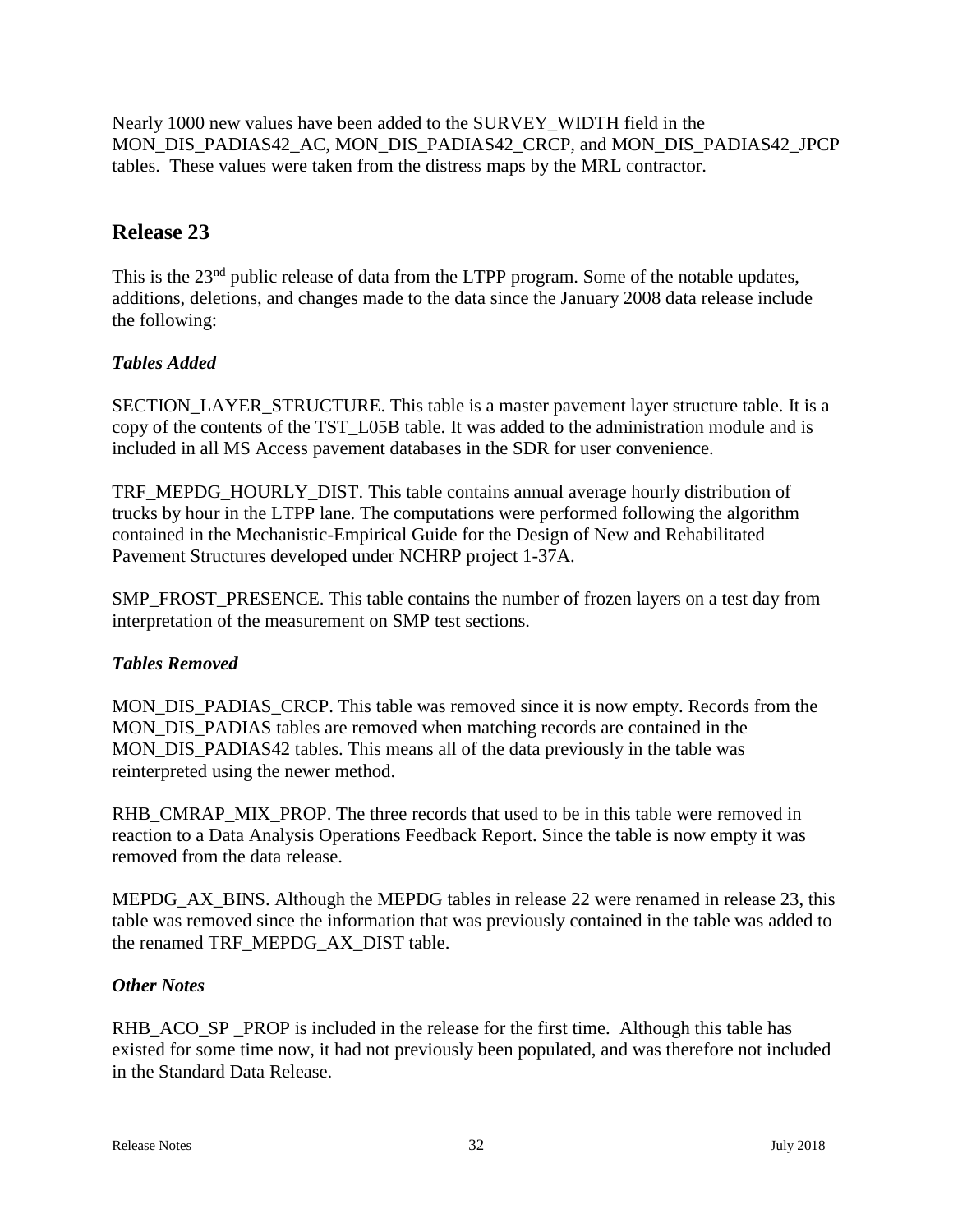The tables named MEPDG\_\* in release 22 were renamed TRF\_MEPDG as follows:

- MEPDG\_ADTT\_LTPP\_LN was renamed TRF\_MEPDG\_AADTT\_LTPP\_LN
- MEPDG\_AXLE\_DIST was renamed TRF\_MEPDG\_AX\_DIST
- MEPDG\_AXLE\_DIST\_ANL was renamed TRF\_MEPDG\_AX\_DIST\_ANL
- MEPDG\_AXLE\_DIST\_ANL\_VAR was renamed TRF\_MEPDG\_AX\_DIST\_ANL\_VAR
- MEPDG\_AXLE\_PER\_TRUCK was renamed TRF\_MEPDG\_AX\_PER\_TRUCK
- MEPDG\_MONTHLY\_ADJ\_FACTORS was renamed TRF\_MEPDG\_MONTH\_ADJ\_FACTOR
- MEPDG\_VEHICLE\_CLASS\_DIST was renamed TRF\_MEPDG\_VEH\_CLASS\_DIST

The new tables were added to the TRF module in the SDR.

In the TRF\_MEPDG\_AX\_DIST table, records where the percentage distribution value for the axle bin weight range was zero were added to the table. Previously the zero values were left out of the MEPDG\_AXLE\_DIST table. The resulting increase in size of the table requires that it be split into five databases due to the limitation of the size of MS Access tables.

This data release contains an update of the climate tables in the CLM module with new data through 2006. For this update, the virtual weather stations statistics were recomputed using the new test section coordinates contained in the SECTION\_COORDINATES table.

The data contained in the SMP\_FREEZE\_STATE and SMP\_FROST\_PENETRATION table were replaced with the results of a LTPP analysis project which reinterpreted all of the frost measurements on SMP test sections. The new table SMP\_FROST\_PRESENCE was added as part of this effort.

During the final processing of the upload data it was discovered that the majority of profile elevation data contained in the MON\_PROFILE\_DATA tables from manual Dipstick measurements had not been filtered in accordance with LTPP guidelines. The problem was traced back to an incorrect setting in the ProQual program used to process LTPP longitudinal profile data prior to upload into the database. While filtered profile data was used in the computation of the ride statistics, the wrong set of profile elevation measurements was loaded into the database. The problem was not able to be corrected prior to the data release. This problem is also present in other data releases.

In the SECTION COORDINATES table, project level entries were added for all SPS sites. When individual test section coordinate measurements were available using the new global positioning equipment, the SPS project level ID was set to the coordinates of the first test section at the site in the direction of traffic. When new measurements were not available, older measurements were used to populate these records. All SPS sites now contain an entry in the SECTION\_COORDINATES table. Use of the SPS\_GPS\_LINK table is no longer necessary to find the location of SPS site linked to a GPS section.

The SURVEY\_WIDTH fields in the MON\_DIS\_PADIAS42\_AC, MON\_DIS\_PADIAS42\_CRCP, and MON\_DIS\_PADIAS42\_JPCP tables were populated with information extracted from the raw survey reports contained in the AIMS data files. The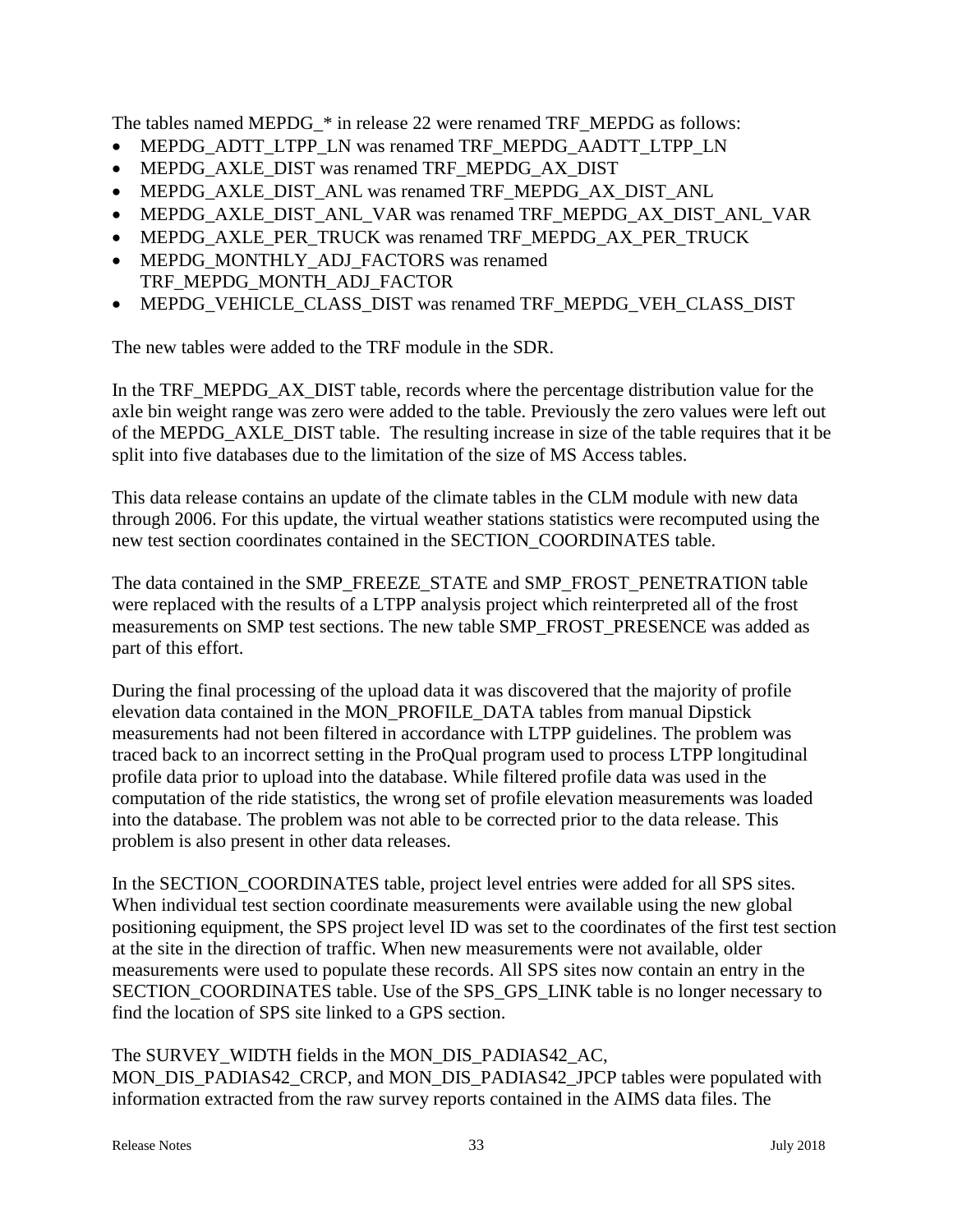SURVEY\_WIDTH field was added to the pavement distress tables since the magnitude of transverse and areal distresses can vary significantly depending on the width of the pavement included in the distress survey. Not all records were able to be updated due to differences in reporting requirements over time.

A significant update was made to the AGGR\_TYPE\_PCC field in the TST\_PC03 table for data included in previous data releases. The TST\_PC03 table contains the results of thermal coefficient of expansion tests on PCC layers. The AGGR\_TYPE\_PCC filed contains information on the classification of the coarse aggregate used in the PCC mix. The type of coarse aggregate used in a PCC mixture has been a primary variable associated with differences in the thermal coefficient of PCC mixes.

# **Release 22**

This is the 22<sup>nd</sup> public release of data from the LTPP program. Some of the notable updates, additions, deletions, and changes made to the data since the November 2006 data release include the following:

There are no deleted tables in this release because of structural changes to the database or tables that contain no records.

# *Tables Added*

The most significant addition to data release 22 is the addition of tables containing data extracted from the LTPP traffic database formatted for use as inputs to the Mechanistic-Empirical Guide for the Design of New and Rehabilitated Pavement Structures developed under NCHRP project 1-37A, the MON\_DIS\_LINK table, and the SECTION\_COORDINATES table.

MON\_DIS\_LINK. This table links distress records in various distress tables that are considered to be part of the same survey.

SECTION\_COORDINATES. This table contains updated coordinates for most GPS and SPS test sections measured using high precision global positioning receivers. Where new coordinate measurements have not been made, the previous coordinates contained in the INV\_ID and SPS ID tables were transformed to the new fractional degree and negative longitude format used in this table. The coordinate location fields in the \*ID tables have been removed.

SMP\_TDR\_AUTO\_MOISTURE\_TLE. This table contains volumetric and gravimetric contents calculated using the transmission line equations (TLE) and micromechanics model to interpret TDR traces store in the SMP\_TDR\_AUTO table.

SMP\_TDR\_AUTO\_CALIBRATION\_TLE. This table contains the values used to calibrate the micromechanics model to each specific TDR sensor used as the basis of volumetric moisture and density computations contained in the SMP\_TDR\_AUTO\_MOISTURE\_TLE table.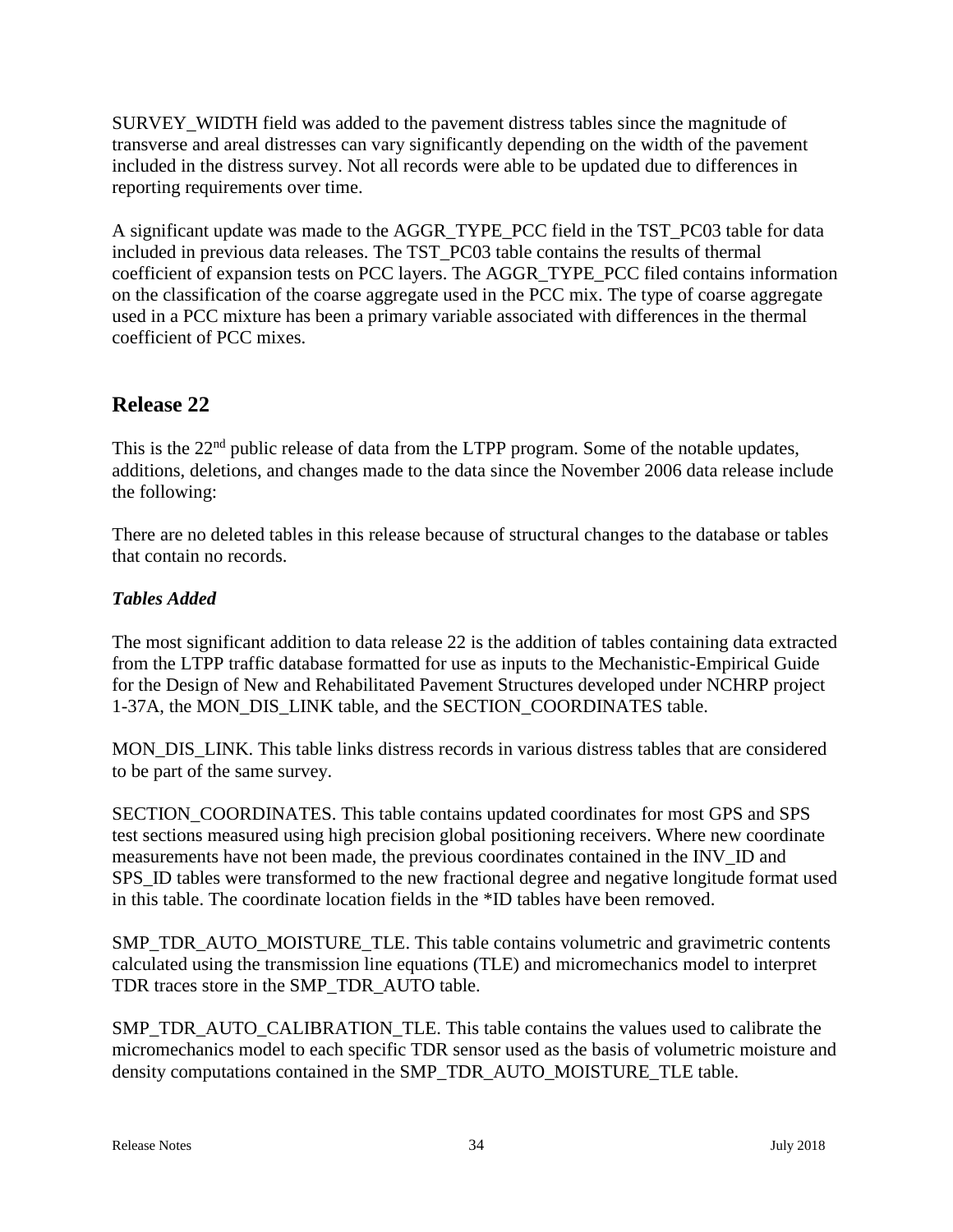MEPDG\_ADTT\_LTPP\_LN. This table contains estimates of the annual average daily truck traffic in the LTPP test section lane computed using three different estimates of the inputs.

MEPDG\_AXLE\_DIST. This table contains normalized axle distributions by month, truck class and axle group. Records in this table are generated from the MM\_AX table in the LTPP traffic database that contain at least 210 days of WIM data for a calendar year.

MEPDG\_AX\_BINS. This table contains the weight range of axle weight bins for data contained in the MEPDG\_AXLE\_DIST, MEPDG\_AXLE\_DIST\_ANL, and MEPDG\_AXLE\_DIST\_ANL\_VAR tables.

MEPDG\_AXLE\_DIST\_ANL. This table contains the annual average normalized axle distribution by class and axle group.

MEPDG\_AXLE\_DIST\_ANL\_VAR. This table contains the mean and variance of the elements of the normalized axle distributions by vehicle class and axle type for all years of available site specific monitoring data where at least two years with 210 days of weight data exist.

MEPDG\_AXLES\_PER\_TRUCK. This table contains the annual average number of axles by vehicle class and axle type by year.

MEPDG\_MONTHLY\_ADJ\_FACTORS. This table contains the adjustment factor for of ADTT for each truck class by month.

MEPDG\_VEHICLE\_CLASS\_DIST. This table contains the percentage of trucks by vehicle class within the truck population (FHWA Classes 4-13) on an annual basis.

### *Other Notes*

In the MON\_DIS\_AC\_REV and MON\_DIS\_PADIAS42\_AC tables, the fields for raveling, bleeding, and polished aggregate fields where changed from zero to null for pavement surfaces with a preventative maintenance surface treatment as defined in the LTPP directive D-29. This action was taken since by directive these types of defects are not supposed to be rated on these types of pavement surfaces. These rules where based on implementation of the SHRP SPS-3 study, but should not be interpreted as meaning that maintenance applications such as chip seals and slurry seals do not bleed or lose aggregate. The original intent of the SPS-3 data collection guidelines was to evaluate how the selected maintenance treatments affected the existing pavement prior to application of the treatment. These distress data collection rules were applied to all LTPP test sections.

The MAY\_OUTPUT field was removed from the MON\_PROFILE\_MASTER table because the index is no longer relevant to current practice and it had quality issues associated with its computation from some data sets.

In the various MON\_DIS\_\* tables a new field named SURVEY\_WIDTH was added that is not currently populated. This field is being added to indicate differences of the width of pavement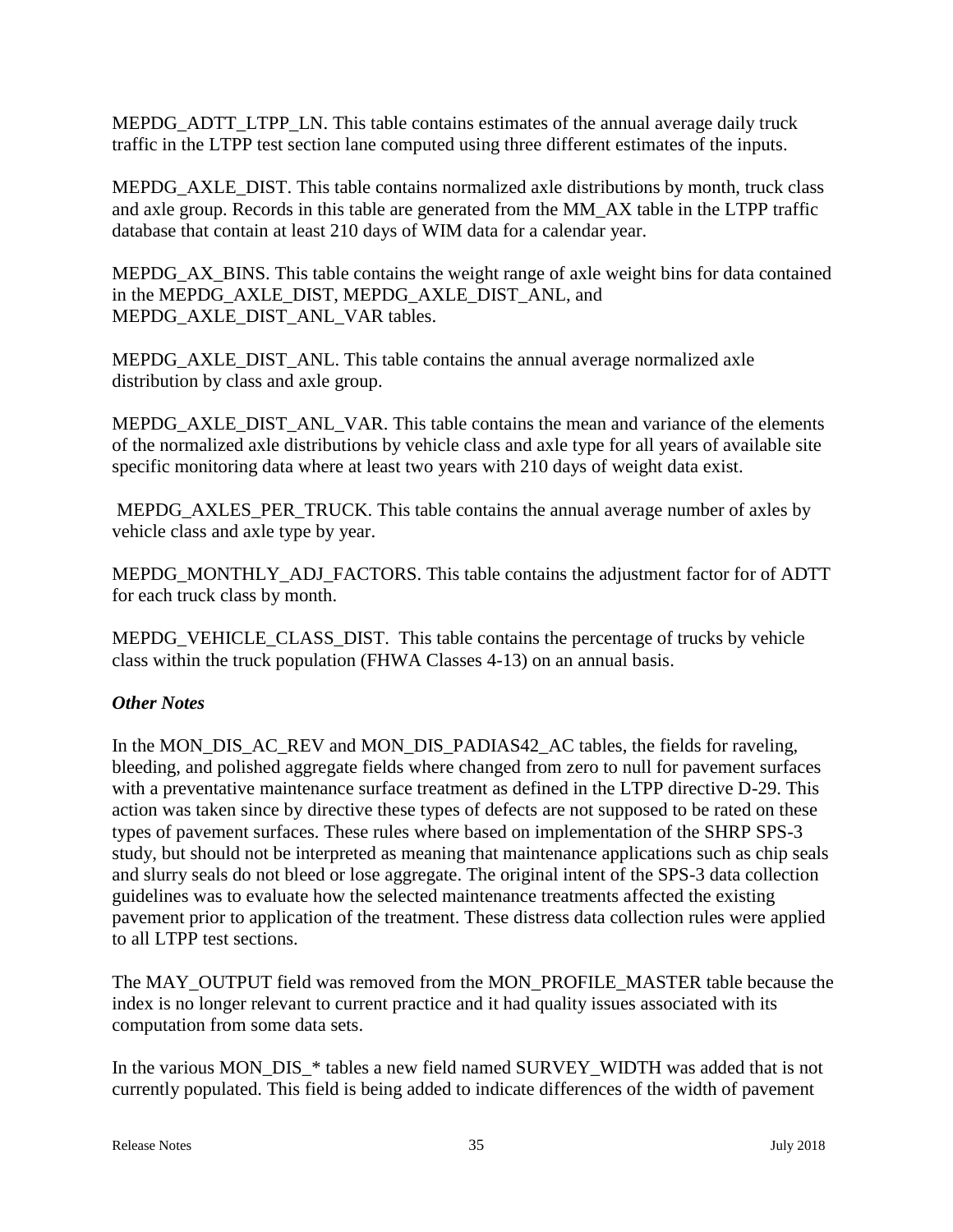distress surveys. Differences in the width of measured distress features cause apparent discrepancies in time series analysis of extent of distress features such as transverse cracking. LTPP plans to start to populate this field for the next data release. Advanced database users can add data to these fields for current research objectives based on information contained in the various distress data forms currently contained in the Ancillary Information System available upon request from LTPP customer service.

In this release, the status of data in the inventory module was set to frozen. Frozen status means that LTPP made one last significant effort to review and correct data contained in this module. Required future changes to this data will be made centrally in order to reduce program costs on a priority basis.

# **Release 21**

This is the 21<sup>st</sup> national release of data from the LTPP program. Some of the notable updates, additions, deletions, and changes made to the data since the November 2005 data release include the following:

# *Tables Added*

TST\_SS14\_UG14\_MASTER, TST\_SS14\_UG14\_DATA, and TST\_SS14\_UG14\_COMMENTS. These three tables contain the results from Dynamic Cone Penetrometer tests performed on SPS test sections as part of the SPS Materials Action Plan. This data release contains measurements from several sections. More data is expected to become available in the next data release.

TST\_SAMPLE\_COMBINE. The purpose of this table is to document the multiple locations used when a sample is combined in order to have enough material to perform a laboratory test. For example, it is often necessary to combine samples of unbound material from different core/borehole locations since the layer is not thick enough to provide enough material to be obtained from one hole. A new sample numbering convention code is being used, which uses an X in the SAMPLE\_NO field to indicate the sample is a combined sample. This new convention will be used for materials from the SPS Materials Action Plan. If resources permit, attempts will be made in the future to add entries to this table for previously combined samples which currently use the \* or \*\* convention in the SAMPLE\_NO field.

TST\_SAMPLE\_BASIC\_INFO. This table is a view that combines basic sampling information from all the other sampling tables to make certain internal automated quality control checks operations easier, and to provide the user with a single source for sampling information. Information contained in this table comes from TST\_ASPHALT\_CEMENT, TST\_FRESH\_PCC, TST\_SAMPLE\_BULK\_AC\_AGG, TST\_SAMPLE\_COMBINE, TST\_SAMPLE\_LAB\_AC\_MIX, TST\_SAMPLE\_LOG, TST\_SAMPLE\_LOG\_LAB, TST\_SAMPLE\_LOG\_SPS\_3\_4, and TST\_UNCOMP\_BITUMINOUS.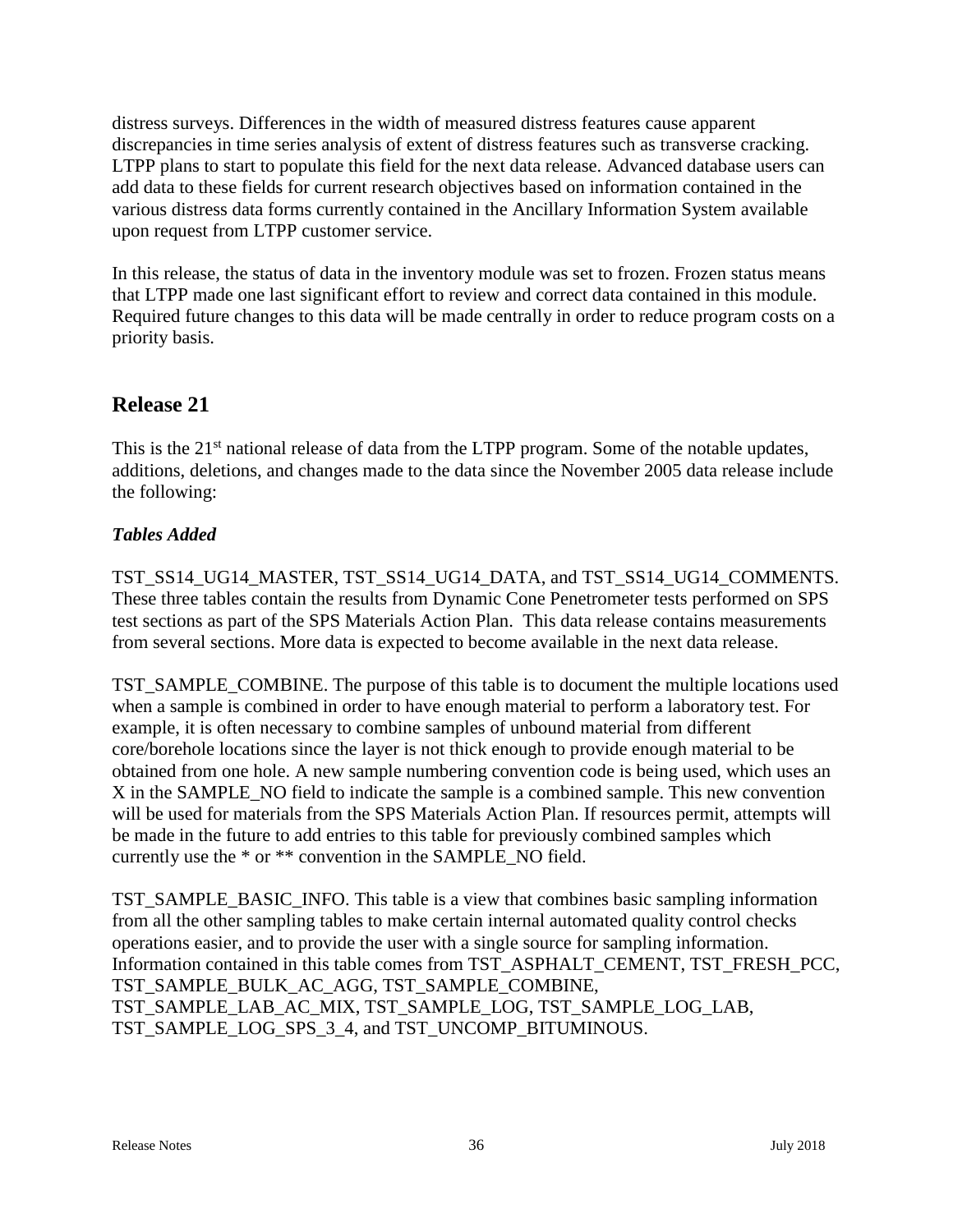### *Tables Removed*

The results of the backcalculation analysis performed on Falling Weight Deflectometer (FWD) data extracted from the database in 1997 have been removed from the SDR because the results of the analysis were valid for a fixed point in time and the rest of the database is dynamic. If users are interested in obtaining this data they should request a copy of SDR 20 from LTPP Customer Service (LTPPINFO@dot.gov). The tables containing the results of the backcalculation analysis removed are:

MON\_DEFL\_FLX\_BAKCAL\_BASIN MON\_DEFL\_FLX\_BAKCAL\_LAYER MON\_DEFL\_FLX\_BAKCAL\_POINT MON DEFL\_FLX\_BAKCAL\_SECT MON\_DEFL\_FLX\_NMODEL\_POINT MON\_DEFL\_FLX\_NMODEL\_SECT MON\_DEFL\_RGD\_BAKCAL\_BASIN MON\_DEFL\_RGD\_BAKCAL\_LAYER MON\_DEFL\_RGD\_BAKCAL\_POINT MON\_DEFL\_RGD\_BAKCAL\_SECT

MON CATEGORY. This table is being discontinued due to changes to monitoring frequencies in response to the LTPP budget under the SAFETEA-LU legislation. The new monitoring frequencies are contained in LTPP Directive GO-38 available from the WWW.LTPP.ORG web site.

### *Other Notes*

### *Data from the SPS Materials Action Plan*

The SPS Materials Action Plan (MAP) was initiated to address the issue of missing materials test data from test sections in the Specific Pavement Study (SPS) experiments. This data release contains the first material test results from this activity. A partial set of data updates are contained in this data release since material sampling and testing are still being performed. This data release contains more material sampling data than material property test results since testing always lags behind field sampling.

### *Data from the SPS Traffic Pooled Fund Study*

The traffic pooled fund study is designed to address deficiencies and improve the quality and quantity of monitored traffic data from the SPS -1, -2, -5, -6, and -8 projects. This five-year study consists of two phases. Phase I consists of assessing, evaluating, and calibrating the current Weigh-In-Motion (WIM) and Vehicle Classification (VC) systems used to collect traffic data at the SPS sites across the country. Phase II consists of installing and maintaining new WIM equipment as necessary to ensure high-quality data collection. This is the first release of data from Phase II of the study for the Colorado SPS-2, Maryland SPS-5, and Illinois SPS-6 project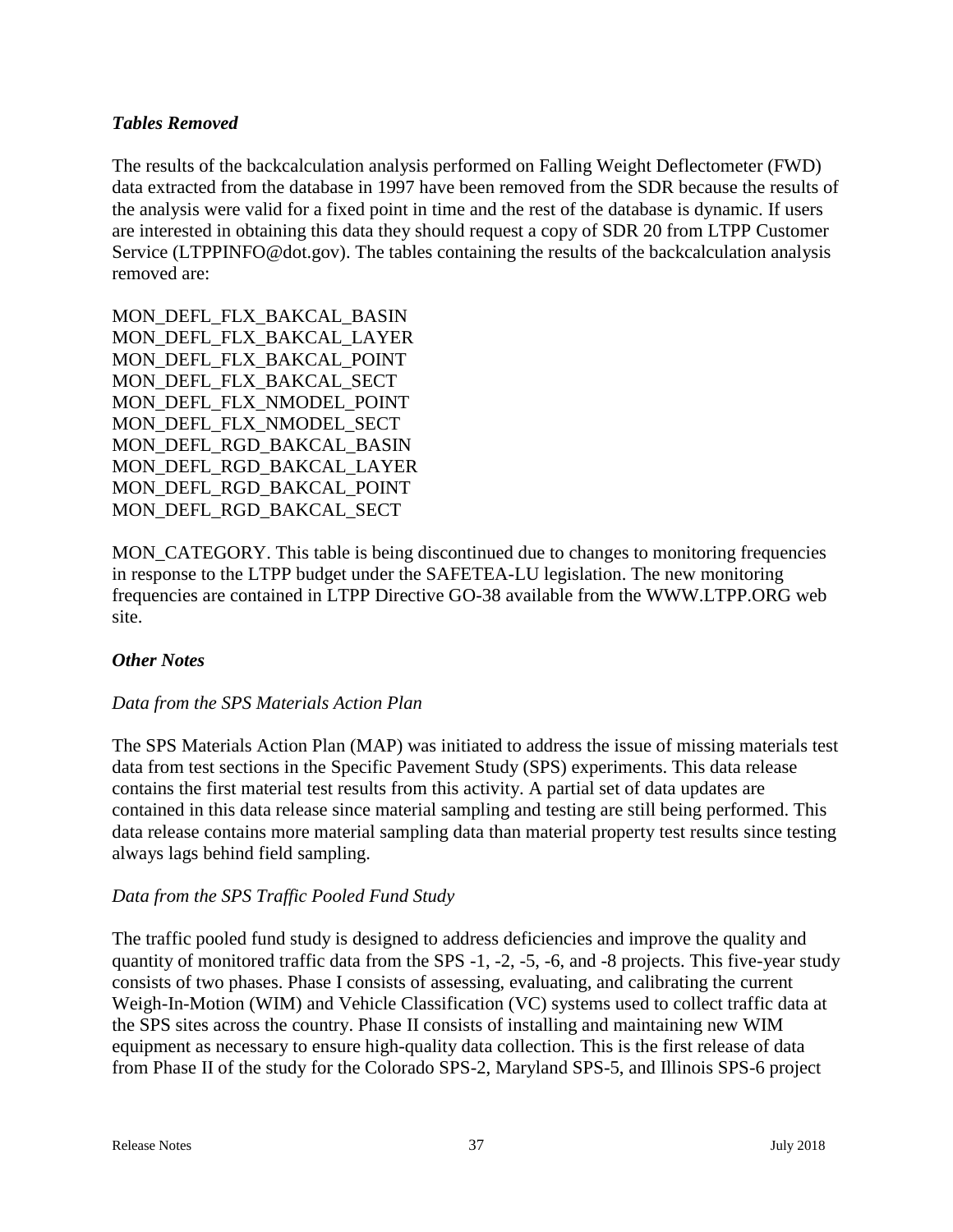sites. The data release also contains traffic data from sites validated as part of Phase I from Florida SPS-1 and 5, Ohio SPS-1 and 2, Texas SPS-1, and Michigan SPS-1.

### *Photographic Distress and Transverse Profile Data Reconciliation*

After SDR 20, a major effort was made to reconcile pavement distress and transverse profile measurements performed using photographic based technology. The objective of this reconciliation was to resolve discrepancies between field measurements and data contained in the database. This effort has resulted in the addition of approximately 600 distress surveys stored in the MON\_PADIAS42\_\* tables and 1,400 transverse profile measurements stored in the MON\_T\_PROF\_\* tables. Some of these data date back to the start of pavement test section monitoring in1990.

# **Release 20.0**

This was the 20<sup>th</sup> national release of data from the LTPP program. This release contains some revisions to data included in the January 2005 Data Release. In addition, several tables have been added to this release as noted below:

### *Tables Added*

TST\_SAMPLE\_BULK\_AC\_AGG. This new table in the Material Testing module contains information on bulk aggregate sampled at asphalt concrete plants for test sections included in the SPS-9 SuperPave experiment.

TST\_SAMPLE\_LAB\_AC\_MIX. This new table in the Material Testing module contains information on laboratory mixed AC samples for test sections included in the SPS-9 SuperPave experiment.

### *Tables Removed*

RHB\_ACO\_SP\_PROP. This table was added in SDR 19 and has no data in it yet. It will be included in future releases if data becomes available.

### *Other Additions to Release 20.0*

### *CONSTRUCTION\_NO added to tables:*

The field CONSTRUCTION\_NO field was added to the following Material Testing tables: TST\_ASPHALT\_CEMENT, TST\_FRESH\_PCC, TST\_SAMPLE\_BULK\_AC\_AGG, TST\_SAMPLE\_LOG\_SPS\_3\_4, TST\_UNCOMP\_BITIMINOUS.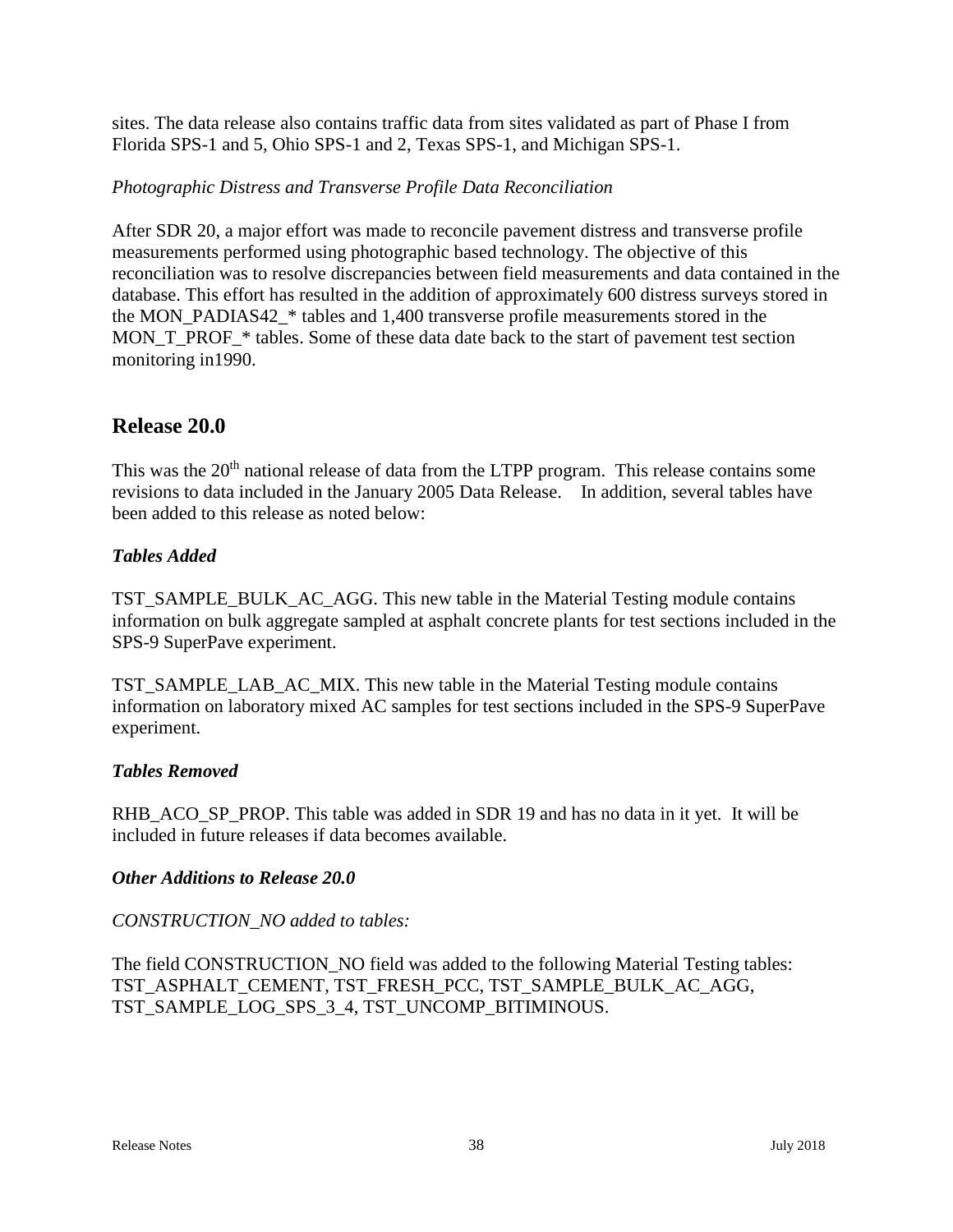### *Other Notes*

### *Backcalculation Tables:*

This is the last release of the FWD backcalculation tables in the SDR. This data was calculated from FWD data that was available in 1997. It has become cost prohibitive to continue updates and support these data elements in response to changes and corrections are made to the baseline FWD data. An update was made to these tables to remove records which could no longer be traced to the source FWD data, and to correct these tables with changes made to the source data tables.

### *MON\_T\_PROF\_CROSS\_SLOPE table*

Population of this table for manual transverse profile measurements for all previous measurements was completed for this data release. From this data, a data user now has the capability of determining if ruts can hold water from a transverse cross slope perspective.

### *Known Data Issues Not Yet Reported*

The mechanism for reporting LTPP data problems is currently called the Data Analysis/Operations Feedback Report (DAOFR). LTPP data users can view resolved and unresolved DAOFRs at the LTPP web site: [http://www.fhwa.dot.gov/pavement/ltpp.](http://www.fhwa.dot.gov/pavement/ltpp)

The following unresolved data issues reported in the release notes for data release 19 have not yet been fully addressed. DAOFRs will be prepared in the near future to better document these previously identified problems. Unresolved data problems previously identified in this data upload have already been submitted as DAOFRs to FHWA.

| Table              | Problem                                                         |
|--------------------|-----------------------------------------------------------------|
| AWS_HOURLY_DATA    | For site 350101, the pyranometer readings are suspect.          |
|                    | For certain sections, the faulting values are very inconsistent |
| MON_DIS_JPCC_FAULT | over time.                                                      |
|                    | The POINT_LOC value assigned to a given crack or joint          |
| MON_DIS_JPCC_FAULT | varies slightly over time on some sections                      |
|                    | For certain POINT_LOC's on given section, there are large       |
| MON_DIS_JPCC_FAULT | spikes in the measured faulting value.                          |
|                    | For a given POINT_LOC, the CRACK_OR_JOINT                       |
| MON_DIS_JPCC_FAULT | designation changes over time for some sections.                |
| MON_DIS_*_REV      | Many null values should in fact be recorded as zero.            |
| MON_DIS_AC_REV     | The fatigue cracking values on 010102 are suspect.              |
|                    | For 185518, OTHER indicates multiple patches, while the         |
| MON_DIS_CRCP_REV   | patching fields indicate only one.                              |
|                    | For a number of sites, BEFORE_TEMP and AFTER_TEMP               |
|                    | are zero during summer months, indicating that the values       |
| MON_DIS_AC_REV     | should probably be null instead.                                |
|                    | Inconsistent rating of transverse cracking on sections          |
| MON_DIS_JPCC_REV   | 290704, 290705                                                  |
| MON DIS JPCC REV   | inconsistent rating of map cracking on section 100210           |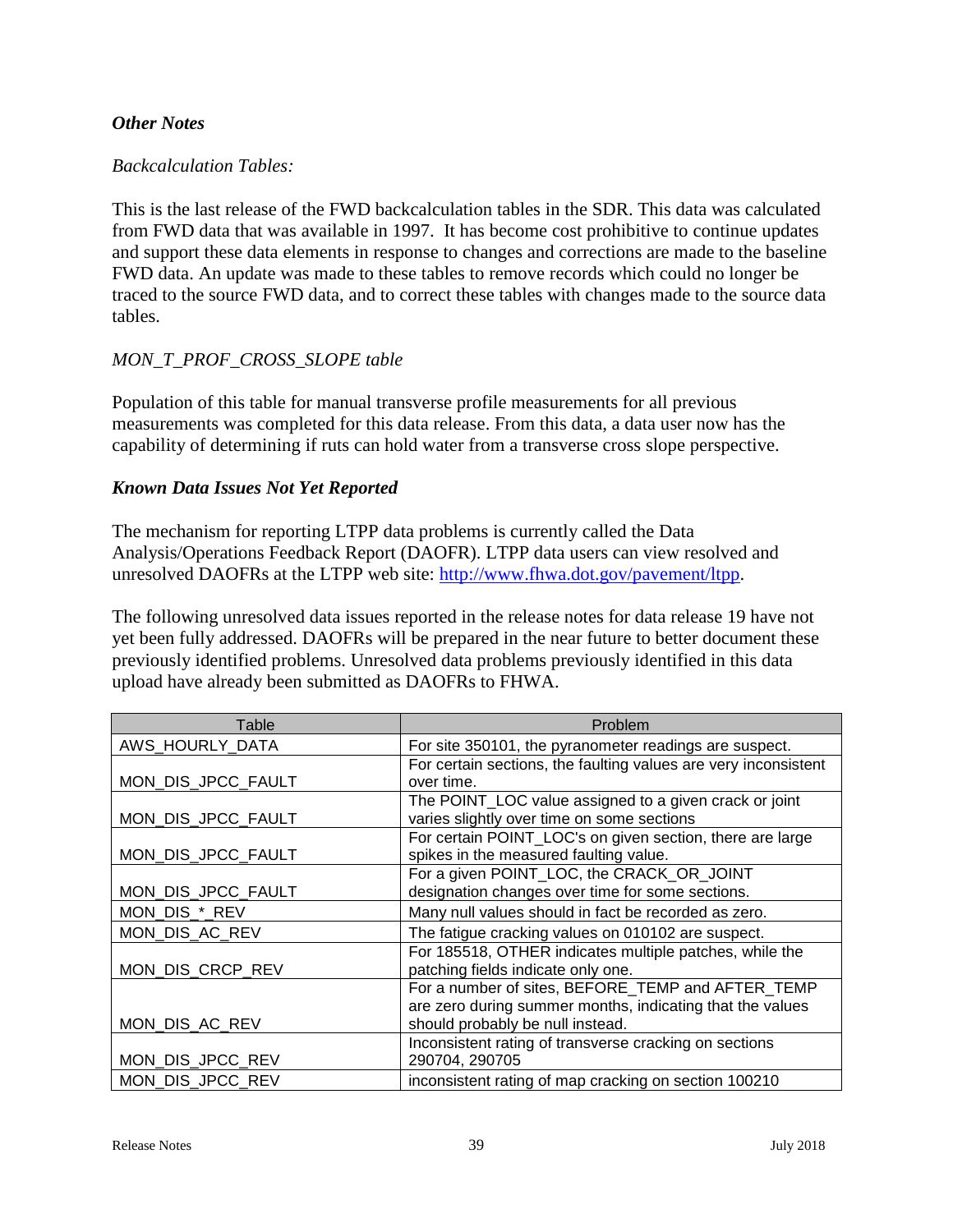| Table                      | Problem                                                                                           |
|----------------------------|---------------------------------------------------------------------------------------------------|
|                            | On section 124000, 7/21/99, OTHER indicates presence of                                           |
| MON_DIS_JPCC_REV           | map cracking, though map cracking field contain zeroes.                                           |
|                            | For the 8/7/91 survey on the 2906** sections, OTHER                                               |
| MON_DIS_JPCC_REV           | indicates pumping, while the pumping fields indicate none.                                        |
|                            | For 18A430, 5/1/91and 370201, 9/19/02, OTHER indicates                                            |
| MON_DIS_JPCC_REV           | polished aggregate, but POLISH_AGG_A = 0.                                                         |
| MON_DIS_JPCC_FAULT         | EDGE and WHEELPATH measurements differ by > 12mm                                                  |
|                            | Temperatures very low for certain dates on sections 131031(-                                      |
| SMP_ATEMP_RAIN_HOUR        | 42) and 351112 (-49)                                                                              |
| SMP_ATEMP_RAIN_DAY         | hourly average in HOUR outside min and max values in DAY                                          |
|                            | Sections 274040(9/22/93), 484143(9/25/97), and                                                    |
| SMP_ELEV_PCC_DATA          | 833802(various dates) have questionable elevation data.                                           |
|                            | Questionable elevation data on 310114, 390901, 460804,                                            |
| SMP_ELEV_AC_DATA           | 469187, 501002, 831801, and 906405.                                                               |
|                            | 483739, THERM_NO = 18(after 5/6/00) and 11(after6/6/00)                                           |
| SMP_MRCTEMP_AUTO_DAY_STATS | have very high values - looks like bad sensor.                                                    |
|                            | 180901, 0902, 0904, and 0905 have zero PROFILE_INDEX,                                             |
| SPS9_PMA_PROFILE           | which is not a reasonable value.                                                                  |
| TRF EQUIPMENT MASTER       | Where sensor type is null, it should be N.                                                        |
|                            | Sections/layers: 04_1021 layers 6,7; 18_5518 layers 9,10;                                         |
|                            | 18_6012, layer 11; 19_3006 layers 5,6; 19_3055 layers 5,6;                                        |
|                            | and section 27_1085 layer 5, do not have matching layers in                                       |
| TST_AC01_LAYER             | TST_L05B                                                                                          |
|                            | In many TST tables, there are SAMPLE_NO entries that do                                           |
| Various                    | not have a match in one of the sampling tables.                                                   |
|                            | In many TST tables, there are LOC_NO entries that do not                                          |
| Various                    | have a match in one of the sampling tables.                                                       |
|                            | For many sections, the LAYER_NO reported does not have a                                          |
| TST_AC02                   | match in TST_L05B.                                                                                |
|                            | comments indicate multiple samples, but LOC_NO or                                                 |
| TST_AC04                   | SAMPLE_NO are for a single sample.                                                                |
|                            | There are many ASH_CONTENT values over 2, which may                                               |
| TST_AE01                   | indicate the test was not performed properly.                                                     |
|                            | Many section have holes with locations far outside section                                        |
| TST_HOLE_LOG               | boundaries $(+/1 200')$ .<br>There are many records with negative TRANS_POS, but a                |
|                            |                                                                                                   |
| TST_HOLE_LOG               | LOC_NO not indicative of shoulder testing.<br>Many of the values in REPL_LOC_NO are not in LOC_NO |
| TST_HOLE_LOG               | for that section.                                                                                 |
|                            | For many SPS testing locations, POINT_LOC is within                                               |
| TST_HOLE_LOG               | another section according to SPS_PROJECT_STATIONS.                                                |
|                            |                                                                                                   |

# **Release 19.0**

This was the 19th national release of data from the LTPP program. This release contains some revisions to data included in the July 2004 Data Release. This Data Release also includes a new software program, ESALCalc. In addition, several tables have been added to this release and some deleted, as noted, below: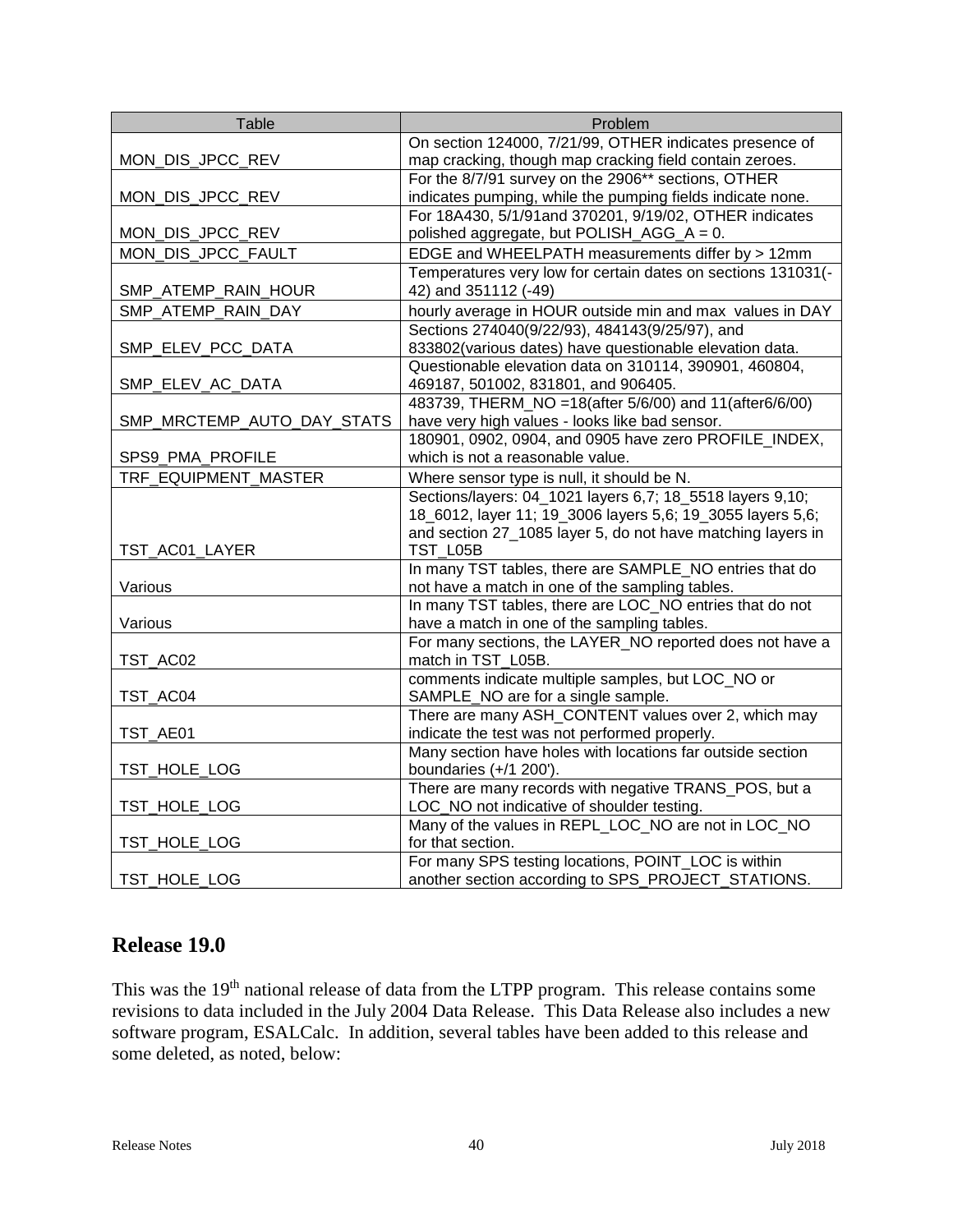### *Tables Added*

*MON\_T\_PROF\_CROSS\_SLOPE:* This new table contains the elevation of the last data point, relative to the begin point, of manual transverse profile measurements made using the Dipstick device. This allows the transverse profile data to be de-normalized so that the true elevation profile, relative to the outside edge of the pavement lane, may be computed. This table is expected to be fully populated in 2006.

*SMP\_TDR\_MANUAL\_MOISTURE:* This table contains volumetric and gravimetric moisture content computed from dielectric constants interpreted and calculated from manually recorded TDR traces.

*CLM\_VWS\_HUMIDITY\_DAILY, CLM\_VWS\_PRECIP\_DAILY, CLM\_VWS\_TEMP\_DAILY, CLM\_VWS\_WIND\_DAILY:* These four tables were created to mirror similar monthly and annual climatic tables and to allow more selective analysis of the various daily data elements. These tables replace the table CLM\_VWS\_DATA\_DAILY. In addition, all Climatic tables contain data that were recomputed from Level E data provided by a national weather agency.

### *RHB\_ACO\_SP\_\* Tables*

Three new Rehabilitation tables were added to this SDR. These tables are used for non-recycled asphalt pavement overlays using SuperPave properties. The tables and their description are listed in the table below:

| <b>SDR Table Name</b> | <b>Contents</b>                                         |
|-----------------------|---------------------------------------------------------|
| RHB_ACO_SP_AGGR_PROP  | This table contains SuperPave AC overlay aggregate      |
|                       | properties.                                             |
| RHB_ACO_SP_MIX PROP   | This table contains SuperPave AC overlay mixture        |
|                       | properties as placed.                                   |
| RHB ACO SP PROP       | This table contains SuperPave AC overlay asphalt cement |
|                       | properties.                                             |

### *Tables Removed*

*MON\_T\_PROF\_DEV\_CONFIG:* This table contains information on equipment configuration settings used to capture, digitize, and interpret transverse profile measurements using the photographic and manual dipstick measurement methods. Note that transverse profile measurements based on the photographic method are obtained at the same time as the photographs for the film-based distress interpretations. Since this table provides little information to the data user, it is no longer included in the SDR.

### *Rehabilitation Tables*

Several Rehabilitation tables were removed from this Data Release since there are no data stored in the tables. Listed below are the tables that have been removed: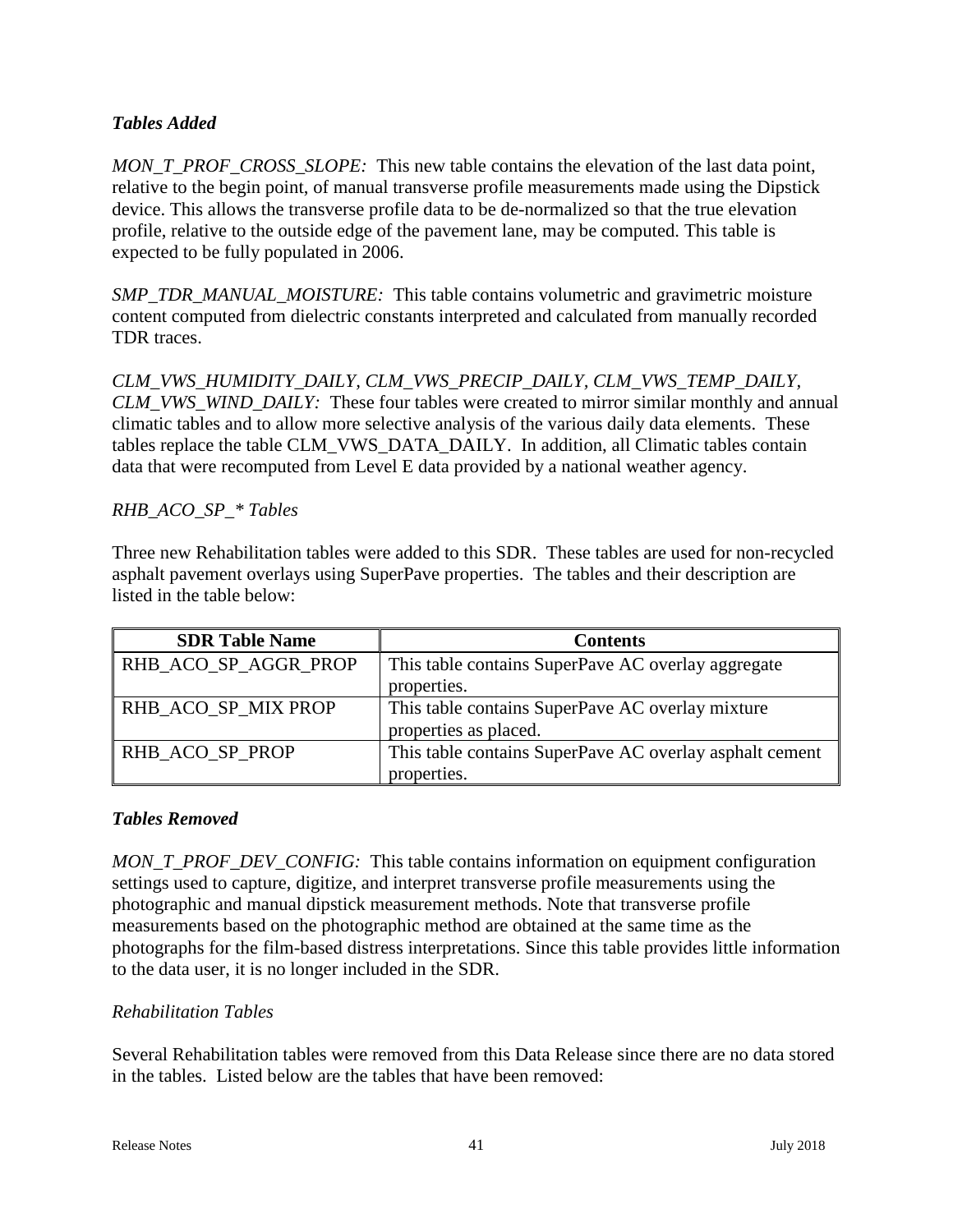RHB\_CMRAP\_COMBINED\_AGG RHB\_CMRAP\_LAB\_AGED\_AC RHB\_CRACK\_SEAT\_PCC RHB\_PCCO\_STEEL RHB\_PRESSURE\_RELIEF RHB\_RCYPCC\_COMBINED\_AGGR RHB\_RCYPCC\_CONSTRUCTION RHB\_RCYPCC\_JOINT RHB\_RCYPCC\_MIXTURE RHB\_RCYPCC\_NEW\_AGGR RHB\_RCYPCC\_STEEL RHB\_RCYPCC\_STRENGTH

*SPS Tables*

Several SPS tables were removed from this Data Release since there are no data stored in the tables. Listed below are the tables that have been removed:

SPS4\_TRANSIENT\_GENERAL SPS4\_TRANSIENT\_MEASURE SPS6\_TRANSFER\_EFFICIENCY SPS7\_LOAD\_TRANSFER SPS7\_PCC\_CRACK\_SEAL SPS7\_ TRANSFER\_EFFICIENCY SPS7\_UNDERSEALING SPS8\_PCC\_FULL\_DEPTH SPS9\_AC\_PATCHES SPS9\_DIAMOND\_GRIND SPS9\_PCC\_JOINT\_RESEAL SPS9\_RUT\_LEVEL\_UP SPS9\_UNDERSEALING

*TST\_SC06:* This table was intended to contain measurements of excess asphalt in bituminous mixtures obtained by using a loaded wheel and sand cohesion. Although the table structure exists, no data for this test were ever loaded into the database. Since this table is empty, it is not included in the SDR.

*TST\_SC13:* This table was intended to contain measurements of the polish value of aggregates used in chip seals applied to SPS-3 sections only. Although the table structure exists, no data for this test were ever loaded into the database. Since this table is empty, it is not included in the SDR.

*TRF\_MONITOR\_BASIC\_INFO:* This table has been replaced by outputs from the ESALCalc software.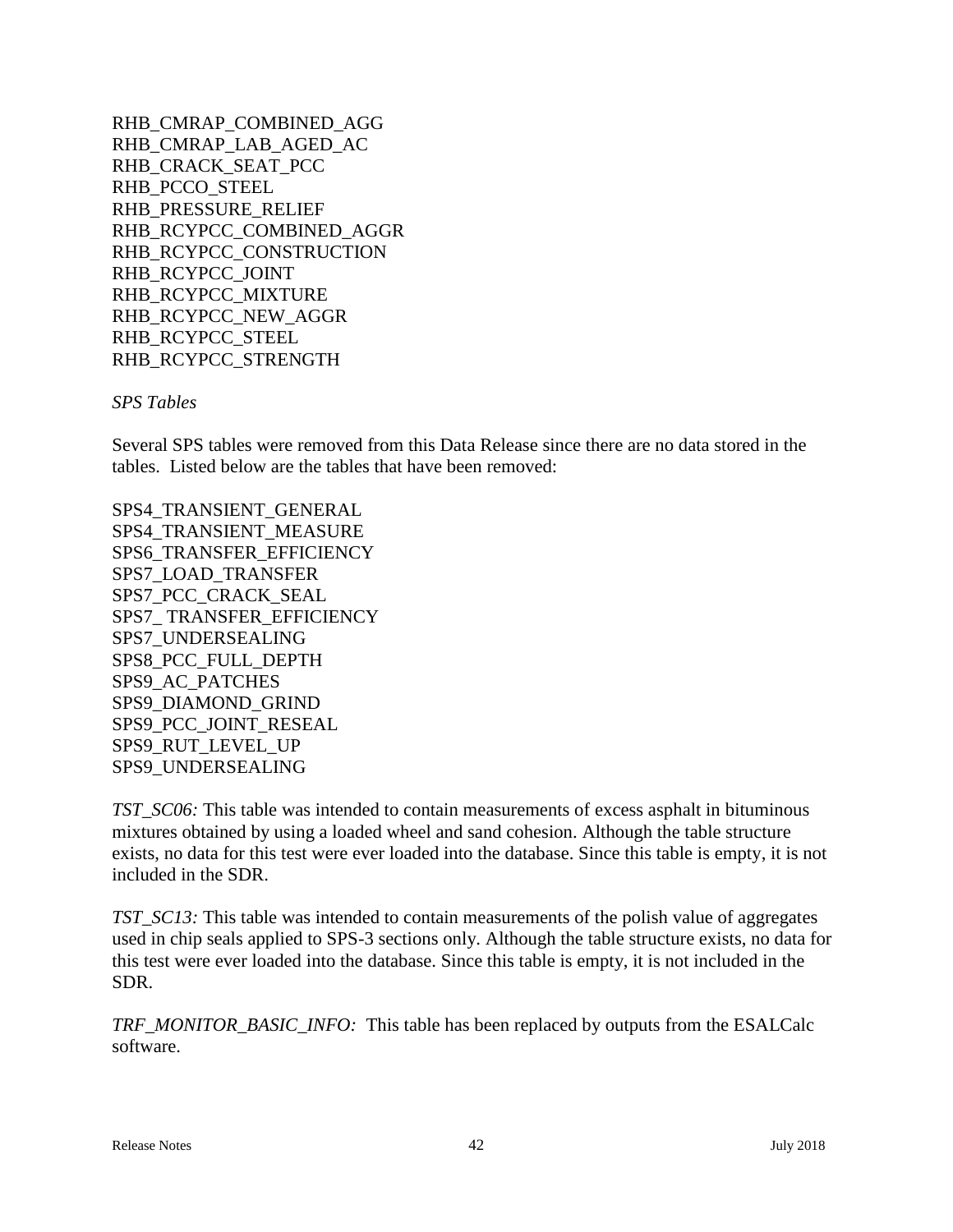### *Other Additions to Release 19.0*

### *ESALCalc Software*

A computer program called ESALCalc is included in the January 2005 SDR. This software will compute annual ESAL estimates from traffic monitoring data and pavement structure data. A manual is included with the software.

### *Restructuring of Data Modules and CD Contents*

Two data modules had to be restructured due to database size limitations in Microsoft<sup>®</sup> Access 2000. The Climate module was split into three databases: Climate\_Daily\_Humid\_Precip, Climate\_Daily\_Temp\_Wind, and Climate\_Summary\_Data. The two Climate\_Daily\_\* databases contain daily tables, while the Climate\_Summary\_Data database contains monthly, annual, and all other Climate tables.

The Seasonal Monitoring Program (SMP) module was divided into two new databases: Seasonal\_Monitoring and Seasonal\_Monitoring\_TDR\_Meas. The time-domain reflectometry (TDR) measurement tables are in the Seasonal\_Monitoring\_TDR\_Meas database, while all other SMP tables are in the Seasonal\_Monitoring database.

In addition, the data modules had to be rearranged on CDs 1 and 2. The SMP and Backcalculation modules were added to CD 2, which also contains FWD Measurements. This CD has been renamed "Seasonal Monitoring and Deflection". CD 1 remains the same, minus the SMP and Backcalculation modules. CD 1 is referred to as the "Primary Data Set".

### *Issues Identified Since Release 18.0*

Below is a table that describes data issues found during a review of the July 2004 Data Release. Data analysts should review this list when performing research.

| <b>Table</b>              | <b>Issue</b>                                              |
|---------------------------|-----------------------------------------------------------|
| AWS_HOURLY_DATA           | For site 350101, the pyranometer readings are suspect.    |
|                           | The TRAFFIC_RS field is not populated correctly for some  |
| <b>EXPERIMENT_SECTION</b> | records.                                                  |
|                           | For certain sections, the faulting values are very        |
| MON_DIS_JPCC_FAULT        | inconsistent over time.                                   |
|                           | The POINT_LOC value assigned to a given crack or joint    |
| MON_DIS_JPCC_FAULT        | varies slightly over time on some sections.               |
|                           | For certain POINT_LOC's on given section, there are large |
| MON_DIS_JPCC_FAULT        | spikes in the measured faulting value.                    |
|                           | For a given POINT_LOC, the CRACK_OR_JOINT                 |
| MON_DIS_JPCC_FAULT        | designation changes over time for some sections.          |
| MON_DIS_*_REV             | Many null values should, in fact, be recorded as zero.    |
| MON_DIS_AC_REV            | The fatigue cracking values on 010102 are suspect.        |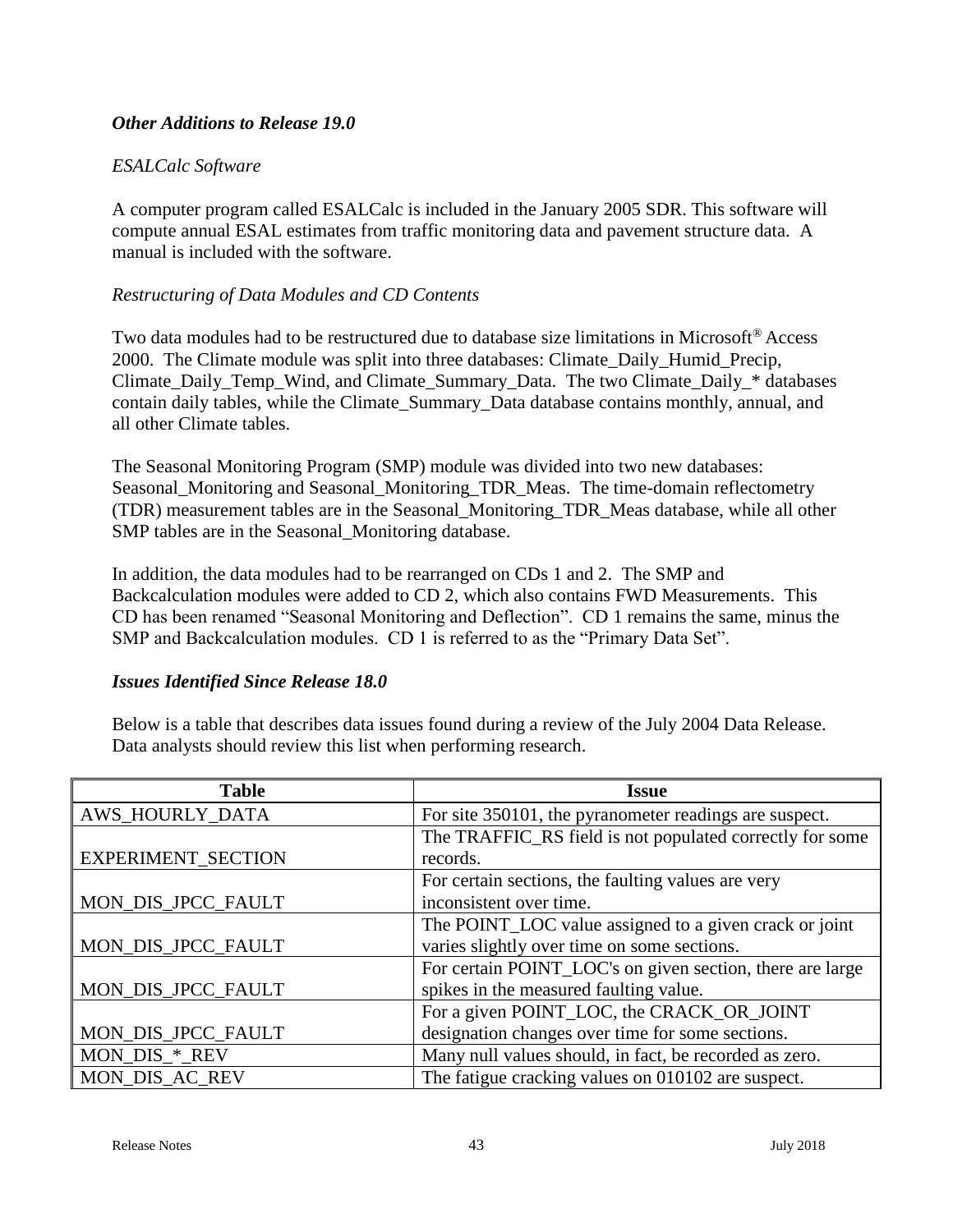| <b>Table</b>               | <b>Issue</b>                                                       |
|----------------------------|--------------------------------------------------------------------|
|                            | For 185518, OTHER indicates multiple patches, while the            |
| MON_DIS_CRCP_REV           | patching fields indicate only one.                                 |
|                            | For a number of sites, BEFORE_TEMP and                             |
|                            | AFTER_TEMP are zero during summer months, indicating               |
| MON_DIS_AC_REV             | that the values should probably be null instead.                   |
|                            | On section 485328, $1/22/01$ , PHOTO_VIDEO = P, but                |
| MON_DIS_CRCP_REV           | comments indicate no pictures obtained.                            |
|                            | 485274, 2/11/97 has LONG_JOINT_SEAL_NO = 0,                        |
| MON_DIS_CRCP_REV           | LONG_JOIN_SEAL_DAM_L > 0.                                          |
|                            | Inconsistent rating of transverse cracking on sections             |
| MON_DIS_JPCC_REV           | 290704, 290705.                                                    |
|                            | For a number of surveys on various sites, the number of            |
| MON_DIS_JPCC_REV           | map cracking areas is zero, but the area is non-zero.              |
| MON_DIS_JPCC_REV           | Inconsistent rating of map cracking on section 100210.             |
|                            | On section 124000, 7/21/99, OTHER indicates presence of            |
| MON_DIS_JPCC_REV           | map cracking, though map cracking field contains zeroes.           |
|                            | For 313033, 11/16/99 and 290605, 7/20/95,                          |
| MON_DIS_JPCC_REV           | PUMPING_NO = $0$ while PUMPING_L > 0.                              |
|                            | For the 8/7/91 survey on the 2906** sections, OTHER                |
| MON_DIS_JPCC_REV           | indicates pumping, while the pumping fields indicate none.         |
|                            | For 18A430, 5/1/91and 370201, 9/19/02, OTHER indicates             |
| MON_DIS_JPCC_REV           | polished aggregate, but POLISH_AGG_ $A = 0$ .                      |
|                            | EDGE and WHEELPATH measurements differ by >                        |
| MON_DIS_JPCC_FAULT         | 12mm.                                                              |
|                            | Various fault values are entered to 0.1mm, but the device is       |
| SMP_JOINT_FAULT            | supposed to read to 1mm only.                                      |
|                            | Temperatures very low for certain dates on sections                |
| SMP_ATEMP_RAIN_HOUR        | 131031(-42) and 351112 (-49).                                      |
|                            | Hourly average in HOUR outside min and max values in               |
| SMP_ATEMP_RAIN_DAY         | DAY.                                                               |
|                            | Sections 274040 (9/22/93), 484143 (9/25/97), and 833802            |
| SMP_ELEV_PCC_DATA          | (various dates) have questionable elevation data.                  |
|                            | Questionable elevation data on 310114, 390901, 460804,             |
| SMP_ELEV_AC_DATA           | 469187, 501002, 831801, and 906405.                                |
|                            | 483739 (2/15/97) has null daily values where there is              |
| SMP_ATEMP_RAIN_DAY         | sufficient info in the hourly table $(>20$ hours) to calculate it. |
|                            | 483739, THERM_NO = 18(after 5/6/00) and 11(after 6/6/00)           |
| SMP_MRCTEMP_AUTO_DAY_STATS | have very high values - looks like bad sensor.                     |
|                            | 180901, 0902, 0904, and 0905 have zero                             |
| SPS9_PMA_PROFILE           | PROFILE_INDEX, which is not a reasonable value.                    |
| TRF_EQUIPMENT_MASTER       | Where sensor type is null, it should be N.                         |
|                            | 460901, FIELD_SET = 1 has multiple construction                    |
|                            | numbers associated with it - which can cause incorrect CN          |
| TST_HOLE_LOG               | assignment.                                                        |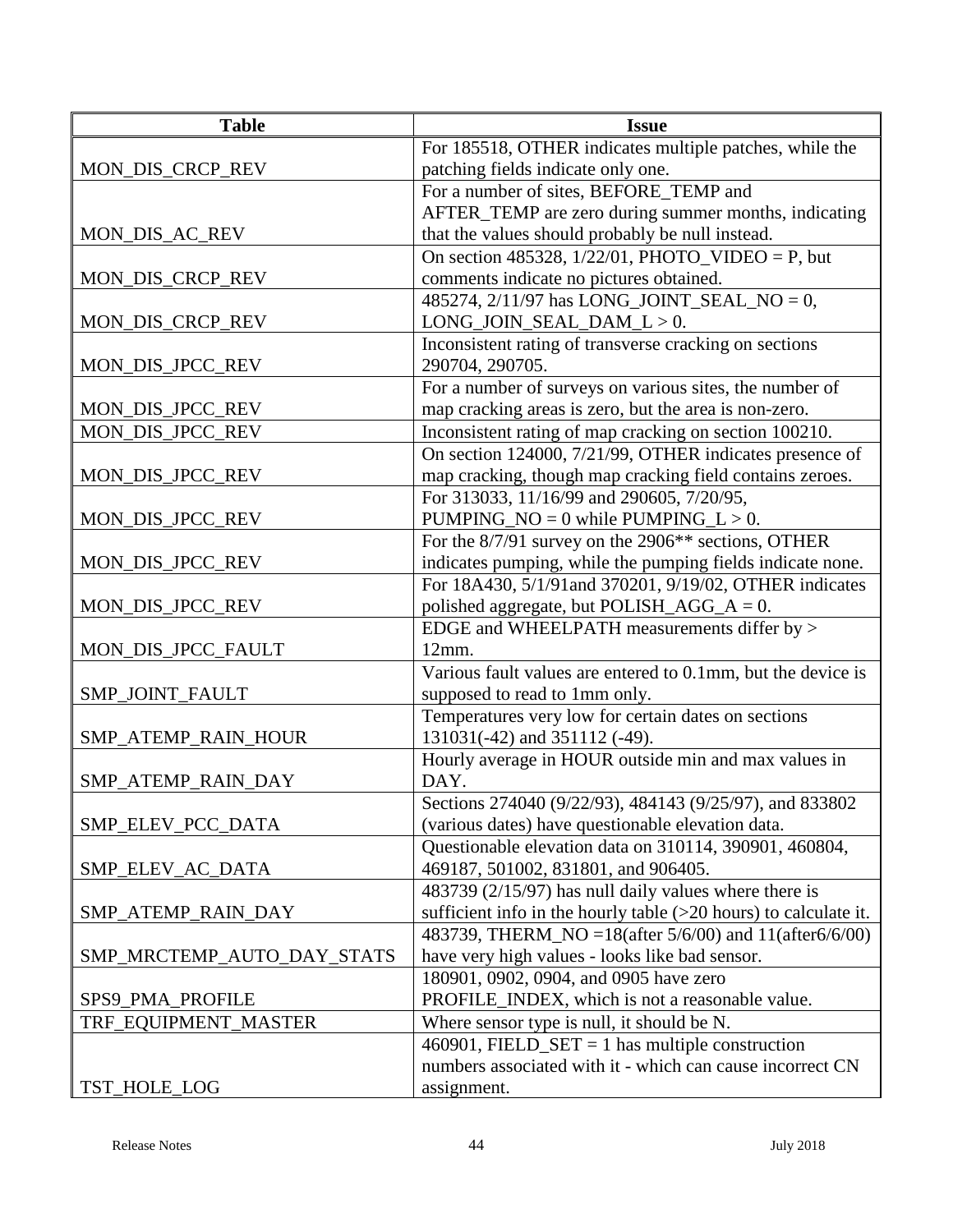| <b>Table</b>   | <b>Issue</b>                                                  |
|----------------|---------------------------------------------------------------|
|                | 089020, FIELD_LAYER_NO = 4 has an average thickness           |
| TST_AC01       | of zero.                                                      |
|                | 2606** layers 4, 5, 6, 260902 layers 5, 6, 7, 469197 layer 5, |
|                | and 511423 layer 6 do not have matching layers in             |
| TST_AC01_LAYER | TST L05B.                                                     |
|                | For 18A959, there are records with FIELD_LAYER_NO =           |
| TST_AC01_LAYER | 1 (which would be subgrade).                                  |
|                | In many TST tables, there are SAMPLE_NO entries that do       |
| Various        | not have a match in one of the sampling tables.               |
|                | In many TST tables, there are LOC_NO entries that do not      |
| Various        | have a match in one of the sampling tables.                   |
|                | In many TST tables, there are LAYER_NO entries that do        |
| Various        | not have a match in TST_L05B.                                 |
|                | Some records in TST_AE03, PC03, PC06,                         |
|                | SS01_UG01_UG02, SS04_UG08, UG04_SS03, and                     |
|                | UG05_SS05 have test results reported for layers               |
|                | inappropriate for the test type (bound layers for unbound     |
| Various        | tests, $etc$ ).                                               |
|                | Comments indicate multiple samples, but LOC_NO or             |
| TST_AC04       | SAMPLE_NO are for a single sample.                            |
|                | There are many ASH_CONTENT values over 2, which               |
| TST_AE01       | may indicate the test was not done properly.                  |
|                | Many sections have holes with locations far outside section   |
| TST_HOLE_LOG   | boundaries $(+/- 200')$ .                                     |
|                | There are many records with negative TRANS_POS, but a         |
| TST_HOLE_LOG   | LOC_NO not indicative of shoulder testing.                    |
|                | Many of the values in REPL_LOC_NO are not in LOC_NO           |
| TST_HOLE_LOG   | for that section.                                             |
|                | For many SPS testing locations, POINT_LOC is within           |
| TST_HOLE_LOG   | another section according to SPS_PROJECT_STATIONS.            |
|                | Several records have inconsistent LAYER_TYPE and              |
| TST L05B       | DESCRIPTION.                                                  |

# **Release 18.0**

This was the 18th national release of data from the LTPP program. This release contains some revisions to data included in the January 2004 Data Release. New tables included for the first time in this release and updates are noted in the following: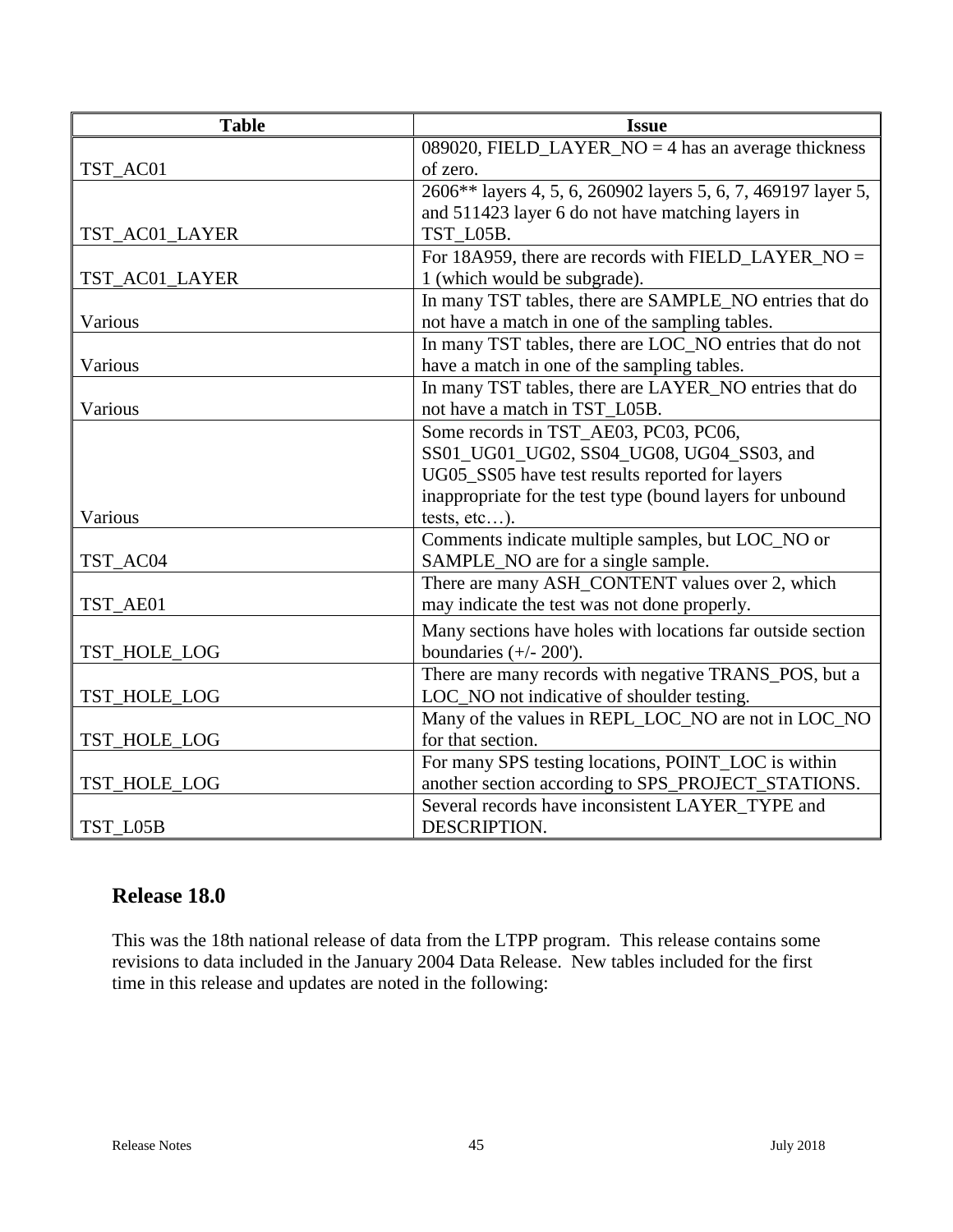### *Ground Penetrating Radar Module*

In 2003, Ground Penetrating Radar (GPR) measurements were performed on a subset of LTPP sections to provide an estimate of layer thickness variations within the monitoring portion of the test section. The measurements were performed on all SPS-1 project sites still in-service at the time. Measurements were also performed on one selected SPS-2, and SPS-5, and SPS-6 project site. The results of the measurements are stored in the GPR data module. Listed below are the tables and a brief description of each:

| <b>SDR Table Name</b>  | <b>Contents</b>                                                |
|------------------------|----------------------------------------------------------------|
| <b>GPR MASTER</b>      | One record is included in GPR_MASTER for each                  |
|                        | measurement pass on a test section. Typically there are two    |
|                        | measurement passes on a test section.                          |
| <b>GPR_THICK_POINT</b> | This table contains the results of the thickness               |
|                        | interpretations from the GPR measurements.                     |
| <b>GPR THICK SECT</b>  | This table contains statistics on the thickness and dielectric |
|                        | constant from data contained in the GPR_THICK_POINT            |
|                        | table whose stations fall inside the monitoring portion of the |
|                        | test section.                                                  |
| <b>GPR_LINK_LAYER</b>  | This table provides a link between pavement layers             |
|                        | identified in the GPR measurements and pavement layers         |
|                        | identified by other means. It is not possible to identify      |
|                        | layers with similar material properties with GPR               |
|                        | measurements. To analyze GPR data, multiple layers in the      |
|                        | physical pavement structure can be combined into a single      |
|                        | layer.                                                         |

### *Drainage Inspection Tables*

Three new tables were added to the Monitoring module containing data information on the condition of the edge drain systems installed at the SPS-1, and -6 projects. In the future, tables may be added for other drainage feature evaluations. Listed below are the tables and a brief description of each:

| <b>SDR Table Name</b>   | <b>Contents</b>                                       |
|-------------------------|-------------------------------------------------------|
| <b>MON DRAIN MASTER</b> | This table contains information on the permanent      |
|                         | features of the edge drain system and the location of |
|                         | the lateral openings.                                 |
| MON DRAIN CONDITION     | This table contains information regarding the         |
|                         | condition of the lateral openings and the area around |
|                         | the lateral openings at the time of inspection.       |
| MON DRAIN INSPECT       | This table contains information on the results of the |
|                         | video edge drain inspection.                          |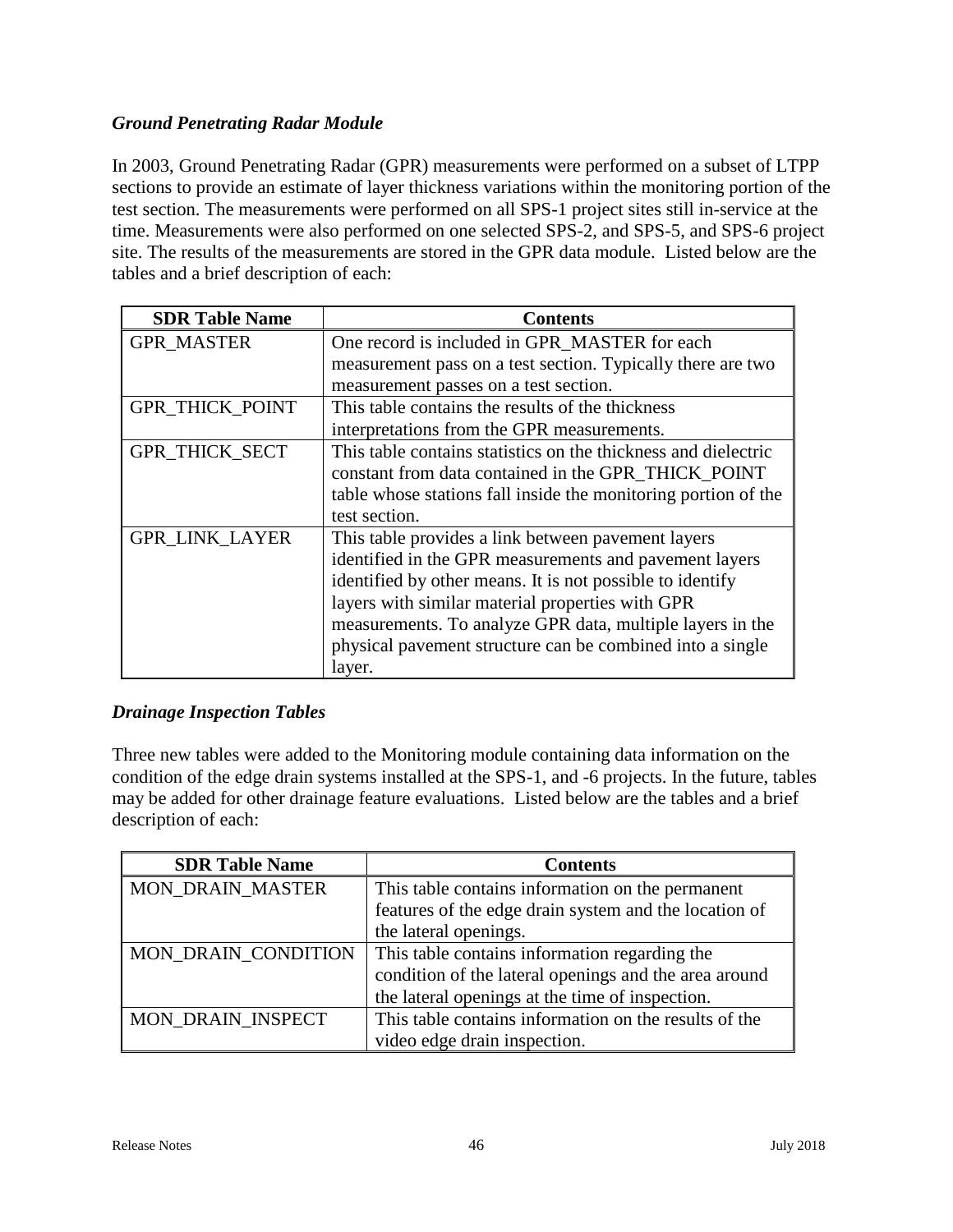*TST\_UNBOUND\_SPEC\_GRAV:* This table contains the specific gravity of unbound base and subgrade materials. Since this test was not specified in the original material test guidelines for LTPP sections, data are only available for a subset of test sections. The current source of this data is from resilient modulus tests performed by one of the LTPP contract laboratories. Although not required, that laboratory contractor included this measurement in their test results. Test data are currently available for test sections in the North Atlantic and Southern Regions. Depending on budget constraints, it is planned to obtain these measurements from SPS project sites in the future. There are no plans to obtain this data from other GPS test sections. This table is currently undergoing population and not all of the available data have been entered.

### *Climate Data*

This release contains a major data update to the Climatic module covering the period from 1997 to 2002. Additions and corrections were made to the CLM\_SITE\_VWS\_LINK table to add links for test sections and SPS projects missing in the previous data releases. The QC on the CLM tables was run with a "no manual upgrade" policy. A very small percentage of records failed one or more checks and were left in the database with a non-level E RECORD\_STATUS.

### *Data Dictionary and Codes*

This data release contains a major revision to the data dictionary contained in the LTPPDD table and the codes contained in the CODES table. Some of the revisions included removing fields no longer needed, modifying field descriptions, updating the field indicating the data sheet used to record the data, and adding missing codes.

### *Tables Removed*

Three tables that were included in previous releases were removed from this release. TST L06 and TST\_L07, which contained the sample disposal record for AC and PCC specimens, were removed since they contained information of little use to a data analyst. The table SMP\_WATERTAB\_DEPTH\_AUTO was also excluded since there was no data in the table, and no data is expected in the future.

# **Release 17.0**

Data Release 17.0 was made available in January 2004. This release contains some revisions to data included in the July 2003 Data Release. No changes or updates have been made to data in the climatic and dynamic load response modules.

### *SuperPave Asphalt Binder and Mixture Tests*

Data Release 17 contains, for the first time, the data from SuperPave-related asphalt binders and mixtures. This data includes test results from the dynamic shear rheometer, bending beam rheometer, direct tension, gyratory compaction, and volumetric and gravimetric properties of gyratory compacted specimens. This data represents only a partial set of available data. LTPP contractors are still in the process of entering these data and resolving errors. More data are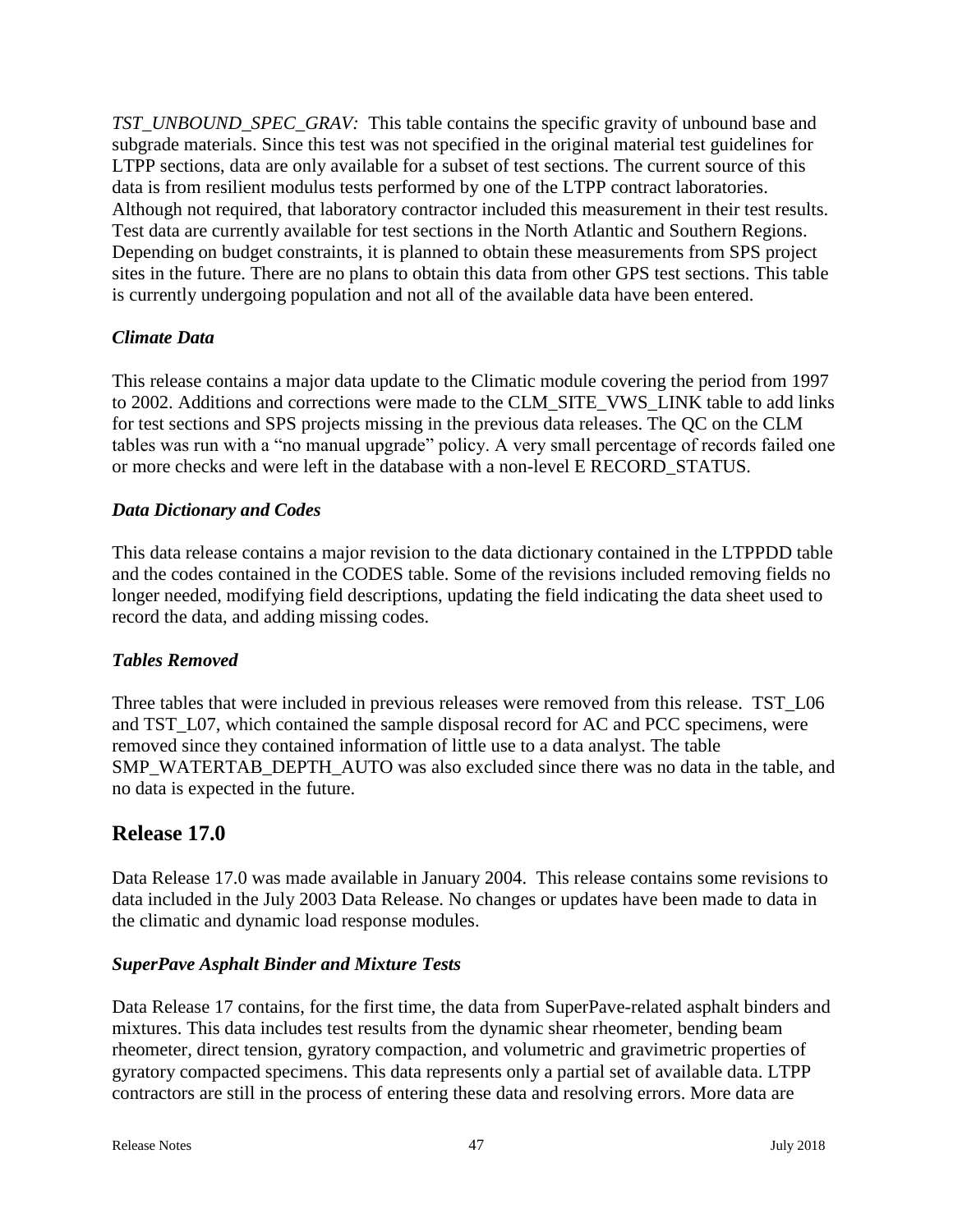expected to be included in Release 18. Data users are encouraged to contact LTPP Customer Service with questions or problems that they may find in the contents of these new tables.

| <b>SDR Table Name</b> | <b>Contents</b>                                         |
|-----------------------|---------------------------------------------------------|
| TST LINK LAYER        | Links between TST_ID and layers in TST_L05B             |
| TST LINK SAMPLE       | Links between TST_ID and samples in                     |
|                       | TST SAMPLE LOG                                          |
| TST_AE07_MASTER       | Sample and configuration information for Dynamic Shear  |
|                       | Rheometer (DSR) test                                    |
| TST_AE07_DATA         | Data from Dynamic Shear Rheometer (DSR) test            |
| TST_AE08_MASTER       | Sample and configuration information for Bending Beam   |
|                       | Rheometer (BBR) test                                    |
| TST_AE08_DATA         | Data from Bending Beam Rheometer (BBR) test             |
| TST_AE09_MASTER       | Sample and configuration information for Direct Tension |
|                       | (DT) test                                               |
| TST_AE09_DATA         | Data from Direct Tension (DT) test                      |
| TST_SP01_MASTER       | Sample and configuration information for gyratory       |
|                       | compaction test                                         |
| TST_SP01_DATA         | Data from gyratory compaction test                      |
| TST SP02              | Asphalt mix volumetric and gravimetric information      |

To store these data, the following eleven tables were added to the material test module (TST).

Since some of these tests represent samples of materials used in more than one layer on multiple test sections, a field named TST\_ID is used as primary key in these tables to link material test results to test sections and pavement layers. The TST\_LINK\_LAYER table provides a linkage between TST\_ID and test sections and pavement layers in the TST\_L05B table, using the fields STATE\_CODE, SHRP\_ID, CONSTRUCTION\_NO, and LAYER\_NO. The TST\_LINK\_SAMPLE table provides linkage between TST\_ID and material sampling information contained in TST\_SAMPLE\_LOG using the fields STATE\_CODE, SHRP\_ID, FIELD\_NO and SAMPLE\_NO.

### *Supplemental Test Section QC*

This is the first data release that includes the results of quality checks on data from supplemental test sections constructed on the Specific Pavement Studies sites. The RECORD\_STATUS field in records for supplemental test sections should now be populated as it is for other test sections. Although the majority of the new checks worked as expected, data users may find some anomalies that have not been corrected. Please contact LTPP Customer Service with questions or issues related to supplemental section QC.

### *SPS 9 Construction Data*

SPS-9 construction data was first released in the July 2003 data release. Work continues on entering SPS-9 construction data to the SPS module.